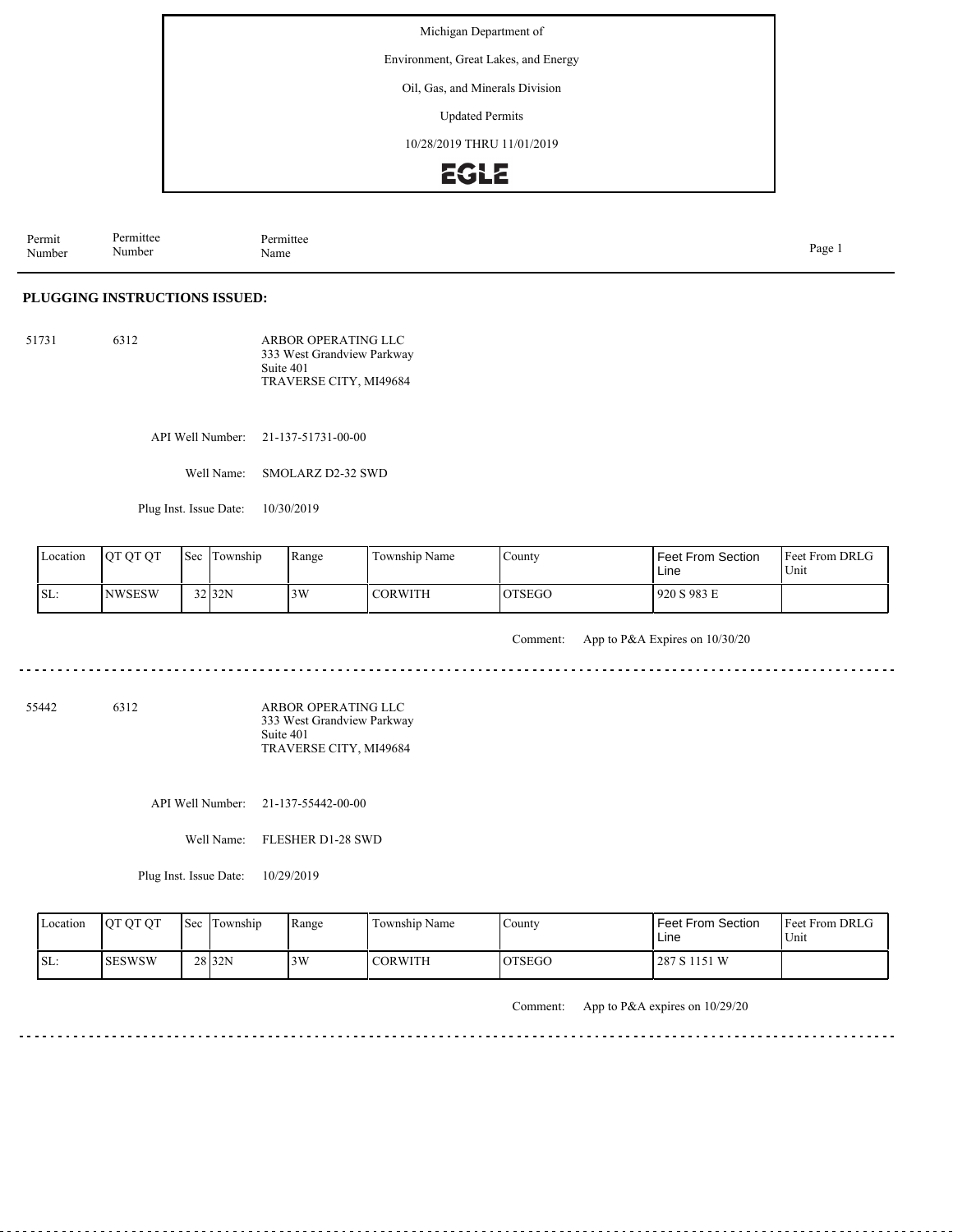Environment, Great Lakes, and Energy

Oil, Gas, and Minerals Division

Updated Permits

10/28/2019 THRU 11/01/2019

### **EGLE**

Permit Number Permittee Number Permittee<br>Name Page 2<br>Name

### **RECORD OF WELL PLUGGING:**

58687 104

WEST BAY EXPLORATION COMPANY

13685 S WEST BAYSHORE DR TRAVERSE CITY, MI49684

API Well Number: 21-025-58687-00-00

Well Name: LANGRIDGE 1-35

Plugging Date: 9/26/2019

 $\sim$   $\sim$ 

| Location | <b>OT OT OT</b> | Sec      | l m<br>l Township | Range | $\sim$<br>Township Name | County         | Feet From Section<br>Line | <b>Feet From DRLG</b><br>Unit |
|----------|-----------------|----------|-------------------|-------|-------------------------|----------------|---------------------------|-------------------------------|
| SL:      | <b>SENWSW</b>   | $35$  1S |                   | 5W    | <b>LEE</b>              | <b>CALHOUN</b> | 1750 S 993 W              | 421 S 331 E                   |

39512 7772

LAMBDA ENERGY RESOURCES LLC 12012 Wickchester Suite 300 Houston, TX 77055 USA

API Well Number: 21-055-39512-00-00

Well Name: STATE WHITEWATER UNIT "E" 6- 22

Plugging Date: 10/15/2019

| Location | <b>IOTOTOT</b> | <b>Sec</b> Township | Range | Township Name     | County                 | Feet From Section<br>Line | <b>Feet From DRLG</b><br>Unit |
|----------|----------------|---------------------|-------|-------------------|------------------------|---------------------------|-------------------------------|
| SL:      | <b>INWNESE</b> | 22 27N              | 9W    | <b>WHITEWATER</b> | <b>IGRAND TRAVERSE</b> | 1640 N 850 E              | 1640 N 850 E                  |

. . . . . . . .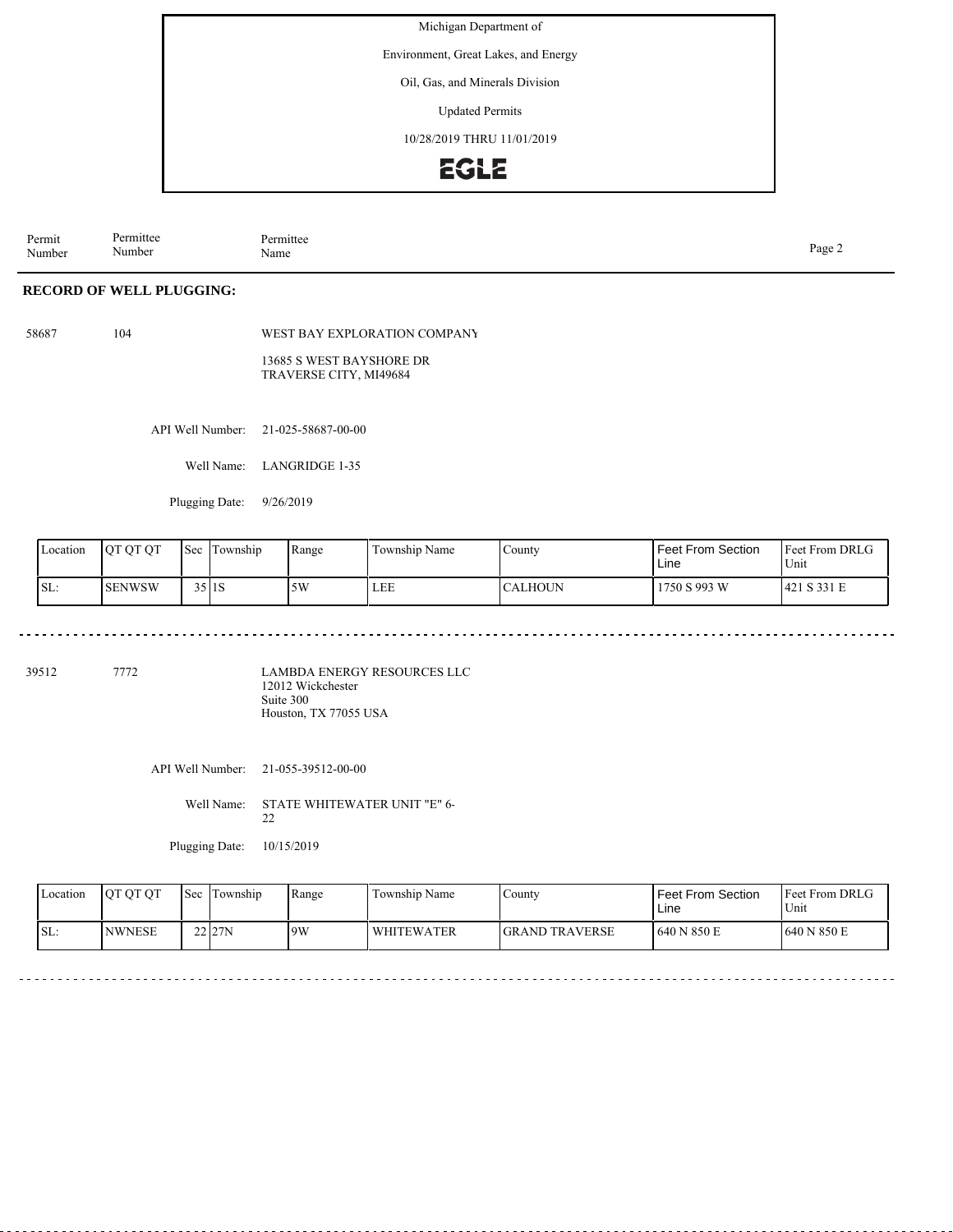Environment, Great Lakes, and Energy

Oil, Gas, and Minerals Division

Updated Permits

10/28/2019 THRU 11/01/2019

# **EGLE**

| Permit<br>Number | Permittee<br>Number | Permittee<br>Name                                                        |  |  |  |  |
|------------------|---------------------|--------------------------------------------------------------------------|--|--|--|--|
| 29270            | 5095                | <b>OMIMEX ENERGY INC</b><br>7950 JOHN T. WHITE ROAD<br>FT WORTH, TX76120 |  |  |  |  |
|                  | API Well Number:    | 21-065-29270-01-00                                                       |  |  |  |  |
|                  | Well Name:          | Onondaga 10 WSW 1-A                                                      |  |  |  |  |
|                  | Plugging Date:      | 8/12/2019                                                                |  |  |  |  |
|                  |                     |                                                                          |  |  |  |  |

| Location | <b>OT OT OT</b> | Sec | Township | Range | Township Name | County | <b>Feet From Section</b><br>Line | <b>Feet From DRLG</b><br>Unit |
|----------|-----------------|-----|----------|-------|---------------|--------|----------------------------------|-------------------------------|
| SL:      | <b>SWNESE</b>   |     | 3 I 1 N  | 2W    | ONONDAGA      | INGHAM | 782 N 880 E                      |                               |

61158 47

SUMMIT PETROLEUM COMPANY LLC 102 WEST FRONT STREET SUITE 200 TRAVERSE CITY, MI49684

API Well Number: 21-113-61158-00-00

Well Name: VANDEPOL 1-25

Plugging Date: 10/16/2019

<u>. . . . . . . . . . . . .</u>

| Location | <b>IOT OT OT</b> | <b>Sec</b> | Township | Range | Township Name    | . County         | l Feet From Section<br>Line | <b>Feet From DRLG</b><br>Unit |
|----------|------------------|------------|----------|-------|------------------|------------------|-----------------------------|-------------------------------|
| SL:      | <b>INENWSW</b>   |            | 25121N   | 7W    | <b>RIVERSIDE</b> | <b>MISSAUKEE</b> | 2430 S 660 W                | 111 S 659 E                   |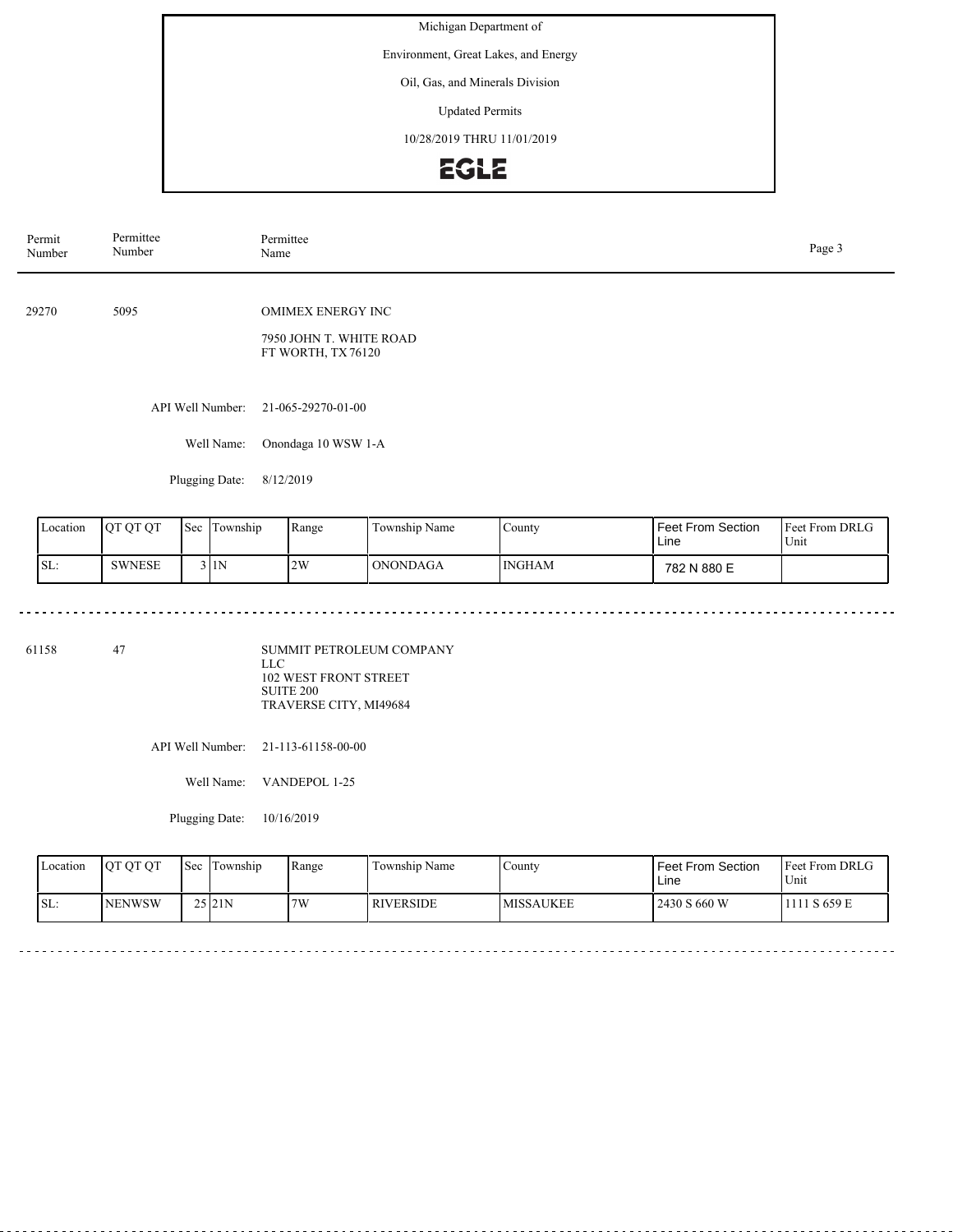Environment, Great Lakes, and Energy

Oil, Gas, and Minerals Division

Updated Permits

10/28/2019 THRU 11/01/2019

# **EGLE**

| Permit<br>Number | Permittee<br>Number | Permittee<br>Name                                            | Page 4 |
|------------------|---------------------|--------------------------------------------------------------|--------|
| 47978            | 5312                | PAXTON RESOURCES LLC<br>132 N OTSEGO AVE<br>GAYLORD, MI49735 |        |
|                  | API Well Number:    | 21-137-47978-00-00                                           |        |
|                  | Well Name:          | <b>GORNICK B3-7</b>                                          |        |
|                  | Plugging Date:      | 10/23/2019                                                   |        |

| Location | <b>OT OT OT</b> | 'Sec | Township | Range | Township Name     | County        | <b>Feet From Section</b><br>Line | <b>Feet From DRLG</b><br>Unit |
|----------|-----------------|------|----------|-------|-------------------|---------------|----------------------------------|-------------------------------|
| SL:      | <b>SWSWNE</b>   |      | 7 31N    | 3W    | <b>LIVINGSTON</b> | <b>OTSEGO</b> | 415 S 580 W                      | 1415 S 580 W                  |

-------

47979 5312

PAXTON RESOURCES LLC

132 N OTSEGO AVE GAYLORD, MI 49735

API Well Number: 21-137-47979-00-00

Well Name: GORNICK C3-7

Plugging Date: 10/25/2019

| <b>Location</b> | <b>OT OT OT</b> | <b>Sec</b> | Township | Range | Township Name     | . County       | Feet From Section<br>Line | <b>Feet From DRLG</b><br>$U_{\text{init}}$ |
|-----------------|-----------------|------------|----------|-------|-------------------|----------------|---------------------------|--------------------------------------------|
| SL:             | <b>I</b> SENWSE |            | 7 3 1 N  | 3W    | <b>LIVINGSTON</b> | <b>IOTSEGO</b> | 1972 N 965 W              | 340 S 344 E                                |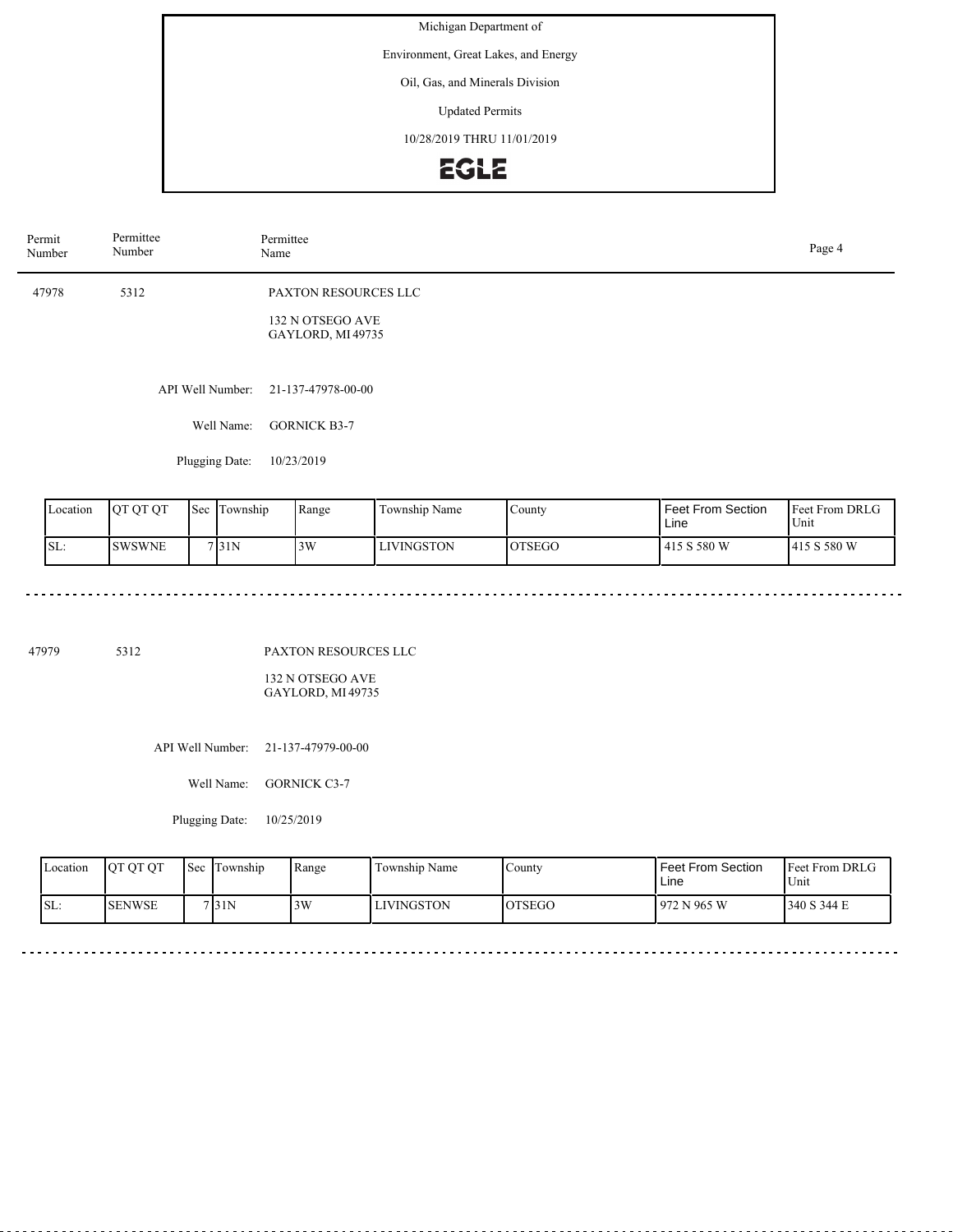Environment, Great Lakes, and Energy

Oil, Gas, and Minerals Division

Updated Permits

10/28/2019 THRU 11/01/2019

# **EGLE**

| Permit<br>Number | Permittee<br>Number | Permittee<br>Name                                             | Page 5 |
|------------------|---------------------|---------------------------------------------------------------|--------|
| 47982            | 5312                | PAXTON RESOURCES LLC<br>132 N OTSEGO AVE<br>GAYLORD, MI 49735 |        |
|                  |                     | API Well Number: 21-137-47982-00-00                           |        |
|                  | Well Name:          | <b>GORNICK A2-18</b>                                          |        |
|                  | Plugging Date:      | 10/3/2019                                                     |        |

| Location | <b>IOT OT OT</b> | 'Sec | fownship | Range | Township Name     | County        | <b>Feet From Section</b><br>Line | <b>Feet From DRLG</b><br>Unit |
|----------|------------------|------|----------|-------|-------------------|---------------|----------------------------------|-------------------------------|
| SL:      | <b>NWNENW</b>    |      | 18131N   | 3W    | <b>LIVINGSTON</b> | <b>OTSEGO</b> | 348 N 900 E                      | 348 N 417 W                   |

<u>. . . . . . . . . . . . . . . .</u>

 $\sim$ 

 $\frac{1}{2}$ 

47984 5312

 $\sim$   $\sim$   $\sim$   $\sim$   $\sim$ 

 $\begin{array}{cccccccccccccc} \multicolumn{2}{c}{} & \multicolumn{2}{c}{} & \multicolumn{2}{c}{} & \multicolumn{2}{c}{} & \multicolumn{2}{c}{} & \multicolumn{2}{c}{} & \multicolumn{2}{c}{} & \multicolumn{2}{c}{} & \multicolumn{2}{c}{} & \multicolumn{2}{c}{} & \multicolumn{2}{c}{} & \multicolumn{2}{c}{} & \multicolumn{2}{c}{} & \multicolumn{2}{c}{} & \multicolumn{2}{c}{} & \multicolumn{2}{c}{} & \multicolumn{2}{c}{} & \multicolumn{2}{c}{} & \multicolumn{2}{c}{} & \$ 

PAXTON RESOURCES LLC

132 N OTSEGO AVE GAYLORD, MI 49735

API Well Number: 21-137-47984-00-00

Well Name: GORNICK B3-18

Plugging Date: 10/17/2019

| Location | <b>OT OT OT</b> | l Sec | Township | Range | Township Name | County        | l Feet From Section_<br>Line | <b>Feet From DRLG</b><br>Unit |
|----------|-----------------|-------|----------|-------|---------------|---------------|------------------------------|-------------------------------|
| SL:      | <b>ISESWNE</b>  |       | 18 3 1 N | 3W    | LIVINGSTON    | <b>OTSEGO</b> | 578 S 964 W                  | 578 S 348 E                   |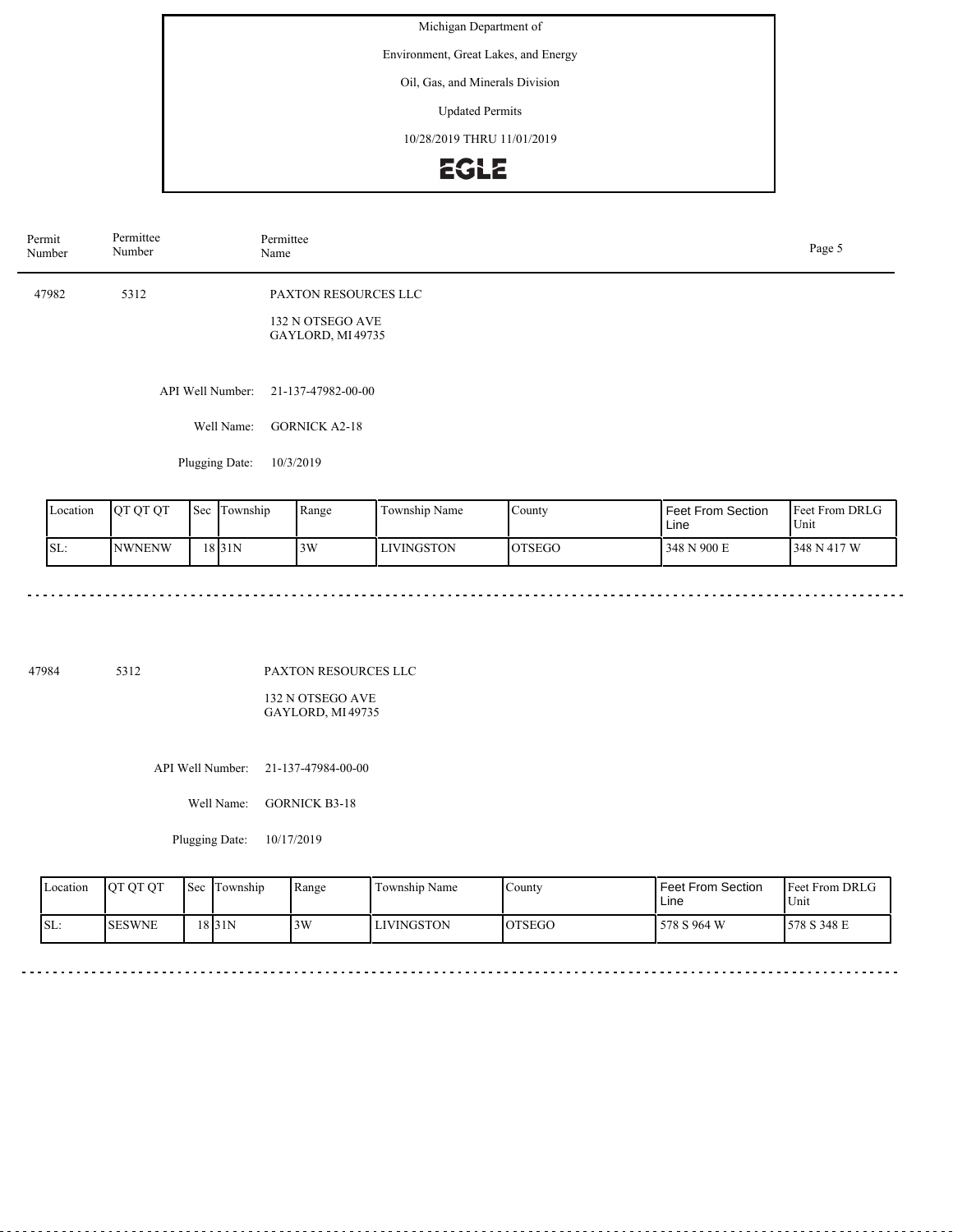Environment, Great Lakes, and Energy

Oil, Gas, and Minerals Division

Updated Permits

10/28/2019 THRU 11/01/2019

# EGLE

| Permit<br>Number | Permittee<br>Number | Permittee<br>Name                                             | Page 6 |
|------------------|---------------------|---------------------------------------------------------------|--------|
| 47985            | 5312                | PAXTON RESOURCES LLC<br>132 N OTSEGO AVE<br>GAYLORD, MI 49735 |        |
|                  | API Well Number:    | 21-137-47985-00-00                                            |        |
|                  | Well Name:          | <b>GORNICK C4-18</b>                                          |        |
|                  | Plugging Date:      | 10/15/2019                                                    |        |

| Location | <b>IOT OT OT</b> | 'Sec | l'Iownship | Range | Township Name     | County        | <b>Feet From Section</b><br>Line | <b>Feet From DRLG</b><br>Unit |
|----------|------------------|------|------------|-------|-------------------|---------------|----------------------------------|-------------------------------|
| SL:      | <b>NENESE</b>    |      | 18 3 1 N   | 3W    | <b>LIVINGSTON</b> | <b>OTSEGO</b> | 347 N 340 E                      | 347 N 340 E                   |

47986 5312

PAXTON RESOURCES LLC

132 N OTSEGO AVE GAYLORD, MI 49735

API Well Number: 21-137-47986-00-00

Well Name: GORNICK D3-18

Plugging Date: 10/7/2019

| Location | <b>OT OT OT</b> | <b>Sec</b> | Township | Range | Township Name     | County        | l Feet From Section<br>Line | <b>Feet From DRLG</b><br>Unit |
|----------|-----------------|------------|----------|-------|-------------------|---------------|-----------------------------|-------------------------------|
| SL:      | <b>SWSWSE</b>   |            | 18 3 1 N | 3W    | <b>LIVINGSTON</b> | <b>OTSEGO</b> | 351 S 377 W                 | 1351 S 377 W                  |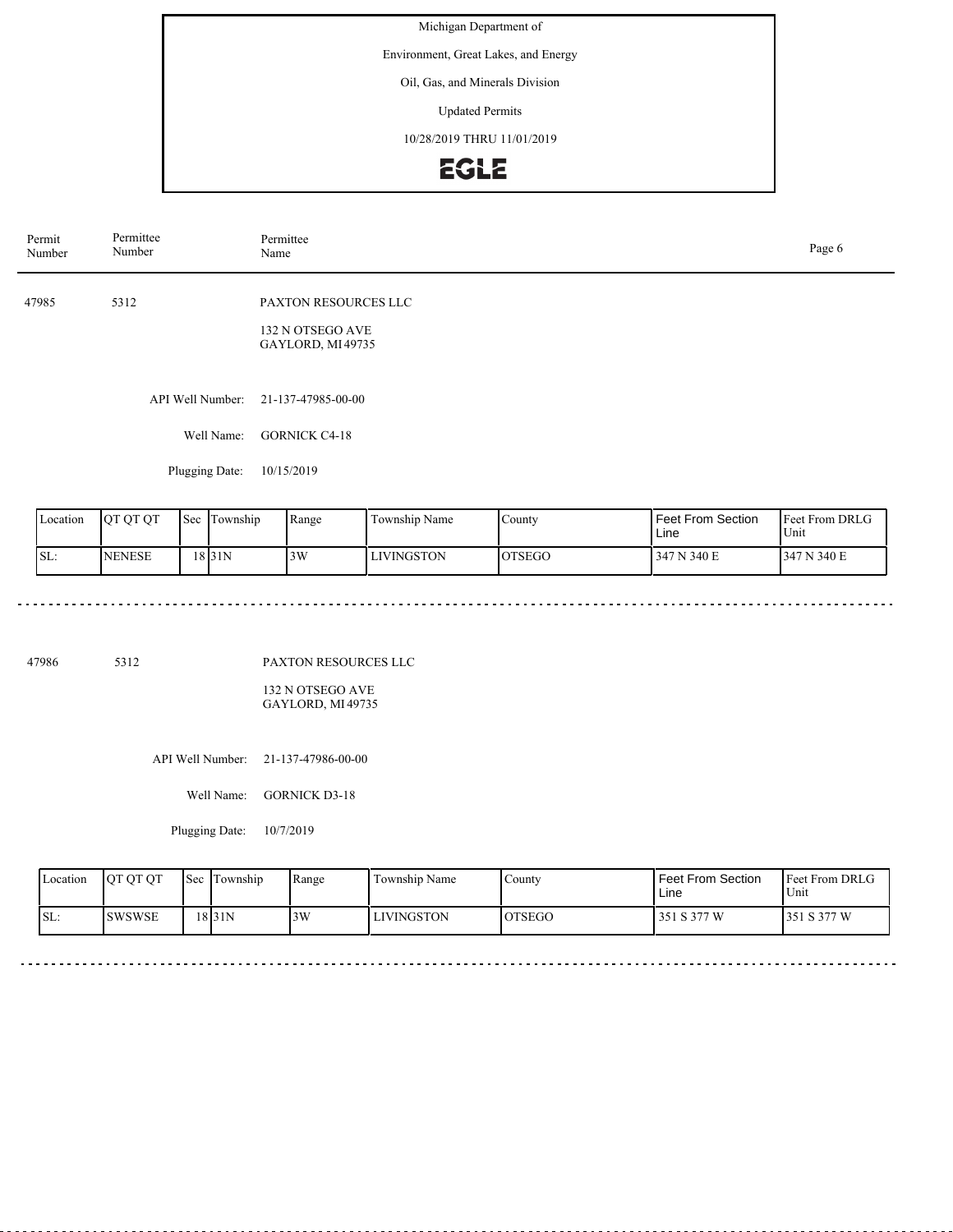Environment, Great Lakes, and Energy

Oil, Gas, and Minerals Division

Updated Permits

10/28/2019 THRU 11/01/2019

# **EGLE**

Plugging Date: 10/31/2018

| Location | <b>IOT OT OT</b> | Sec. | Township            | Range | Township Name  | County  | <b>Feet From Section</b><br>Line | <b>Feet From DRLG</b><br>Unit |
|----------|------------------|------|---------------------|-------|----------------|---------|----------------------------------|-------------------------------|
| ISL:     | <b>NESESE</b>    |      | $31$ <sub>32N</sub> | 3W    | <b>CORWITH</b> | IOTSEGO | 1000 S 332 E                     | 1330 N 332 E                  |

. . . . . . . . . . . . . . . . . .

56315 5312

PAXTON RESOURCES LLC

132 N OTSEGO AVE GAYLORD, MI 49735

API Well Number: 21-137-56315-00-00

Well Name: THOMPSON B1-17

Plugging Date: 10/11/2019

| Location | <b>OT OT OT</b> | 'Sec | Township | Range | Township Name     | County        | <b>Feet From Section</b><br>Line | <b>Feet From DRLG</b><br>Unit |
|----------|-----------------|------|----------|-------|-------------------|---------------|----------------------------------|-------------------------------|
| ISL:     | <b>NWSWNW</b>   |      | 17 3 1 N | 3W    | <b>LIVINGSTON</b> | <b>OTSEGO</b> | 1650 N 332 W                     |                               |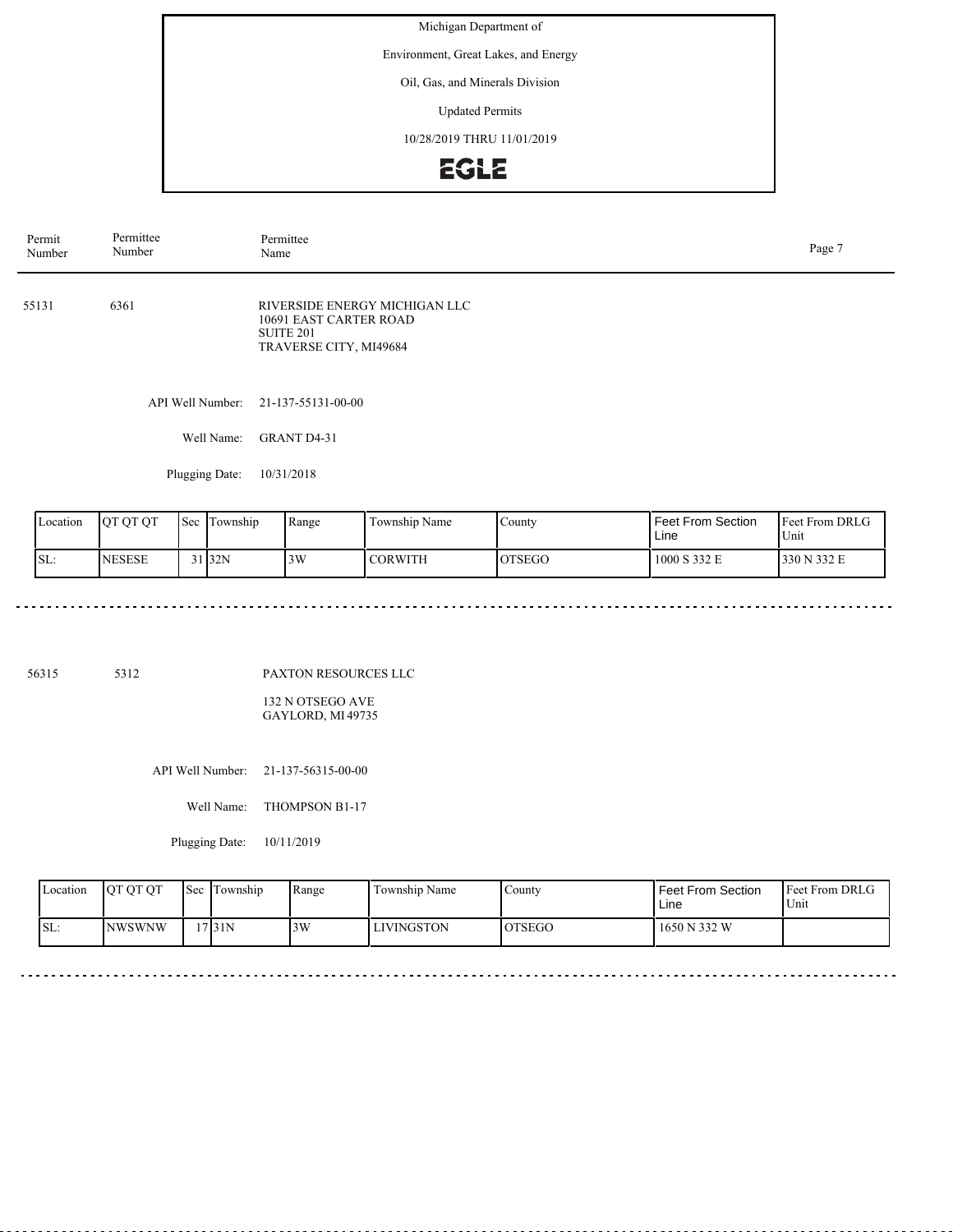Environment, Great Lakes, and Energy

Oil, Gas, and Minerals Division

Updated Permits

10/28/2019 THRU 11/01/2019

# EGLE

| Permit<br>Number | Permittee<br>Number            | Permittee<br>Name                                                    |                           |  |  |  |  |
|------------------|--------------------------------|----------------------------------------------------------------------|---------------------------|--|--|--|--|
| 56993            | 5312                           | <b>PAXTON RESOURCES LLC</b><br>132 N OTSEGO AVE<br>GAYLORD, MI 49735 |                           |  |  |  |  |
|                  | API Well Number:<br>Well Name: | 21-137-56993-00-00<br><b>GORNICK A3-18</b>                           | True Vertical Depth: 1400 |  |  |  |  |
|                  | Plugging Date:                 | 10/21/2019                                                           |                           |  |  |  |  |

| Location | <b>OT OT OT</b> | Sec | Township | Range | Township Name     | County.       | <b>Feet From Section</b><br>Line | <b>Feet From DRLG</b><br>Unit |
|----------|-----------------|-----|----------|-------|-------------------|---------------|----------------------------------|-------------------------------|
| SL:      | <b>SWNWNE</b>   |     | 18 31 N  | 3W    | <b>LIVINGSTON</b> | <b>OTSEGO</b> | 760 N 2169 E                     |                               |

<u>. . . . . . . . . . . .</u>

57149 5312

PAXTON RESOURCES LLC

132 N OTSEGO AVE GAYLORD, MI 49735

API Well Number: 21-137-57149-00-00

Well Name: LABARGE C1-17

Plugging Date: 10/9/2019

| Location | <b>OT OT OT</b> | <b>Sec</b> | Township | Range | Township Name     | County        | Feet From Section<br>Line | <b>Feet From DRLG</b><br>Unit |
|----------|-----------------|------------|----------|-------|-------------------|---------------|---------------------------|-------------------------------|
| SL:      | <b>SWNWSW</b>   |            | 17131N   | 3W    | <b>LIVINGSTON</b> | <b>OTSEGO</b> | 1659 S 479 W              |                               |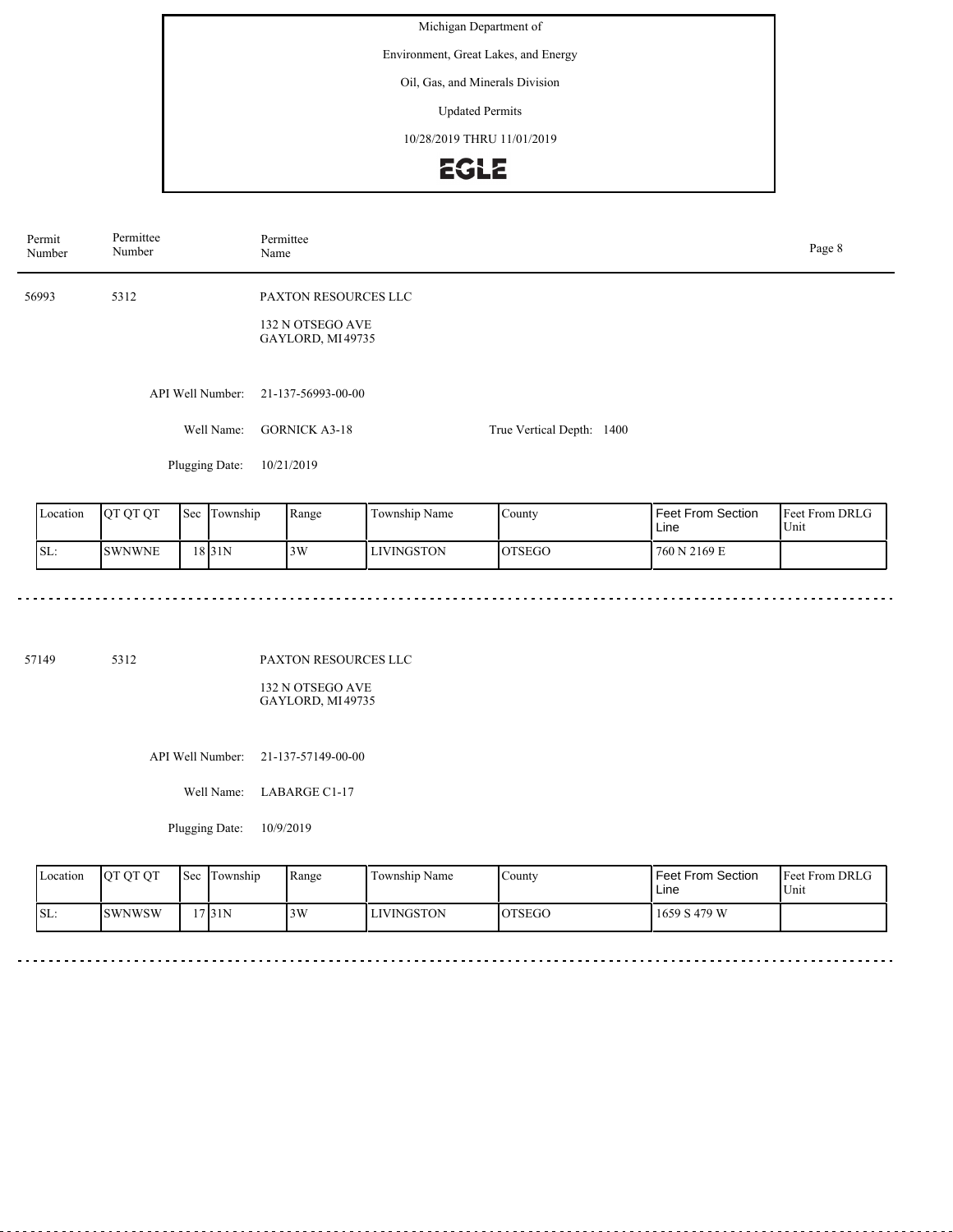Environment, Great Lakes, and Energy

Oil, Gas, and Minerals Division

Updated Permits

10/28/2019 THRU 11/01/2019

### EGLE

Permit Number Permittee Number Permittee<br>Name Name Page 9

#### **APPLICATIONS TO CHANGE WELL STATUS:**

17425 491

CONSUMERS ENERGY CO

1945 W PARNALL RD JACKSON, MI 49201

API Well Number: 21-113-17425-00-00

Well Name: MICHIGAN GAS STORAGE CO 118

Approval Date: 10/25/2019

| Location         | QT QT QT      | Sec | Township                       | Range                                                                       | Township Name    | County           | Feet From DRLG<br><b>Feet From Section</b><br>Unit<br>Line |                        |
|------------------|---------------|-----|--------------------------------|-----------------------------------------------------------------------------|------------------|------------------|------------------------------------------------------------|------------------------|
| SL:              | <b>CSWNE</b>  |     | 19 21N                         | 7W                                                                          | <b>RIVERSIDE</b> | <b>MISSAUKEE</b> | 660 S 660 W                                                | 660 S 660 W            |
| Proposed Rework: |               |     | <b>ACOWS</b> for Miscellaneous |                                                                             |                  | Comment:         | ACOWS to set cement retainer to remove well from service.  |                        |
| 17816            | 491           |     |                                | <b>CONSUMERS ENERGY CO</b><br>1945 W PARNALL RD<br><b>JACKSON, MI 49201</b> |                  |                  |                                                            |                        |
|                  |               |     | API Well Number:<br>Well Name: | 21-113-17816-00-00<br>M G S C 170                                           |                  |                  |                                                            |                        |
|                  |               |     | Approval Date:                 | 10/25/2019                                                                  |                  |                  |                                                            |                        |
| Location         | QT QT QT      | Sec | Township                       | Range                                                                       | Township Name    | County           | Feet From Section<br>Line                                  | Feet From DRLG<br>Unit |
| SL:              | <b>CNNESW</b> |     | 20 21N                         | 7W                                                                          | <b>RIVERSIDE</b> | <b>MISSAUKEE</b> | 660 N 660 E                                                | 660 N 660 E            |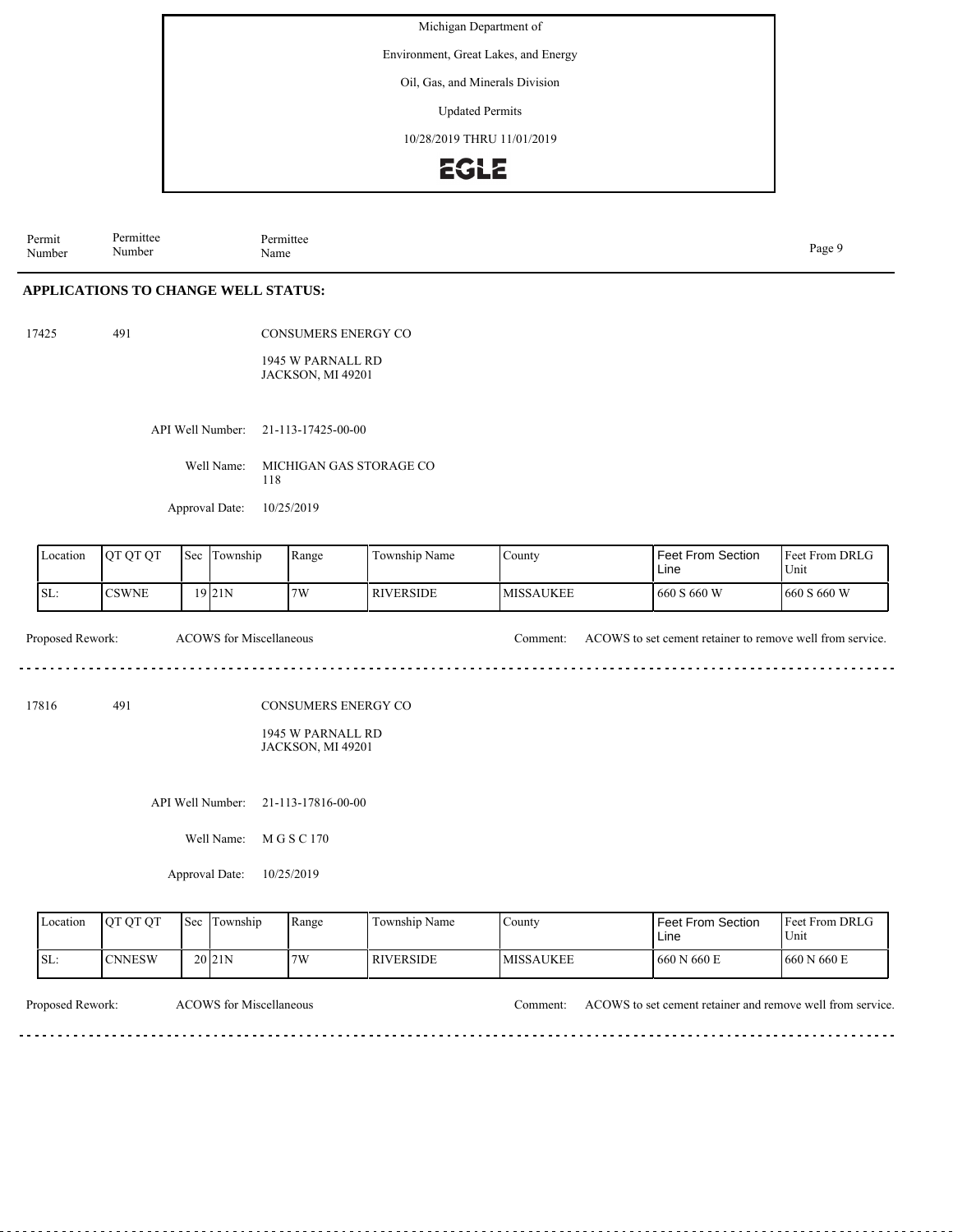Environment, Great Lakes, and Energy

Oil, Gas, and Minerals Division

Updated Permits

10/28/2019 THRU 11/01/2019

### **EGLE**

Permit Number Permittee Number Permittee<br>Name Page 10<br>Name Page 10

#### **BOTTOM HOLE LOCATION CORRECTIONS:**

61416 5320

SAVOY ENERGY LP 920 HASTINGS STREET, SUITE A PO BOX 1560 TRAVERSE CITY, MI49685-1560

API Well Number: 21-025-62007-01-00

Well Name: TRAISTER 1-21A

Correction Date: 10/30/2019

| Location | <b>IOT OT OT</b> | Sec           | Township | Range | Township Name | County          | <b>Feet From Section</b><br>Line | Feet From DRLG<br>Unit |
|----------|------------------|---------------|----------|-------|---------------|-----------------|----------------------------------|------------------------|
| ISL:     | <b>NESWNE</b>    | $\sim$<br>- 1 | 3S       | 8W    | LEROY         | <b>ICALHOUN</b> | 1730 N 1970 E                    |                        |
| BHL:     | ISESENW          | $\sim$        | 3S       | 8W    | LEROY         | <b>CALHOUN</b>  | 2652 S 2577 W                    | 1328 S 574 W           |

. . . . . . . . . . . .

61393 4934

FEDERATED OIL AND GAS PROPERTIES INC 12719 S WEST BAY SHORE DR #5 PO BOX 946 TRAVERSE CITY, MI49685-0946

API Well Number: 21-101-55212-01-00

Well Name: CONSUMERS ENERGY 2-10A

Correction Date: 10/30/2019

| Location | <b>IOT OT OT</b> | Sec Township | Range | Township Name     | County           | l Feet From Section.<br>Line | <b>Feet From DRLG</b><br>Unit |
|----------|------------------|--------------|-------|-------------------|------------------|------------------------------|-------------------------------|
| ISL:     | <b>NWSWSW</b>    | 24N<br>2 I I | 14W   | <b>SPRINGDALE</b> | <b>IMANISTEE</b> | 944 S 433 W                  |                               |
| BHL:     | <b>ISENENE</b>   | 24N          | 14W   | SPRINGDALE        | <b>MANISTEE</b>  | 760 N 104 E                  | 760 N 1233 W                  |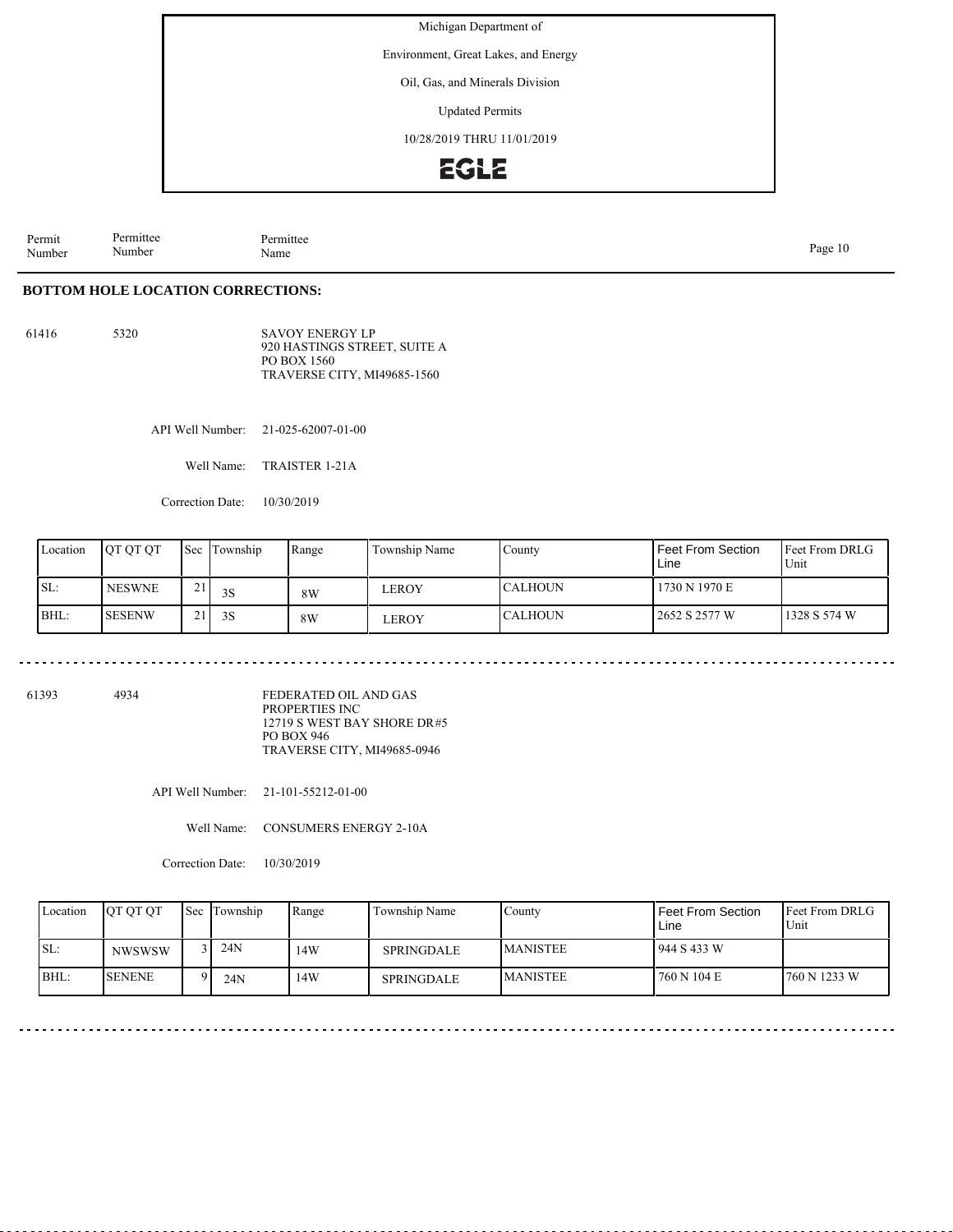Environment, Great Lakes, and Energy

### Oil, Gas, and Minerals Division

Updated Permits

10/28/2019 THRU 11/01/2019

# EGLE

| Permit<br>Number | Permittee<br>Number |     |                                      | Permittee<br>Page 11<br>Name |                                 |        |                            |                            |  |  |
|------------------|---------------------|-----|--------------------------------------|------------------------------|---------------------------------|--------|----------------------------|----------------------------|--|--|
|                  | PERMIT EXTENSIONS:  |     |                                      | PRODUCTION INC               | <b>MAVERICK EXPLORATION AND</b> |        |                            |                            |  |  |
| 61289            | 6366                |     |                                      | 3301 VETERANS DR             |                                 |        |                            |                            |  |  |
|                  |                     |     | <b>STE 107</b>                       |                              |                                 |        |                            |                            |  |  |
|                  |                     |     |                                      | TRAVERSE CITY, MI 49684      |                                 |        |                            |                            |  |  |
|                  |                     |     | API Well Number:                     | 21-055-31845-03-00           |                                 |        |                            |                            |  |  |
|                  |                     |     | Well Name:                           | <b>STUCKMAN 1-28A</b>        |                                 |        |                            |                            |  |  |
|                  |                     |     | 11/01/2019<br><b>Extension Date:</b> |                              |                                 |        |                            |                            |  |  |
|                  |                     |     | New Termination Date:                | 11/30/2021                   |                                 |        |                            |                            |  |  |
| Location         | QT QT QT            | Sec | Township                             | Range                        | Township Name                   | County | Feet From Section<br>l ina | Feet From DRLG<br>$I$ Init |  |  |

| Location | <b>JOT OT OT</b> |    | <b>ISec Township</b> | Range | Township Name   | County                 | I Feet From Section_<br>Line | <b>IFeet From DRLG</b><br>Unit |
|----------|------------------|----|----------------------|-------|-----------------|------------------------|------------------------------|--------------------------------|
| ISL:     | <b>NENENE</b>    | 28 | 26N                  | 10W   | <b>PARADISE</b> | <b>IGRAND TRAVERSE</b> | 1453 N 450 E                 |                                |
| BHL:     | <b>SWNENE</b>    | 28 | 26N                  | 10W   | <b>PARADISE</b> | <b>GRAND TRAVERSE</b>  | 764 N 819 E                  | 460 S 819 E                    |
|          |                  |    |                      |       |                 |                        |                              |                                |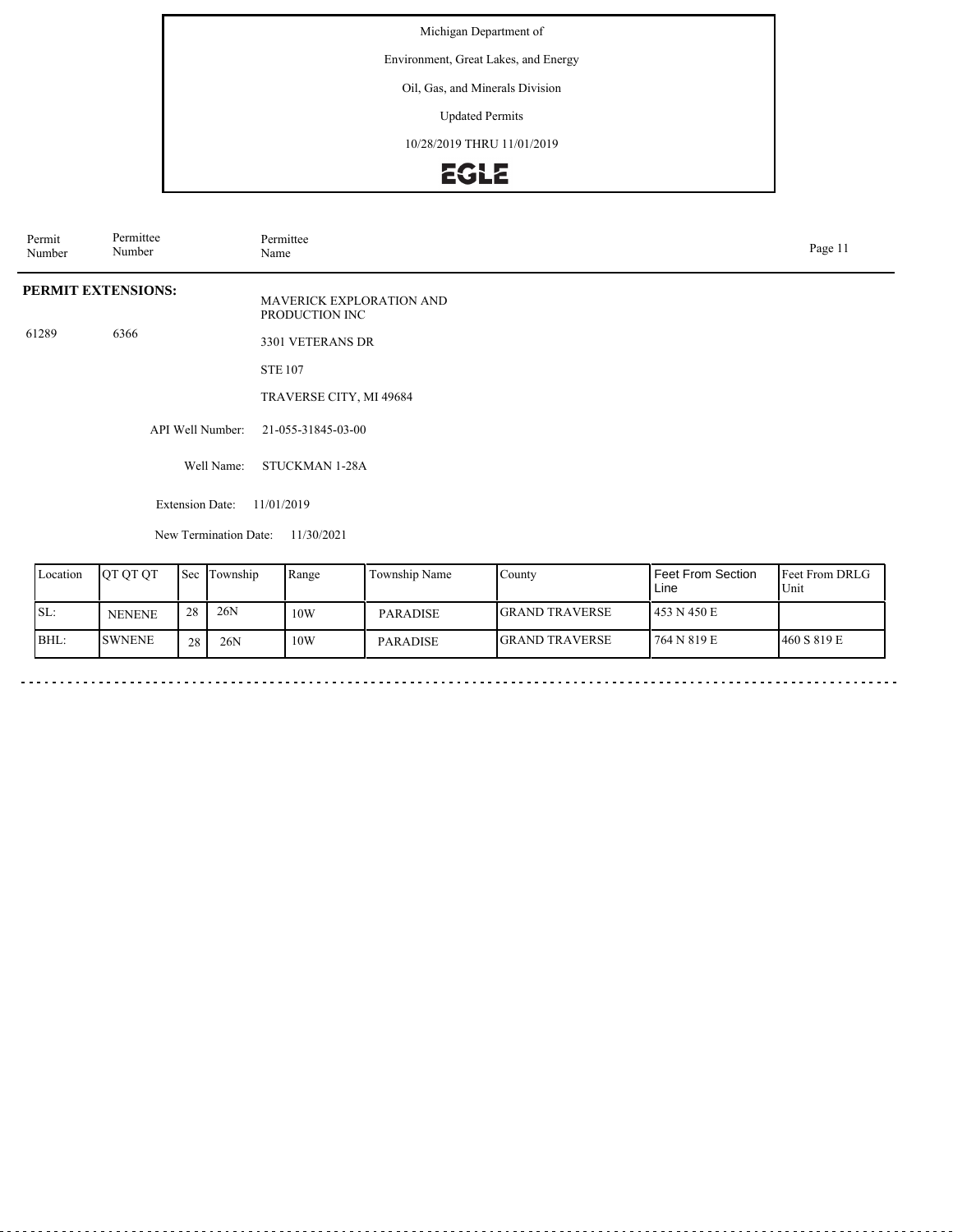Environment, Great Lakes, and Energy

Oil, Gas, and Minerals Division

Updated Permits

10/28/2019 THRU 11/01/2019



Permit Number Permittee<br>Name Page 12<br>Name Page 12

### **TRANSFER OF OWNERSHIP:**

Permittee Number

TABLES FOLLOW THIS PAGE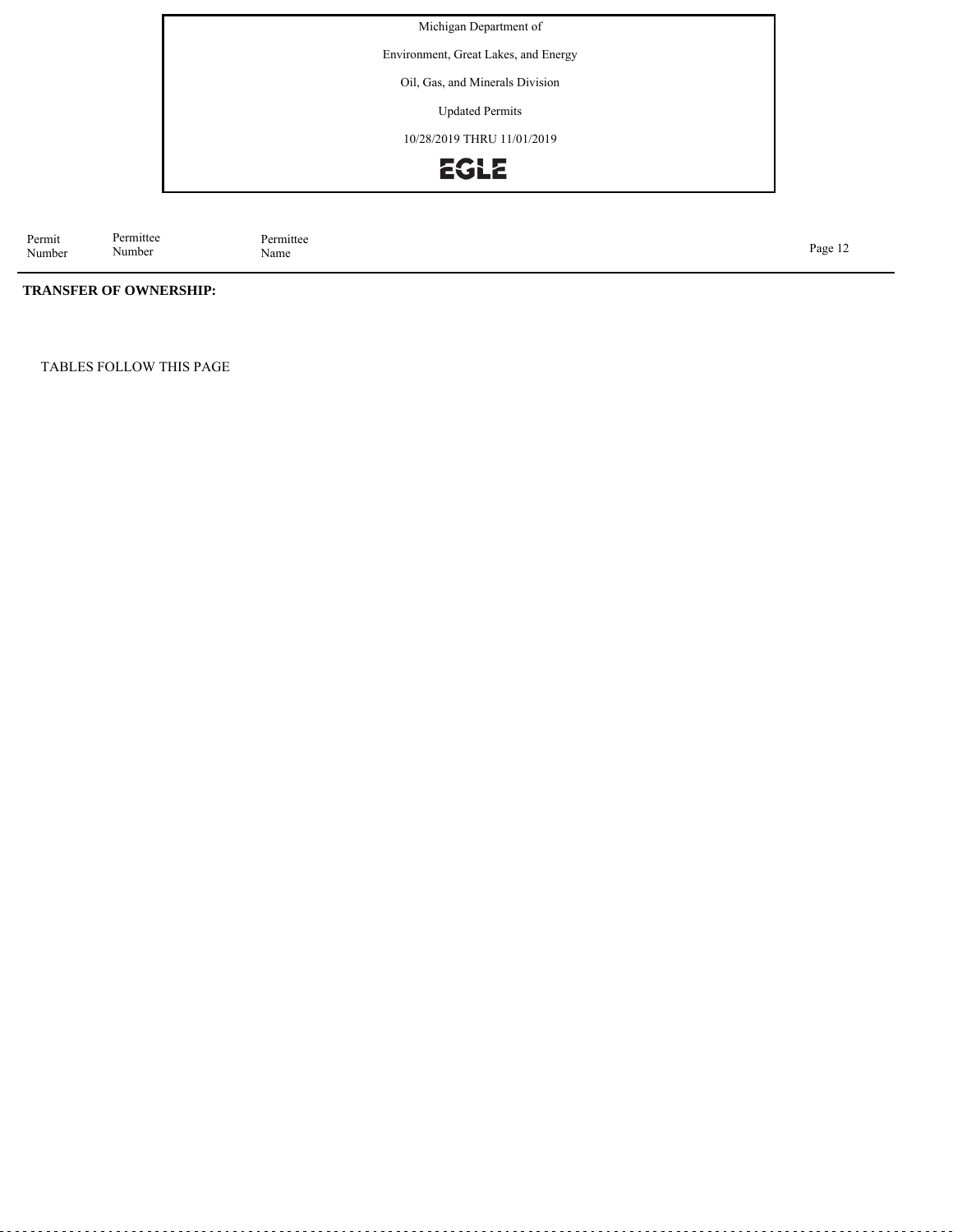|            | <b>Transfer Date Previous Operator</b> | <b>New Operator</b>            | WellName                            |       | Permit County            | <b>TwpNm</b>     |                |      | Sec Twp TwpDir Rng RngDir |
|------------|----------------------------------------|--------------------------------|-------------------------------------|-------|--------------------------|------------------|----------------|------|---------------------------|
| 10/28/2019 | RIVIERA OPERATING LLC                  | RIVERSIDE ENERGY MI LLC        | STATE FREDERIC II A2-32             | 45285 | <b>OTSEGO</b>            | <b>HAYES</b>     | 32             | 29 N | 4 W                       |
| 10/28/2019 | RIVIERA OPERATING LLC                  | RIVERSIDE ENERGY MI LLC        | FREDERIC I B3-29                    |       | 46005 OTSEGO             | <b>HAYES</b>     | 29             | 29 N | 4 W                       |
| 10/28/2019 | RIVIERA OPERATING LLC                  | RIVERSIDE ENERGY MI LLC        | THOMAS LAKE I C2-34 SWD             |       | 46566 OTSEGO             | <b>HAYES</b>     | 34             | 30 N | 4 W                       |
| 10/28/2019 | RIVIERA OPERATING LLC                  | RIVERSIDE ENERGY MI LLC        | GILCHRIST CREEK 1-35 SWD            |       | 47174 MONTMORENCY LOUD   |                  | 35             | 29 N | 3 E                       |
| 10/28/2019 | <b>RIVIERA OPERATING LLC</b>           | <b>RIVERSIDE ENERGY MI LLC</b> | STATE HAYES (THOMAS LAKE I) D1-26   |       | 47352 OTSEGO             | <b>HAYES</b>     | 26             | 30 N | 4 W                       |
| 10/28/2019 | RIVIERA OPERATING LLC                  | RIVERSIDE ENERGY MI LLC        | MANCELONA I A2-8 SWD                |       | 47565 ANTRIM             | <b>MANCELONA</b> | 8              | 29 N | 5 W                       |
| 10/28/2019 | RIVIERA OPERATING LLC                  | RIVERSIDE ENERGY MI LLC        | LAKES OF THE NORTH 1-35 SWD         |       | 47605 ANTRIM             | <b>STAR</b>      | 35             | 30 N | 5 W                       |
| 10/28/2019 | RIVIERA OPERATING LLC                  | RIVERSIDE ENERGY MI LLC        | MANCELONA I A1-32 SWD               | 47689 | <b>ANTRIM</b>            | <b>STAR</b>      | 32             | 30 N | 5 W                       |
| 10/28/2019 | RIVIERA OPERATING LLC                  | RIVERSIDE ENERGY MI LLC        | BRILEY (SWD) A1-34A                 |       | 47697 MONTMORENCY BRILEY |                  | 34             | 30 N | 2 E                       |
| 10/28/2019 | RIVIERA OPERATING LLC                  | RIVERSIDE ENERGY MI LLC        | WILD WEST D2-3 SWD                  |       | 48216 OTSEGO             | <b>HAYES</b>     | 3              | 30 N | 4 W                       |
| 10/28/2019 | RIVIERA OPERATING LLC                  | RIVERSIDE ENERGY MI LLC        | NORWAY HOLLOW CLUB C3-4             |       | 48322 MONTMORENCY RUST   |                  | 4              | 29 N | 4 E                       |
| 10/28/2019 | RIVIERA OPERATING LLC                  | RIVERSIDE ENERGY MI LLC        | NORWAY HOLLOW CLUB A3-4             | 48323 | MONTMORENCY RUST         |                  | 4              | 29 N | 4 E                       |
| 10/28/2019 | RIVIERA OPERATING LLC                  | RIVERSIDE ENERGY MI LLC        | NORWAY HOLLOW CLUB D3-4             | 48324 | MONTMORENCY RUST         |                  | 4              | 29 N | 4 E                       |
| 10/28/2019 | RIVIERA OPERATING LLC                  | RIVERSIDE ENERGY MI LLC        | <b>HEART LAKE D3-29 SWD</b>         | 48384 | <b>OTSEGO</b>            | OTSEGO LAKE      | 29             | 29 N | 3 W                       |
| 10/28/2019 | RIVIERA OPERATING LLC                  | RIVERSIDE ENERGY MI LLC        | STATE BRILEY D4-30                  |       | 48795 MONTMORENCY BRILEY |                  | 30             | 30 N | 2 E                       |
| 10/28/2019 | RIVIERA OPERATING LLC                  | RIVERSIDE ENERGY MI LLC        | BIJOU C4-11 SWD                     | 48832 | <b>ANTRIM</b>            | MANCELONA        | 11             | 29 N | 6 W                       |
| 10/28/2019 | RIVIERA OPERATING LLC                  | RIVERSIDE ENERGY MI LLC        | STATE BRILEY C4-30                  | 48948 | MONTMORENCY BRILEY       |                  | 30             | 30 N | 2 E                       |
| 10/28/2019 | RIVIERA OPERATING LLC                  | RIVERSIDE ENERGY MI LLC        | HIGHWAY 65 1-19 SWD                 |       | 49151 ALPENA             | <b>OSSINEKE</b>  | 19             | 29 N | 6 E                       |
| 10/28/2019 | RIVIERA OPERATING LLC                  | RIVERSIDE ENERGY MI LLC        | <b>CLASSICS A4-2</b>                |       | 49187 OTSEGO             | <b>CHESTER</b>   | 2              | 30 N | 2 W                       |
| 10/28/2019 | RIVIERA OPERATING LLC                  | RIVERSIDE ENERGY MI LLC        | STATE OSSINEKE & SCHMITT CREEK 1-24 |       | 49208 ALPENA             | <b>OSSINEKE</b>  | 24             | 29 N | 6 E                       |
| 10/28/2019 | RIVIERA OPERATING LLC                  | RIVERSIDE ENERGY MI LLC        | STATE OSSINEKE B4-25                |       | 49432 ALPENA             | <b>OSSINEKE</b>  | 25             | 29 N | 5 E                       |
| 10/28/2019 | RIVIERA OPERATING LLC                  | RIVERSIDE ENERGY MI LLC        | <b>COMSTOCK HILLS 1-20 SWD</b>      |       | 50344 ALCONA             | <b>ALCONA</b>    | 20             | 28 N | 8 E                       |
| 10/28/2019 | RIVIERA OPERATING LLC                  | RIVERSIDE ENERGY MI LLC        | <b>HOLCOMB CREEK 1-1 SWD</b>        |       | 50406 ALCONA             | CALEDONIA        | $\overline{1}$ | 28 N | 7 E                       |
| 10/28/2019 | RIVIERA OPERATING LLC                  | RIVERSIDE ENERGY MI LLC        | NORTH HARDWOODS 1-2 SWD             |       | 50513 MONTMORENCY LOUD   |                  | $\overline{2}$ | 29 N | 3 E                       |
| 10/28/2019 | RIVIERA OPERATING LLC                  | RIVERSIDE ENERGY MI LLC        | LOST LAKE WOODS 1-21 SWD            |       | 50853 ALCONA             | <b>ALCONA</b>    | 21             | 28 N | 8 E                       |
| 10/28/2019 | RIVIERA OPERATING LLC                  | RIVERSIDE ENERGY MI LLC        | NORTH BAY 1-6 SWD                   |       | 51670 ALCONA             | <b>CALEDONIA</b> | 6              | 28 N | 7 E                       |
| 10/28/2019 | RIVIERA OPERATING LLC                  | RIVERSIDE ENERGY MI LLC        | GAISHIN 1-20 SWD                    |       | 52231 ALCONA             | <b>HAWES</b>     | 20             | 27 N | 8 E                       |
| 10/28/2019 | RIVIERA OPERATING LLC                  | RIVERSIDE ENERGY MI LLC        | STATE BRILEY C2-29                  |       | 54065 MONTMORENCY BRILEY |                  | 29             | 30 N | 2 E                       |
| 10/28/2019 | RIVIERA OPERATING LLC                  | RIVERSIDE ENERGY MI LLC        | SOUVA A3-30 SWD                     | 54790 | ALPENA                   | SANBORN          | 30             | 29 N | 8 E                       |
| 10/28/2019 | RIVIERA OPERATING LLC                  | RIVERSIDE ENERGY MI LLC        | SZATKOWSKI C4-11 SWD                | 54828 | <b>ALPENA</b>            | <b>WILSON</b>    | 11             | 30 N | 6 E                       |
| 10/28/2019 | RIVIERA OPERATING LLC                  | RIVERSIDE ENERGY MI LLC        | STATE BRILEY & ROSEN TRUST C1-21    |       | 55278 MONTMORENCY BRILEY |                  | 21             | 30 N | 2 E                       |
| 10/28/2019 | RIVIERA OPERATING LLC                  | RIVERSIDE ENERGY MI LLC        | TIMM D3-2 SWD                       | 55781 | ALPENA                   | <b>OSSINEKE</b>  | $\overline{2}$ | 29 N | 7 E                       |
| 10/28/2019 | RIVIERA OPERATING LLC                  | RIVERSIDE ENERGY MI LLC        | STONE A2-36 SWD                     |       | 55946 ALPENA             | <b>WILSON</b>    | 36             | 30 N | 7 E                       |
| 10/28/2019 | RIVIERA OPERATING LLC                  | RIVERSIDE ENERGY MI LLC        | KRENTZ B2-12                        |       | 56194 ALPENA             | <b>OSSINEKE</b>  | 12             | 29 N | 7 E                       |
| 10/28/2019 | RIVIERA OPERATING LLC                  | RIVERSIDE ENERGY MI LLC        | MEGGERT B3-1                        |       | 56195 ALPENA             | <b>OSSINEKE</b>  | $\overline{1}$ | 29 N | 7 E                       |
| 10/28/2019 | RIVIERA OPERATING LLC                  | RIVERSIDE ENERGY MI LLC        | MEGGERT C4-1                        | 56237 | ALPENA                   | <b>OSSINEKE</b>  | $\overline{1}$ | 29 N | 7 E                       |
| 10/28/2019 | RIVIERA OPERATING LLC                  | RIVERSIDE ENERGY MI LLC        | ROMANIK C1-1                        |       | 56255 ALPENA             | <b>OSSINEKE</b>  | $\overline{1}$ | 29 N | 7 E                       |
| 10/28/2019 | RIVIERA OPERATING LLC                  | RIVERSIDE ENERGY MI LLC        | <b>TIMM B4-11</b>                   | 56256 | <b>ALPENA</b>            | <b>OSSINEKE</b>  | 11             | 29 N | 7 E                       |
| 10/28/2019 | RIVIERA OPERATING LLC                  | RIVERSIDE ENERGY MI LLC        | LEWIS D4-29 SWD                     | 56496 | ALPENA                   | <b>GREEN</b>     | 29             | 31 N | 6 E                       |
| 10/28/2019 | RIVIERA OPERATING LLC                  | RIVERSIDE ENERGY MI LLC        | STATE ALBERT A4-10                  | 56560 | MONTMORENCY ALBERT       |                  | 10             | 29 N | 1E                        |
| 10/28/2019 | RIVIERA OPERATING LLC                  | RIVERSIDE ENERGY MI LLC        | BIXEL ET AL D1-35                   | 56635 | MONTMORENCY LOUD         |                  | 35             | 29 N | 3 E                       |
| 10/28/2019 | RIVIERA OPERATING LLC                  | RIVERSIDE ENERGY MI LLC        | MUZLJAKOVICH B1-2                   | 56655 | ALPENA                   |                  | $\overline{2}$ | 29 N | 7 E                       |
| 10/28/2019 | RIVIERA OPERATING LLC                  | RIVERSIDE ENERGY MI LLC        | BARTON A2-21                        |       | 56656 ALPENA             | <b>GREEN</b>     | 21             | 30 N | 6 E                       |
| 10/28/2019 | RIVIERA OPERATING LLC                  | RIVERSIDE ENERGY MI LLC        | <b>LISKE C2-22</b>                  |       | 56675 ALPENA             | <b>WILSON</b>    | 22             | 30 N | 6 E                       |
| 10/28/2019 | RIVIERA OPERATING LLC                  | RIVERSIDE ENERGY MI LLC        | DEGEN D1-33                         |       | 56676 ALPENA             | <b>WILSON</b>    | 33             | 30 N | 7 E                       |
| 10/28/2019 | RIVIERA OPERATING LLC                  | RIVERSIDE ENERGY MI LLC        | STATE GREEN D2-28                   |       | 56677 ALPENA             | <b>GREEN</b>     | 28             | 30 N | 6 E                       |
| 10/28/2019 | RIVIERA OPERATING LLC                  | RIVERSIDE ENERGY MI LLC        | STATE GREEN B3-28                   |       | 56678 ALPENA             | <b>GREEN</b>     | 28             | 30 N | 6 E                       |
| 10/28/2019 | RIVIERA OPERATING LLC                  | RIVERSIDE ENERGY MI LLC        | STATE LOUD & KOWALSKY B3-34         | 56690 | MONTMORENCY LOUD         |                  | 34             | 29 N | 3 E                       |
| 10/28/2019 | RIVIERA OPERATING LLC                  | RIVERSIDE ENERGY MI LLC        | LEE A1-31, HD1                      | 56696 | ALPENA                   | SANBORN          | 31             | 29 N | 8 E                       |
| 10/28/2019 | RIVIERA OPERATING LLC                  | RIVERSIDE ENERGY MI LLC        | KRENTZ A1-15                        |       | 56733 ALPENA             | <b>OSSINEKE</b>  | 15             | 29 N | 7 E                       |
| 10/28/2019 | RIVIERA OPERATING LLC                  | RIVERSIDE ENERGY MI LLC        | <b>PIPER C1-21</b>                  |       | 56735 ALPENA             | <b>GREEN</b>     | 21             | 30 N | 6 E                       |
| 10/28/2019 | RIVIERA OPERATING LLC                  | RIVERSIDE ENERGY MI LLC        | GAACSH D4-35                        | 56766 | ALPENA                   | <b>WILSON</b>    | 35             | 30 N | 7 E                       |
| 10/28/2019 | RIVIERA OPERATING LLC                  | RIVERSIDE ENERGY MI LLC        | WOLOSZYK B3-31                      |       | 56770 ALPENA             | <b>GREEN</b>     | 31             | 31 N | 6 E                       |
| 10/28/2019 | RIVIERA OPERATING LLC                  | RIVERSIDE ENERGY MI LLC        | STATE ALBERT B4-14                  | 56776 | MONTMORENCY ALBERT       |                  | 14             | 29 N | 1E                        |
| 10/28/2019 | RIVIERA OPERATING LLC                  | <b>RIVERSIDE ENERGY MI LLC</b> | STATE ALBERT B3-14                  | 56777 | MONTMORENCY ALBERT       |                  | 14             | 29 N | 1E                        |
| 10/28/2019 | RIVIERA OPERATING LLC                  | RIVERSIDE ENERGY MI LLC        | STATE ALBERT A2-13                  |       | 56784 MONTMORENCY ALBERT |                  | 13             | 29 N | 1 E                       |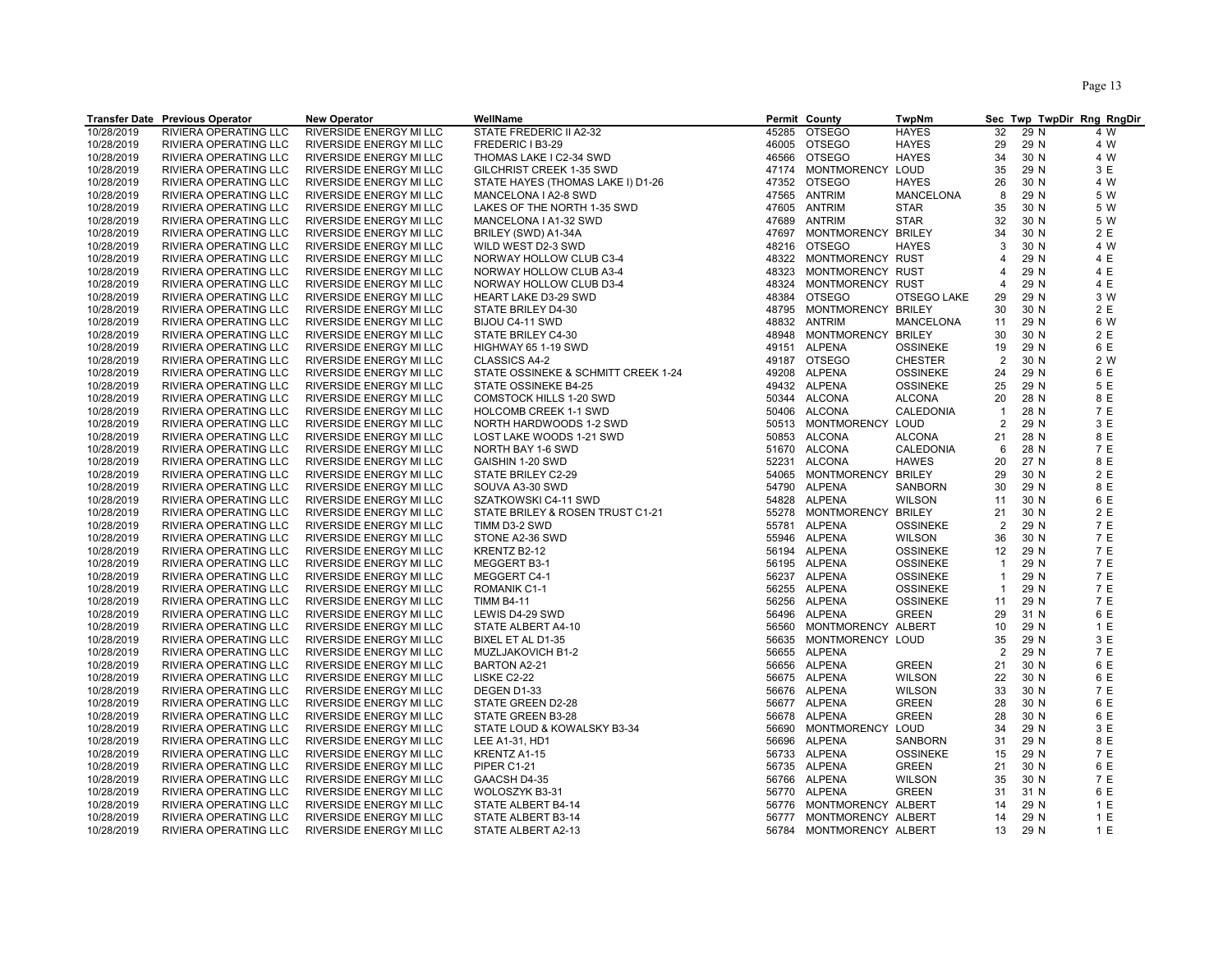|                          | <b>Transfer Date Previous Operator</b>         | <b>New Operator</b>                                       | WellName                                 |       | Permit County                | <b>TwpNm</b>                  |                |              | Sec Twp TwpDir Rng RngDir |
|--------------------------|------------------------------------------------|-----------------------------------------------------------|------------------------------------------|-------|------------------------------|-------------------------------|----------------|--------------|---------------------------|
| 10/28/2019               | RIVIERA OPERATING LLC                          | RIVERSIDE ENERGY MI LLC                                   | STATE ALBERT B1-13                       | 56785 | <b>MONTMORENCY</b>           | ALBERT                        | 13             | 29 N         | 1 E                       |
| 10/28/2019               | RIVIERA OPERATING LLC                          | RIVERSIDE ENERGY MI LLC                                   | <b>RATZ D1-23</b>                        |       | 56809 ALPENA                 |                               | 23             | 29 N         | 7 E                       |
| 10/28/2019               | RIVIERA OPERATING LLC                          | RIVERSIDE ENERGY MI LLC                                   | <b>RATZ C1-23</b>                        |       | 56810 ALPENA                 | <b>OSSINEKE</b>               | 23             | 29 N         | 7 E                       |
| 10/28/2019               | RIVIERA OPERATING LLC                          | RIVERSIDE ENERGY MI LLC                                   | CHABOT A2-36                             |       | 56870 ALPENA                 | <b>GREEN</b>                  | 36             | 31 N         | 5 E                       |
| 10/28/2019               | RIVIERA OPERATING LLC                          | <b>RIVERSIDE ENERGY MI LLC</b>                            | GOODALL D2-34                            |       | 56919 ALPENA                 | <b>WILSON</b>                 | 34             | 31 N         | 6 E                       |
| 10/28/2019               | RIVIERA OPERATING LLC                          | <b>RIVERSIDE ENERGY MI LLC</b>                            | WERTH D3-25                              |       | 56974 ALPENA                 | <b>GREEN</b>                  | 25             | 31 N         | 5 E                       |
| 10/28/2019               | RIVIERA OPERATING LLC                          | RIVERSIDE ENERGY MI LLC                                   | STATE OSSINEKE A3-13                     |       | 57000 ALPENA                 | <b>OSSINEKE</b>               | 13             | 29 N         | 6 E                       |
| 10/28/2019               | RIVIERA OPERATING LLC                          | RIVERSIDE ENERGY MI LLC                                   | STATE OSSINEKE B3-13                     |       | 57001 ALPENA                 | <b>OSSINEKE</b>               | 13             | 29 N         | 6 E                       |
| 10/28/2019               | RIVIERA OPERATING LLC                          | RIVERSIDE ENERGY MI LLC                                   | HOOBLER ET AL B4-35                      |       | 57017 ALPENA                 | <b>OSSINEKE</b>               | 35             | 29 N         | 6 E                       |
| 10/28/2019               | RIVIERA OPERATING LLC                          | <b>RIVERSIDE ENERGY MI LLC</b>                            | STATE OSSINEKE C1-25                     |       | 57018 ALPENA                 | <b>OSSINEKE</b>               | 25             | 29 N         | 6 E                       |
| 10/28/2019               | RIVIERA OPERATING LLC                          | RIVERSIDE ENERGY MI LLC                                   | STATE OSSINEKE A2-36                     |       | 57044 ALPENA                 | <b>OSSINEKE</b>               | 36             | 29 N         | 6 E                       |
| 10/28/2019               | RIVIERA OPERATING LLC                          | RIVERSIDE ENERGY MI LLC                                   | STATE OSSINEKE B2-36                     |       | 57045 ALPENA                 | <b>OSSINEKE</b>               | 36             | 29 N         | 6 E                       |
| 10/28/2019               | RIVIERA OPERATING LLC                          | RIVERSIDE ENERGY MI LLC                                   | KRIST A3-34                              |       | 57047 ALPENA                 | <b>WILSON</b>                 | 34             | 30 N         | 7 E                       |
| 10/28/2019               | RIVIERA OPERATING LLC                          | RIVERSIDE ENERGY MI LLC                                   | KRIST B3-34                              |       | 57048 ALPENA                 | <b>WILSON</b>                 | 34             | 30 N         | 7 E                       |
| 10/28/2019               | RIVIERA OPERATING LLC                          | RIVERSIDE ENERGY MI LLC                                   | HABERMEHL D3-33                          |       | 57049 ALPENA                 | <b>WILSON</b>                 | 33             | 30 N         | 7 E                       |
| 10/28/2019               | RIVIERA OPERATING LLC                          | RIVERSIDE ENERGY MI LLC                                   | SCHROEDER A1-11                          |       | 57050 ALPENA                 | <b>OSSINEKE</b>               | 11             | 29 N         | 7 E                       |
| 10/28/2019               | RIVIERA OPERATING LLC                          | RIVERSIDE ENERGY MI LLC                                   | STATE OSSINEKE B4-26                     |       | 57054 ALPENA                 | <b>OSSINEKE</b>               | 26             | 29 N         | 6 E                       |
| 10/28/2019               | RIVIERA OPERATING LLC                          | RIVERSIDE ENERGY MI LLC                                   | BIJOU WEST A3-15                         |       | 57093 ANTRIM                 | MANCELONA                     | 15             | 29 N         | 6 W                       |
| 10/28/2019               | RIVIERA OPERATING LLC                          | RIVERSIDE ENERGY MI LLC                                   | BIJOU WEST D1-15                         |       | 57094 ANTRIM                 | MANCELONA                     | 15             | 29 N         | 6 W                       |
| 10/28/2019               | RIVIERA OPERATING LLC                          | RIVERSIDE ENERGY MI LLC                                   | <b>BIJOU WEST D4-15</b>                  |       | 57104 ANTRIM                 | <b>MANCELONA</b>              | 15             | 29 N         | 6 W                       |
| 10/28/2019               | RIVIERA OPERATING LLC                          | RIVERSIDE ENERGY MI LLC                                   | STATE MANCELONA ET AL D2-7               |       | 57125 ANTRIM                 | <b>MANCELONA</b>              | $\overline{7}$ | 29 N         | 5 W                       |
| 10/28/2019               | RIVIERA OPERATING LLC                          | RIVERSIDE ENERGY MI LLC                                   | STATE GREEN ETAL D3-21                   |       | 57135 ALPENA                 | <b>WILSON</b>                 | 21             | 30 N         | 6 E                       |
| 10/28/2019               | RIVIERA OPERATING LLC                          | RIVERSIDE ENERGY MI LLC                                   | THIBAULT D3-23                           |       | 57136 ALPENA                 | <b>WILSON</b>                 | 23             | 30 N         | 7 E                       |
| 10/28/2019               | RIVIERA OPERATING LLC                          | RIVERSIDE ENERGY MI LLC                                   | <b>ACRC B1-11</b>                        |       | 57137 ALPENA                 | <b>WILSON</b>                 | 11             | 30 N         | 6 E                       |
| 10/28/2019               | RIVIERA OPERATING LLC                          | RIVERSIDE ENERGY MI LLC                                   | KIRSCHNER D4-28                          |       | 57138 ALPENA                 | <b>WILSON</b>                 | 28             | 30 N         | 7 E                       |
| 10/28/2019               | RIVIERA OPERATING LLC                          | RIVERSIDE ENERGY MI LLC                                   | STATE WILSON B3-13                       |       | 57139 ALPENA                 | <b>WILSON</b>                 | 13             | 30 N         | 6 E                       |
| 10/28/2019               | RIVIERA OPERATING LLC                          | <b>RIVERSIDE ENERGY MI LLC</b>                            | ROZNOWSKI A3-33                          |       | 57140 ALPENA                 | GREEN                         | 33             | 31 N         | 6 E                       |
| 10/28/2019               | RIVIERA OPERATING LLC                          | RIVERSIDE ENERGY MI LLC                                   | GOLDER B1-28                             |       | 57141 ALPENA                 | <b>WILSON</b>                 | 28             | 30 N         | 7 E                       |
| 10/28/2019               | RIVIERA OPERATING LLC                          | RIVERSIDE ENERGY MI LLC                                   | LAURIN C1-12                             |       | 57142 ALPENA                 | <b>WILSON</b>                 | 12             | 30 N         | 6 E                       |
| 10/28/2019               | RIVIERA OPERATING LLC                          | <b>RIVERSIDE ENERGY MI LLC</b>                            | STATE MONTMORENCY D2-26                  | 57146 | MONTMORENCY MONTMORENCY      |                               | 26             | 32 N         | 2 E                       |
| 10/28/2019               | RIVIERA OPERATING LLC                          | RIVERSIDE ENERGY MI LLC                                   | SKIBA B3-25                              |       | 57158 ALPENA                 | <b>WILSON</b>                 | 25             | 30 N         | 7 E                       |
| 10/28/2019               | RIVIERA OPERATING LLC                          | RIVERSIDE ENERGY MI LLC                                   | <b>TOONS 4 D4-4</b>                      |       | 57170 ANTRIM                 | <b>MANCELONA</b>              | 4              | 29 N         | 5 W                       |
| 10/28/2019               | RIVIERA OPERATING LLC                          | RIVERSIDE ENERGY MI LLC                                   | STATE MANCELONA B4-8                     |       | 57171 ANTRIM                 | MANCELONA                     | 8              | 29 N         | 5 W                       |
| 10/28/2019               | RIVIERA OPERATING LLC                          | RIVERSIDE ENERGY MI LLC                                   | DEERING C3-34                            |       | 57175 ALPENA                 | <b>WILSON</b>                 | 34             | 30 N         | 7 E                       |
| 10/28/2019               | RIVIERA OPERATING LLC                          | RIVERSIDE ENERGY MI LLC                                   | DEERING C2-34                            |       | 57176 ALPENA                 | <b>WILSON</b>                 | 34             | 30 N         | 7 E                       |
| 10/28/2019               | RIVIERA OPERATING LLC                          | RIVERSIDE ENERGY MI LLC                                   | <b>ACRC D1-35</b>                        |       | 57204 ALPENA                 | <b>WILSON</b>                 | 35             | 31 N         | 6 E                       |
| 10/28/2019               | RIVIERA OPERATING LLC                          | RIVERSIDE ENERGY MI LLC                                   | CLICKER CLUB A2-22                       |       | 57205 ALPENA                 | <b>WILSON</b>                 | 22             | 30 N         | 6 E                       |
| 10/28/2019               | RIVIERA OPERATING LLC                          | RIVERSIDE ENERGY MI LLC                                   | WOLOSZYK A4-31                           |       | 57208 ALPENA                 | <b>GREEN</b>                  | 31             | 31 N         | 6 E                       |
| 10/28/2019               | RIVIERA OPERATING LLC                          | RIVERSIDE ENERGY MI LLC                                   | PHILLIPS A3-32                           |       | 57209 ALPENA                 | <b>GREEN</b>                  | 32             | 31 N         | 6 E                       |
| 10/28/2019               | RIVIERA OPERATING LLC                          | RIVERSIDE ENERGY MI LLC                                   | DUBIE A1-33                              |       | 57210 ALPENA                 | <b>GREEN</b>                  | 33             | 31 N         | 6 E<br>6 E                |
| 10/28/2019<br>10/28/2019 | RIVIERA OPERATING LLC<br>RIVIERA OPERATING LLC | RIVERSIDE ENERGY MI LLC                                   | LEECK B4-32<br>KAVANAUGH & TESSMER D2-33 |       | 57215 ALPENA<br>57237 ALPENA | <b>GREEN</b><br><b>WILSON</b> | 32<br>33       | 31 N<br>30 N | 7 E                       |
| 10/28/2019               | RIVIERA OPERATING LLC                          | <b>RIVERSIDE ENERGY MI LLC</b><br>RIVERSIDE ENERGY MI LLC | SCHULTZ B4-33                            |       | 57243 ALPENA                 |                               | 33             | 30 N         | 7 E                       |
|                          | RIVIERA OPERATING LLC                          | RIVERSIDE ENERGY MI LLC                                   | STATE MANCELONA B3-11                    |       | 57244 ANTRIM                 | <b>WILSON</b><br>MANCELONA    | 11             | 29 N         | 6 W                       |
| 10/28/2019<br>10/28/2019 | RIVIERA OPERATING LLC                          | RIVERSIDE ENERGY MI LLC                                   | RADKE B2-22                              |       | 57246 ALPENA                 | <b>WILSON</b>                 | 22             | 30 N         | 6 E                       |
| 10/28/2019               | RIVIERA OPERATING LLC                          | <b>RIVERSIDE ENERGY MI LLC</b>                            | STATE LOUD A3-35                         |       | 57249 MONTMORENCY LOUD       |                               | 35             | 29 N         | 3 E                       |
| 10/28/2019               | RIVIERA OPERATING LLC                          | RIVERSIDE ENERGY MI LLC                                   | INGLIS D1-11                             |       | 57269 ALPENA                 | <b>OSSINEKE</b>               | 11             | 29 N         | 7 E                       |
| 10/28/2019               | RIVIERA OPERATING LLC                          | RIVERSIDE ENERGY MI LLC                                   | COLBY A4-27                              |       | 57327 ALPENA                 | <b>OSSINEKE</b>               | 27             | 29 N         | 7 E                       |
| 10/28/2019               | RIVIERA OPERATING LLC                          | RIVERSIDE ENERGY MI LLC                                   | ZIELASKOWSKI A3-16                       |       | 57328 ALPENA                 | <b>OSSINEKE</b>               | 16             | 29 N         | 7 E                       |
| 10/28/2019               | RIVIERA OPERATING LLC                          | RIVERSIDE ENERGY MI LLC                                   | BROAD C4-11                              |       | 57331 ALPENA                 | <b>OSSINEKE</b>               | 11             | 29 N         | 5 E                       |
| 10/28/2019               | RIVIERA OPERATING LLC                          | <b>RIVERSIDE ENERGY MI LLC</b>                            | BROAD A1-14                              |       | 57332 ALPENA                 | <b>OSSINEKE</b>               | 14             | 29 N         | 5 E                       |
| 10/28/2019               | RIVIERA OPERATING LLC                          | RIVERSIDE ENERGY MI LLC                                   | MONTIE A4-26                             |       | 57333 ALPENA                 | <b>WILSON</b>                 | 26             | 30 N         | 7 E                       |
| 10/28/2019               | RIVIERA OPERATING LLC                          | RIVERSIDE ENERGY MI LLC                                   | LEWIS A2-31                              |       | 57335 ALPENA                 | <b>GREEN</b>                  | 31             | 31 N         | 6 E                       |
| 10/28/2019               | RIVIERA OPERATING LLC                          | RIVERSIDE ENERGY MI LLC                                   | SCHULTZ C4-33                            |       | 57336 ALPENA                 | <b>WILSON</b>                 | 33             | 30 N         | 7 E                       |
| 10/28/2019               | RIVIERA OPERATING LLC                          | RIVERSIDE ENERGY MI LLC                                   | BOBOLTZ B2-15                            |       | 57337 ALPENA                 | <b>OSSINEKE</b>               | 15             | 29 N         | 7 E                       |
| 10/28/2019               | RIVIERA OPERATING LLC                          | RIVERSIDE ENERGY MI LLC                                   | KRENTZ D1-10                             |       | 57339 ALPENA                 | <b>OSSINEKE</b>               | 10             | 29 N         | 7 E                       |
|                          |                                                |                                                           |                                          |       |                              |                               |                |              |                           |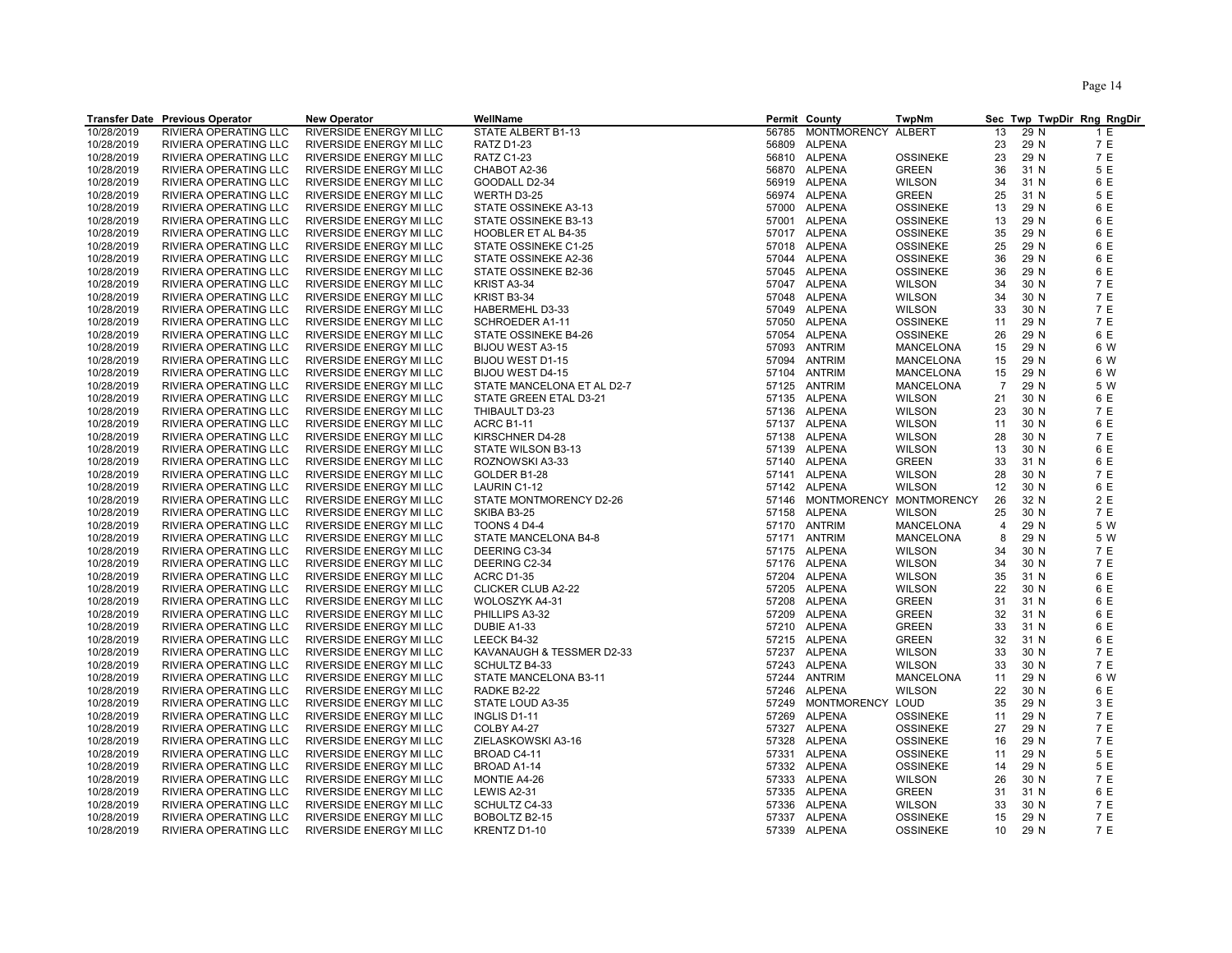| 10/28/2019<br>RIVIERA OPERATING LLC<br>RIVERSIDE ENERGY MI LLC<br><b>BURR OAKS CLUB A3-4</b><br>57350<br>MONTMORENCY LOUD<br>29 N<br>3 E<br>4<br>3 E<br>10/28/2019<br><b>BURR OAKS CLUB B4-5</b><br>MONTMORENCY LOUD<br>29 N<br>RIVIERA OPERATING LLC<br>RIVERSIDE ENERGY MI LLC<br>57351<br>5<br>10/28/2019<br>RIVIERA OPERATING LLC<br>RIVERSIDE ENERGY MI LLC<br>57391 ALPENA<br><b>GREEN</b><br>32<br>31 N<br>6 E<br><b>HOWE A2-32</b><br>57418 ALPENA<br>10/28/2019<br>RIVIERA OPERATING LLC<br>RIVERSIDE ENERGY MI LLC<br>STATE OSSINEKE D4-23<br><b>OSSINEKE</b><br>23<br>29 N<br>6 E<br>7 E<br>10/28/2019<br>RIVIERA OPERATING LLC<br>RIVERSIDE ENERGY MI LLC<br>ZBYTOWSKI D2-7<br>57487 ALPENA<br><b>WILSON</b><br>$\overline{7}$<br>30 N<br>10/28/2019<br>RIVIERA OPERATING LLC<br>57554 ALPENA<br><b>OSSINEKE</b><br>29 N<br>7 E<br>RIVERSIDE ENERGY MI LLC<br>TIMM ET AL D4-26<br>26<br>6 E<br>10/28/2019<br>RIVIERA OPERATING LLC<br>57560 ALPENA<br><b>WILSON</b><br>30 N<br>RIVERSIDE ENERGY MI LLC<br>COLLINS D4-11<br>11<br>6 E<br>10/28/2019<br>RIVIERA OPERATING LLC<br>57562 ALPENA<br>29 N<br>RIVERSIDE ENERGY MI LLC<br>STATE OSSINEKE D2-17<br><b>OSSINEKE</b><br>17<br>6 E<br>10/28/2019<br>RIVIERA OPERATING LLC<br>RIVERSIDE ENERGY MI LLC<br>STATE OSSINEKE & SULLIVAN TRUST D2-18<br>57563 ALPENA<br><b>OSSINEKE</b><br>18<br>29 N<br>6 E<br>10/28/2019<br>RIVIERA OPERATING LLC<br>RIVERSIDE ENERGY MI LLC<br>STATE OSSINEKE C3-19<br>57567 ALPENA<br><b>OSSINEKE</b><br>19<br>29 N<br>10/28/2019<br>RIVIERA OPERATING LLC<br>RIVERSIDE ENERGY MI LLC<br>ROBBINS A3-36<br>57609 ALPENA<br><b>WILSON</b><br>36<br>30 N<br>7 E<br>$\overline{2}$<br>7 E<br>10/28/2019<br>RIVIERA OPERATING LLC<br>RIVERSIDE ENERGY MI LLC<br>57660 ALPENA<br><b>OSSINEKE</b><br>29 N<br>HARKO B3-2<br>8 E<br>10/28/2019<br>RIVIERA OPERATING LLC<br>RIVERSIDE ENERGY MI LLC<br><b>KEMNITZ D3-5</b><br>ALPENA<br><b>SANBORN</b><br>57661<br>5<br>29 N<br>10/28/2019<br>RIVIERA OPERATING LLC<br>RIVERSIDE ENERGY MI LLC<br>ADAMS D4-25<br>57679 ALPENA<br><b>GREEN</b><br>25<br>31 N<br>5 E<br>29 N<br>8 E<br>10/28/2019<br>RIVIERA OPERATING LLC<br>RIVERSIDE ENERGY MI LLC<br><b>MCQUARRIE D2-5</b><br>57698 ALPENA<br>SANBORN<br>5<br>10/28/2019<br>RIVIERA OPERATING LLC<br><b>ALPENA</b><br>6 E<br>RIVERSIDE ENERGY MI LLC<br><b>LISKE D2-22</b><br>57700<br><b>WILSON</b><br>22<br>30 N<br>10/28/2019<br><b>RIVIERA OPERATING LLC</b><br><b>RIVERSIDE ENERGY MI LLC</b><br>GOLDER D1-28<br>57701 ALPENA<br>30 N<br>7 E<br><b>WILSON</b><br>28<br>6 E<br>10/28/2019<br>RIVIERA OPERATING LLC<br>RIVERSIDE ENERGY MI LLC<br>DOMKE C1-11<br>57756 ALPENA<br><b>WILSON</b><br>11<br>30 N<br>10/28/2019<br>RIVIERA OPERATING LLC<br>57761 ALPENA<br><b>GREEN</b><br>6 E<br>RIVERSIDE ENERGY MI LLC<br>LEWIS D4-29<br>29<br>31 N<br>10/28/2019<br>57762 ALPENA<br>25<br>31 N<br>5 E<br>RIVIERA OPERATING LLC<br>RIVERSIDE ENERGY MI LLC<br><b>GANSHORN C2-25</b><br><b>GREEN</b><br>29 N<br>3 E<br>10/28/2019<br>RIVIERA OPERATING LLC<br>RIVERSIDE ENERGY MI LLC<br>SMITH TWIN C3-17<br>MONTMORENCY LOUD<br>17<br>57923<br>MONTMORENCY LOUD<br>29 N<br>3 E<br>10/28/2019<br>RIVIERA OPERATING LLC<br>RIVERSIDE ENERGY MI LLC<br>STATE LOUD & BLUE LAKE TWIN D3-22<br>57925<br>22<br>1E<br>10/28/2019<br>RIVIERA OPERATING LLC<br>RIVERSIDE ENERGY MI LLC<br>57926<br>MONTMORENCY ALBERT<br>$\overline{1}$<br>29 N<br>ROSEN TRUST & KING TWIN B1-1<br>2 E<br>10/28/2019<br>RIVIERA OPERATING LLC<br>RIVERSIDE ENERGY MI LLC<br>STATE ALBERT TWIN A1-13<br>57927<br>MONTMORENCY ALBERT<br>29 N<br>13<br>29 N<br>2 E<br>10/28/2019<br>RIVIERA OPERATING LLC<br>RIVERSIDE ENERGY MI LLC<br>STATE ALBERT TWIN A2-12<br>57928<br>MONTMORENCY ALBERT<br>12<br>3 E<br>10/28/2019<br>RIVIERA OPERATING LLC<br>RIVERSIDE ENERGY MI LLC<br>U S A & STATE LOUD TWIN A1-8<br>57930<br>MONTMORENCY LOUD<br>8<br>29 N<br>10/28/2019<br>RIVIERA OPERATING LLC<br>RIVERSIDE ENERGY MI LLC<br><b>SCHILLER A4-8</b><br>57937 ALPENA<br>8<br>29 N<br>8 E<br>SANBORN<br>8 E<br>10/28/2019<br>RIVIERA OPERATING LLC<br>RIVERSIDE ENERGY MI LLC<br>57938 ALPENA<br>SANBORN<br>17<br>29 N<br><b>SCHILLER A3-17</b><br>10/28/2019<br>RIVIERA OPERATING LLC<br>RIVERSIDE ENERGY MI LLC<br>HANSEN & FRANKE A3-26<br>57986<br><b>OTSEGO</b><br>26<br>30 N<br>1 W<br><b>CHARLTON</b><br>1 W<br>10/28/2019<br>RIVIERA OPERATING LLC<br>RIVERSIDE ENERGY MI LLC<br>STATE CHARLTON A1-36<br>57987<br><b>OTSEGO</b><br><b>CHARLTON</b><br>36<br>30 N<br>3 E<br>10/28/2019<br>RIVIERA OPERATING LLC<br>RIVERSIDE ENERGY MI LLC<br>KLEIN ET AL D2-1<br>58096<br>MONTMORENCY LOUD<br>29 N<br>$\overline{1}$<br>3 E<br>10/28/2019<br>RIVIERA OPERATING LLC<br>RIVERSIDE ENERGY MI LLC<br>KLEIN ET AL A3-12<br>58097<br>MONTMORENCY LOUD<br>12<br>29 N<br>29 N<br>3 E<br>10/28/2019<br>RIVIERA OPERATING LLC<br><b>RIVERSIDE ENERGY MI LLC</b><br>DUMA TRUST ET AL C2-15<br>58098<br>MONTMORENCY LOUD<br>15<br>3 E<br>10/28/2019<br>RIVIERA OPERATING LLC<br><b>RIVERSIDE ENERGY MI LLC</b><br>STATE LOUD A2-22<br>MONTMORENCY LOUD<br>22<br>29 N<br>58150<br>5 W<br>10/28/2019<br>RIVIERA OPERATING LLC<br>RIVERSIDE ENERGY MI LLC<br><b>TOONS 15 B4-15</b><br>58175<br>ANTRIM<br>MANCELONA<br>15<br>29 N<br>10/28/2019<br><b>ANTRIM</b><br>29 N<br>5 W<br>RIVIERA OPERATING LLC<br>RIVERSIDE ENERGY MI LLC<br><b>TOONS 15 C4-15</b><br>58176<br><b>MANCELONA</b><br>15<br>10/28/2019<br>RIVIERA OPERATING LLC<br>58217 MONTMORENCY LOUD<br>9<br>29 N<br>3 E<br>RIVERSIDE ENERGY MI LLC<br>BURR OAKS CLUB ET AL A1-9<br>10/28/2019<br>RIVIERA OPERATING LLC<br>RIVERSIDE ENERGY MI LLC<br>STATE LOUD B4-8<br>58304<br>MONTMORENCY LOUD<br>8<br>29 N<br>3 E<br>8 E<br>10/28/2019<br><b>ALCONA</b><br>27 N<br>RIVIERA OPERATING LLC<br>RIVERSIDE ENERGY MI LLC<br>SAMSON D3-6 SWD<br>58305<br>HAWES<br>6<br>10/28/2019<br>RIVIERA OPERATING LLC<br>RIVERSIDE ENERGY MI LLC<br>58433<br>MONTMORENCY ALBERT<br>29 N<br>1 E<br>STATE ALBERT C2-10<br>10<br>10/28/2019<br>RIVIERA OPERATING LLC<br>RIVERSIDE ENERGY MI LLC<br>GHILARDI & JANSMA ET AL A4-13 HD<br>MONTMORENCY ALBERT<br>29 N<br>1E<br>58532<br>13<br>10/28/2019<br>MONTMORENCY ALBERT<br>29 N<br>1E<br>RIVIERA OPERATING LLC<br>RIVERSIDE ENERGY MI LLC<br>STATE ALBERT B2-31<br>58642<br>31<br>9 W<br>10/28/2019<br>RIVIERA OPERATING LLC<br>58743<br><b>TORCH LAKE</b><br>30 N<br>RIVERSIDE ENERGY MI LLC<br>PETERSON C1-13 SWD<br>ANTRIM<br>13<br>10/28/2019<br>RIVIERA OPERATING LLC<br>RIVERSIDE ENERGY MI LLC<br>BUCZEK A3-22 SWD<br>58776 ALCONA<br><b>HAWES</b><br>22<br>27 N<br>8 E<br>10/28/2019<br>RIVIERA OPERATING LLC<br>RIVERSIDE ENERGY MI LLC<br><b>WERNIG TWIN D2-1A</b><br>58933<br><b>OTSEGO</b><br><b>CHESTER</b><br>$\overline{1}$<br>29 N<br>2 W<br>10/28/2019<br>RIVIERA OPERATING LLC<br>MONTMORENCY LOUD<br>27<br>29 N<br>3 E<br><b>RIVERSIDE ENERGY MI LLC</b><br>STATE LOUD A4-27 HD1<br>59059<br>3 E<br>29 N<br>10/28/2019<br>RIVIERA OPERATING LLC<br>RIVERSIDE ENERGY MI LLC<br>SOUTHWORTH C4-36 HD1<br>MONTMORENCY LOUD<br>36<br>59066<br>3 E<br>10/28/2019<br>RIVIERA OPERATING LLC<br>RIVERSIDE ENERGY MI LLC<br>STATE LOUD C3-27 HD1<br>59067<br>MONTMORENCY LOUD<br>26<br>29 N<br>3 E<br>10/28/2019<br>RIVIERA OPERATING LLC<br>RIVERSIDE ENERGY MI LLC<br>STATE LOUD A1-34 HD1<br>MONTMORENCY LOUD<br>34<br>29 N<br>59111<br>23<br>29 N<br>3 E<br>10/28/2019<br>RIVIERA OPERATING LLC<br>RIVERSIDE ENERGY MI LLC<br>STATE LOUD D1-23<br>59850<br>MONTMORENCY LOUD<br>29 N<br>3 E<br>10/28/2019<br>RIVIERA OPERATING LLC<br>RIVERSIDE ENERGY MI LLC<br>STATE LOUD A3-26<br>59851<br>MONTMORENCY LOUD<br>26<br>3 E<br>10/28/2019<br>RIVIERA OPERATING LLC<br>RIVERSIDE ENERGY MI LLC<br>RAINBOW LODGE D4-12<br>59888<br>MONTMORENCY LOUD<br>12<br>29 N<br>3 E<br>10/28/2019<br>RIVIERA OPERATING LLC<br>RIVERSIDE ENERGY MI LLC<br>STATE LOUD & HAYES D2-25<br>59924<br>MONTMORENCY LOUD<br>25<br>29 N<br>10/28/2019<br>RIVIERA OPERATING LLC<br>9<br>28 N<br>5 E<br>RIVERSIDE ENERGY MI LLC<br>STATE MITCHELL C3-9<br>60223<br><b>ALCONA</b><br><b>MITCHELL</b><br>5 E<br>10/28/2019<br>RIVIERA OPERATING LLC<br>RIVERSIDE ENERGY MI LLC<br>STATE MITCHELL D4-9<br>60224 ALCONA<br><b>MITCHELL</b><br>9<br>28 N<br>60225 ALCONA<br>9 |            | <b>Transfer Date Previous Operator</b> | <b>New Operator</b>     | WellName                                | Permit County | TwpNm           |      | Sec Twp TwpDir Rng RngDir |
|----------------------------------------------------------------------------------------------------------------------------------------------------------------------------------------------------------------------------------------------------------------------------------------------------------------------------------------------------------------------------------------------------------------------------------------------------------------------------------------------------------------------------------------------------------------------------------------------------------------------------------------------------------------------------------------------------------------------------------------------------------------------------------------------------------------------------------------------------------------------------------------------------------------------------------------------------------------------------------------------------------------------------------------------------------------------------------------------------------------------------------------------------------------------------------------------------------------------------------------------------------------------------------------------------------------------------------------------------------------------------------------------------------------------------------------------------------------------------------------------------------------------------------------------------------------------------------------------------------------------------------------------------------------------------------------------------------------------------------------------------------------------------------------------------------------------------------------------------------------------------------------------------------------------------------------------------------------------------------------------------------------------------------------------------------------------------------------------------------------------------------------------------------------------------------------------------------------------------------------------------------------------------------------------------------------------------------------------------------------------------------------------------------------------------------------------------------------------------------------------------------------------------------------------------------------------------------------------------------------------------------------------------------------------------------------------------------------------------------------------------------------------------------------------------------------------------------------------------------------------------------------------------------------------------------------------------------------------------------------------------------------------------------------------------------------------------------------------------------------------------------------------------------------------------------------------------------------------------------------------------------------------------------------------------------------------------------------------------------------------------------------------------------------------------------------------------------------------------------------------------------------------------------------------------------------------------------------------------------------------------------------------------------------------------------------------------------------------------------------------------------------------------------------------------------------------------------------------------------------------------------------------------------------------------------------------------------------------------------------------------------------------------------------------------------------------------------------------------------------------------------------------------------------------------------------------------------------------------------------------------------------------------------------------------------------------------------------------------------------------------------------------------------------------------------------------------------------------------------------------------------------------------------------------------------------------------------------------------------------------------------------------------------------------------------------------------------------------------------------------------------------------------------------------------------------------------------------------------------------------------------------------------------------------------------------------------------------------------------------------------------------------------------------------------------------------------------------------------------------------------------------------------------------------------------------------------------------------------------------------------------------------------------------------------------------------------------------------------------------------------------------------------------------------------------------------------------------------------------------------------------------------------------------------------------------------------------------------------------------------------------------------------------------------------------------------------------------------------------------------------------------------------------------------------------------------------------------------------------------------------------------------------------------------------------------------------------------------------------------------------------------------------------------------------------------------------------------------------------------------------------------------------------------------------------------------------------------------------------------------------------------------------------------------------------------------------------------------------------------------------------------------------------------------------------------------------------------------------------------------------------------------------------------------------------------------------------------------------------------------------------------------------------------------------------------------------------------------------------------------------------------------------------------------------------------------------------------------------------------------------------------------------------------------------------------------------------------------------------------------------------------------------------------------------------------------------------------------------------------------------------------------------------------------------------------------------------------------------------------------------------------------------------------------------------------------------------------------------------------------------------------------------------------------------------------------------------------------------------------------------------------------------------------------------------------------------------------------------------------------------------------------------------------------------------------------------------------------------------------------------------------------------------------------------------------------------------------------------------------------------------------------------------------------------------------------------------------------------------------------------------------------------------------------------------------------------------------------------------------------------------------------------------------------------------------------------------------------------------------------------------------------------------------------------------|------------|----------------------------------------|-------------------------|-----------------------------------------|---------------|-----------------|------|---------------------------|
|                                                                                                                                                                                                                                                                                                                                                                                                                                                                                                                                                                                                                                                                                                                                                                                                                                                                                                                                                                                                                                                                                                                                                                                                                                                                                                                                                                                                                                                                                                                                                                                                                                                                                                                                                                                                                                                                                                                                                                                                                                                                                                                                                                                                                                                                                                                                                                                                                                                                                                                                                                                                                                                                                                                                                                                                                                                                                                                                                                                                                                                                                                                                                                                                                                                                                                                                                                                                                                                                                                                                                                                                                                                                                                                                                                                                                                                                                                                                                                                                                                                                                                                                                                                                                                                                                                                                                                                                                                                                                                                                                                                                                                                                                                                                                                                                                                                                                                                                                                                                                                                                                                                                                                                                                                                                                                                                                                                                                                                                                                                                                                                                                                                                                                                                                                                                                                                                                                                                                                                                                                                                                                                                                                                                                                                                                                                                                                                                                                                                                                                                                                                                                                                                                                                                                                                                                                                                                                                                                                                                                                                                                                                                                                                                                                                                                                                                                                                                                                                                                                                                                                                                                                                                                                                                                                                                                                                                                                                                                                                                                                                                                                                                                                                                                                                                                                          |            |                                        |                         |                                         |               |                 |      |                           |
|                                                                                                                                                                                                                                                                                                                                                                                                                                                                                                                                                                                                                                                                                                                                                                                                                                                                                                                                                                                                                                                                                                                                                                                                                                                                                                                                                                                                                                                                                                                                                                                                                                                                                                                                                                                                                                                                                                                                                                                                                                                                                                                                                                                                                                                                                                                                                                                                                                                                                                                                                                                                                                                                                                                                                                                                                                                                                                                                                                                                                                                                                                                                                                                                                                                                                                                                                                                                                                                                                                                                                                                                                                                                                                                                                                                                                                                                                                                                                                                                                                                                                                                                                                                                                                                                                                                                                                                                                                                                                                                                                                                                                                                                                                                                                                                                                                                                                                                                                                                                                                                                                                                                                                                                                                                                                                                                                                                                                                                                                                                                                                                                                                                                                                                                                                                                                                                                                                                                                                                                                                                                                                                                                                                                                                                                                                                                                                                                                                                                                                                                                                                                                                                                                                                                                                                                                                                                                                                                                                                                                                                                                                                                                                                                                                                                                                                                                                                                                                                                                                                                                                                                                                                                                                                                                                                                                                                                                                                                                                                                                                                                                                                                                                                                                                                                                                          |            |                                        |                         |                                         |               |                 |      |                           |
|                                                                                                                                                                                                                                                                                                                                                                                                                                                                                                                                                                                                                                                                                                                                                                                                                                                                                                                                                                                                                                                                                                                                                                                                                                                                                                                                                                                                                                                                                                                                                                                                                                                                                                                                                                                                                                                                                                                                                                                                                                                                                                                                                                                                                                                                                                                                                                                                                                                                                                                                                                                                                                                                                                                                                                                                                                                                                                                                                                                                                                                                                                                                                                                                                                                                                                                                                                                                                                                                                                                                                                                                                                                                                                                                                                                                                                                                                                                                                                                                                                                                                                                                                                                                                                                                                                                                                                                                                                                                                                                                                                                                                                                                                                                                                                                                                                                                                                                                                                                                                                                                                                                                                                                                                                                                                                                                                                                                                                                                                                                                                                                                                                                                                                                                                                                                                                                                                                                                                                                                                                                                                                                                                                                                                                                                                                                                                                                                                                                                                                                                                                                                                                                                                                                                                                                                                                                                                                                                                                                                                                                                                                                                                                                                                                                                                                                                                                                                                                                                                                                                                                                                                                                                                                                                                                                                                                                                                                                                                                                                                                                                                                                                                                                                                                                                                                          |            |                                        |                         |                                         |               |                 |      |                           |
|                                                                                                                                                                                                                                                                                                                                                                                                                                                                                                                                                                                                                                                                                                                                                                                                                                                                                                                                                                                                                                                                                                                                                                                                                                                                                                                                                                                                                                                                                                                                                                                                                                                                                                                                                                                                                                                                                                                                                                                                                                                                                                                                                                                                                                                                                                                                                                                                                                                                                                                                                                                                                                                                                                                                                                                                                                                                                                                                                                                                                                                                                                                                                                                                                                                                                                                                                                                                                                                                                                                                                                                                                                                                                                                                                                                                                                                                                                                                                                                                                                                                                                                                                                                                                                                                                                                                                                                                                                                                                                                                                                                                                                                                                                                                                                                                                                                                                                                                                                                                                                                                                                                                                                                                                                                                                                                                                                                                                                                                                                                                                                                                                                                                                                                                                                                                                                                                                                                                                                                                                                                                                                                                                                                                                                                                                                                                                                                                                                                                                                                                                                                                                                                                                                                                                                                                                                                                                                                                                                                                                                                                                                                                                                                                                                                                                                                                                                                                                                                                                                                                                                                                                                                                                                                                                                                                                                                                                                                                                                                                                                                                                                                                                                                                                                                                                                          |            |                                        |                         |                                         |               |                 |      |                           |
|                                                                                                                                                                                                                                                                                                                                                                                                                                                                                                                                                                                                                                                                                                                                                                                                                                                                                                                                                                                                                                                                                                                                                                                                                                                                                                                                                                                                                                                                                                                                                                                                                                                                                                                                                                                                                                                                                                                                                                                                                                                                                                                                                                                                                                                                                                                                                                                                                                                                                                                                                                                                                                                                                                                                                                                                                                                                                                                                                                                                                                                                                                                                                                                                                                                                                                                                                                                                                                                                                                                                                                                                                                                                                                                                                                                                                                                                                                                                                                                                                                                                                                                                                                                                                                                                                                                                                                                                                                                                                                                                                                                                                                                                                                                                                                                                                                                                                                                                                                                                                                                                                                                                                                                                                                                                                                                                                                                                                                                                                                                                                                                                                                                                                                                                                                                                                                                                                                                                                                                                                                                                                                                                                                                                                                                                                                                                                                                                                                                                                                                                                                                                                                                                                                                                                                                                                                                                                                                                                                                                                                                                                                                                                                                                                                                                                                                                                                                                                                                                                                                                                                                                                                                                                                                                                                                                                                                                                                                                                                                                                                                                                                                                                                                                                                                                                                          |            |                                        |                         |                                         |               |                 |      |                           |
|                                                                                                                                                                                                                                                                                                                                                                                                                                                                                                                                                                                                                                                                                                                                                                                                                                                                                                                                                                                                                                                                                                                                                                                                                                                                                                                                                                                                                                                                                                                                                                                                                                                                                                                                                                                                                                                                                                                                                                                                                                                                                                                                                                                                                                                                                                                                                                                                                                                                                                                                                                                                                                                                                                                                                                                                                                                                                                                                                                                                                                                                                                                                                                                                                                                                                                                                                                                                                                                                                                                                                                                                                                                                                                                                                                                                                                                                                                                                                                                                                                                                                                                                                                                                                                                                                                                                                                                                                                                                                                                                                                                                                                                                                                                                                                                                                                                                                                                                                                                                                                                                                                                                                                                                                                                                                                                                                                                                                                                                                                                                                                                                                                                                                                                                                                                                                                                                                                                                                                                                                                                                                                                                                                                                                                                                                                                                                                                                                                                                                                                                                                                                                                                                                                                                                                                                                                                                                                                                                                                                                                                                                                                                                                                                                                                                                                                                                                                                                                                                                                                                                                                                                                                                                                                                                                                                                                                                                                                                                                                                                                                                                                                                                                                                                                                                                                          |            |                                        |                         |                                         |               |                 |      |                           |
|                                                                                                                                                                                                                                                                                                                                                                                                                                                                                                                                                                                                                                                                                                                                                                                                                                                                                                                                                                                                                                                                                                                                                                                                                                                                                                                                                                                                                                                                                                                                                                                                                                                                                                                                                                                                                                                                                                                                                                                                                                                                                                                                                                                                                                                                                                                                                                                                                                                                                                                                                                                                                                                                                                                                                                                                                                                                                                                                                                                                                                                                                                                                                                                                                                                                                                                                                                                                                                                                                                                                                                                                                                                                                                                                                                                                                                                                                                                                                                                                                                                                                                                                                                                                                                                                                                                                                                                                                                                                                                                                                                                                                                                                                                                                                                                                                                                                                                                                                                                                                                                                                                                                                                                                                                                                                                                                                                                                                                                                                                                                                                                                                                                                                                                                                                                                                                                                                                                                                                                                                                                                                                                                                                                                                                                                                                                                                                                                                                                                                                                                                                                                                                                                                                                                                                                                                                                                                                                                                                                                                                                                                                                                                                                                                                                                                                                                                                                                                                                                                                                                                                                                                                                                                                                                                                                                                                                                                                                                                                                                                                                                                                                                                                                                                                                                                                          |            |                                        |                         |                                         |               |                 |      |                           |
|                                                                                                                                                                                                                                                                                                                                                                                                                                                                                                                                                                                                                                                                                                                                                                                                                                                                                                                                                                                                                                                                                                                                                                                                                                                                                                                                                                                                                                                                                                                                                                                                                                                                                                                                                                                                                                                                                                                                                                                                                                                                                                                                                                                                                                                                                                                                                                                                                                                                                                                                                                                                                                                                                                                                                                                                                                                                                                                                                                                                                                                                                                                                                                                                                                                                                                                                                                                                                                                                                                                                                                                                                                                                                                                                                                                                                                                                                                                                                                                                                                                                                                                                                                                                                                                                                                                                                                                                                                                                                                                                                                                                                                                                                                                                                                                                                                                                                                                                                                                                                                                                                                                                                                                                                                                                                                                                                                                                                                                                                                                                                                                                                                                                                                                                                                                                                                                                                                                                                                                                                                                                                                                                                                                                                                                                                                                                                                                                                                                                                                                                                                                                                                                                                                                                                                                                                                                                                                                                                                                                                                                                                                                                                                                                                                                                                                                                                                                                                                                                                                                                                                                                                                                                                                                                                                                                                                                                                                                                                                                                                                                                                                                                                                                                                                                                                                          |            |                                        |                         |                                         |               |                 |      |                           |
|                                                                                                                                                                                                                                                                                                                                                                                                                                                                                                                                                                                                                                                                                                                                                                                                                                                                                                                                                                                                                                                                                                                                                                                                                                                                                                                                                                                                                                                                                                                                                                                                                                                                                                                                                                                                                                                                                                                                                                                                                                                                                                                                                                                                                                                                                                                                                                                                                                                                                                                                                                                                                                                                                                                                                                                                                                                                                                                                                                                                                                                                                                                                                                                                                                                                                                                                                                                                                                                                                                                                                                                                                                                                                                                                                                                                                                                                                                                                                                                                                                                                                                                                                                                                                                                                                                                                                                                                                                                                                                                                                                                                                                                                                                                                                                                                                                                                                                                                                                                                                                                                                                                                                                                                                                                                                                                                                                                                                                                                                                                                                                                                                                                                                                                                                                                                                                                                                                                                                                                                                                                                                                                                                                                                                                                                                                                                                                                                                                                                                                                                                                                                                                                                                                                                                                                                                                                                                                                                                                                                                                                                                                                                                                                                                                                                                                                                                                                                                                                                                                                                                                                                                                                                                                                                                                                                                                                                                                                                                                                                                                                                                                                                                                                                                                                                                                          |            |                                        |                         |                                         |               |                 |      |                           |
|                                                                                                                                                                                                                                                                                                                                                                                                                                                                                                                                                                                                                                                                                                                                                                                                                                                                                                                                                                                                                                                                                                                                                                                                                                                                                                                                                                                                                                                                                                                                                                                                                                                                                                                                                                                                                                                                                                                                                                                                                                                                                                                                                                                                                                                                                                                                                                                                                                                                                                                                                                                                                                                                                                                                                                                                                                                                                                                                                                                                                                                                                                                                                                                                                                                                                                                                                                                                                                                                                                                                                                                                                                                                                                                                                                                                                                                                                                                                                                                                                                                                                                                                                                                                                                                                                                                                                                                                                                                                                                                                                                                                                                                                                                                                                                                                                                                                                                                                                                                                                                                                                                                                                                                                                                                                                                                                                                                                                                                                                                                                                                                                                                                                                                                                                                                                                                                                                                                                                                                                                                                                                                                                                                                                                                                                                                                                                                                                                                                                                                                                                                                                                                                                                                                                                                                                                                                                                                                                                                                                                                                                                                                                                                                                                                                                                                                                                                                                                                                                                                                                                                                                                                                                                                                                                                                                                                                                                                                                                                                                                                                                                                                                                                                                                                                                                                          |            |                                        |                         |                                         |               |                 |      |                           |
|                                                                                                                                                                                                                                                                                                                                                                                                                                                                                                                                                                                                                                                                                                                                                                                                                                                                                                                                                                                                                                                                                                                                                                                                                                                                                                                                                                                                                                                                                                                                                                                                                                                                                                                                                                                                                                                                                                                                                                                                                                                                                                                                                                                                                                                                                                                                                                                                                                                                                                                                                                                                                                                                                                                                                                                                                                                                                                                                                                                                                                                                                                                                                                                                                                                                                                                                                                                                                                                                                                                                                                                                                                                                                                                                                                                                                                                                                                                                                                                                                                                                                                                                                                                                                                                                                                                                                                                                                                                                                                                                                                                                                                                                                                                                                                                                                                                                                                                                                                                                                                                                                                                                                                                                                                                                                                                                                                                                                                                                                                                                                                                                                                                                                                                                                                                                                                                                                                                                                                                                                                                                                                                                                                                                                                                                                                                                                                                                                                                                                                                                                                                                                                                                                                                                                                                                                                                                                                                                                                                                                                                                                                                                                                                                                                                                                                                                                                                                                                                                                                                                                                                                                                                                                                                                                                                                                                                                                                                                                                                                                                                                                                                                                                                                                                                                                                          |            |                                        |                         |                                         |               |                 |      |                           |
|                                                                                                                                                                                                                                                                                                                                                                                                                                                                                                                                                                                                                                                                                                                                                                                                                                                                                                                                                                                                                                                                                                                                                                                                                                                                                                                                                                                                                                                                                                                                                                                                                                                                                                                                                                                                                                                                                                                                                                                                                                                                                                                                                                                                                                                                                                                                                                                                                                                                                                                                                                                                                                                                                                                                                                                                                                                                                                                                                                                                                                                                                                                                                                                                                                                                                                                                                                                                                                                                                                                                                                                                                                                                                                                                                                                                                                                                                                                                                                                                                                                                                                                                                                                                                                                                                                                                                                                                                                                                                                                                                                                                                                                                                                                                                                                                                                                                                                                                                                                                                                                                                                                                                                                                                                                                                                                                                                                                                                                                                                                                                                                                                                                                                                                                                                                                                                                                                                                                                                                                                                                                                                                                                                                                                                                                                                                                                                                                                                                                                                                                                                                                                                                                                                                                                                                                                                                                                                                                                                                                                                                                                                                                                                                                                                                                                                                                                                                                                                                                                                                                                                                                                                                                                                                                                                                                                                                                                                                                                                                                                                                                                                                                                                                                                                                                                                          |            |                                        |                         |                                         |               |                 |      |                           |
|                                                                                                                                                                                                                                                                                                                                                                                                                                                                                                                                                                                                                                                                                                                                                                                                                                                                                                                                                                                                                                                                                                                                                                                                                                                                                                                                                                                                                                                                                                                                                                                                                                                                                                                                                                                                                                                                                                                                                                                                                                                                                                                                                                                                                                                                                                                                                                                                                                                                                                                                                                                                                                                                                                                                                                                                                                                                                                                                                                                                                                                                                                                                                                                                                                                                                                                                                                                                                                                                                                                                                                                                                                                                                                                                                                                                                                                                                                                                                                                                                                                                                                                                                                                                                                                                                                                                                                                                                                                                                                                                                                                                                                                                                                                                                                                                                                                                                                                                                                                                                                                                                                                                                                                                                                                                                                                                                                                                                                                                                                                                                                                                                                                                                                                                                                                                                                                                                                                                                                                                                                                                                                                                                                                                                                                                                                                                                                                                                                                                                                                                                                                                                                                                                                                                                                                                                                                                                                                                                                                                                                                                                                                                                                                                                                                                                                                                                                                                                                                                                                                                                                                                                                                                                                                                                                                                                                                                                                                                                                                                                                                                                                                                                                                                                                                                                                          |            |                                        |                         |                                         |               |                 |      |                           |
|                                                                                                                                                                                                                                                                                                                                                                                                                                                                                                                                                                                                                                                                                                                                                                                                                                                                                                                                                                                                                                                                                                                                                                                                                                                                                                                                                                                                                                                                                                                                                                                                                                                                                                                                                                                                                                                                                                                                                                                                                                                                                                                                                                                                                                                                                                                                                                                                                                                                                                                                                                                                                                                                                                                                                                                                                                                                                                                                                                                                                                                                                                                                                                                                                                                                                                                                                                                                                                                                                                                                                                                                                                                                                                                                                                                                                                                                                                                                                                                                                                                                                                                                                                                                                                                                                                                                                                                                                                                                                                                                                                                                                                                                                                                                                                                                                                                                                                                                                                                                                                                                                                                                                                                                                                                                                                                                                                                                                                                                                                                                                                                                                                                                                                                                                                                                                                                                                                                                                                                                                                                                                                                                                                                                                                                                                                                                                                                                                                                                                                                                                                                                                                                                                                                                                                                                                                                                                                                                                                                                                                                                                                                                                                                                                                                                                                                                                                                                                                                                                                                                                                                                                                                                                                                                                                                                                                                                                                                                                                                                                                                                                                                                                                                                                                                                                                          |            |                                        |                         |                                         |               |                 |      |                           |
|                                                                                                                                                                                                                                                                                                                                                                                                                                                                                                                                                                                                                                                                                                                                                                                                                                                                                                                                                                                                                                                                                                                                                                                                                                                                                                                                                                                                                                                                                                                                                                                                                                                                                                                                                                                                                                                                                                                                                                                                                                                                                                                                                                                                                                                                                                                                                                                                                                                                                                                                                                                                                                                                                                                                                                                                                                                                                                                                                                                                                                                                                                                                                                                                                                                                                                                                                                                                                                                                                                                                                                                                                                                                                                                                                                                                                                                                                                                                                                                                                                                                                                                                                                                                                                                                                                                                                                                                                                                                                                                                                                                                                                                                                                                                                                                                                                                                                                                                                                                                                                                                                                                                                                                                                                                                                                                                                                                                                                                                                                                                                                                                                                                                                                                                                                                                                                                                                                                                                                                                                                                                                                                                                                                                                                                                                                                                                                                                                                                                                                                                                                                                                                                                                                                                                                                                                                                                                                                                                                                                                                                                                                                                                                                                                                                                                                                                                                                                                                                                                                                                                                                                                                                                                                                                                                                                                                                                                                                                                                                                                                                                                                                                                                                                                                                                                                          |            |                                        |                         |                                         |               |                 |      |                           |
|                                                                                                                                                                                                                                                                                                                                                                                                                                                                                                                                                                                                                                                                                                                                                                                                                                                                                                                                                                                                                                                                                                                                                                                                                                                                                                                                                                                                                                                                                                                                                                                                                                                                                                                                                                                                                                                                                                                                                                                                                                                                                                                                                                                                                                                                                                                                                                                                                                                                                                                                                                                                                                                                                                                                                                                                                                                                                                                                                                                                                                                                                                                                                                                                                                                                                                                                                                                                                                                                                                                                                                                                                                                                                                                                                                                                                                                                                                                                                                                                                                                                                                                                                                                                                                                                                                                                                                                                                                                                                                                                                                                                                                                                                                                                                                                                                                                                                                                                                                                                                                                                                                                                                                                                                                                                                                                                                                                                                                                                                                                                                                                                                                                                                                                                                                                                                                                                                                                                                                                                                                                                                                                                                                                                                                                                                                                                                                                                                                                                                                                                                                                                                                                                                                                                                                                                                                                                                                                                                                                                                                                                                                                                                                                                                                                                                                                                                                                                                                                                                                                                                                                                                                                                                                                                                                                                                                                                                                                                                                                                                                                                                                                                                                                                                                                                                                          |            |                                        |                         |                                         |               |                 |      |                           |
|                                                                                                                                                                                                                                                                                                                                                                                                                                                                                                                                                                                                                                                                                                                                                                                                                                                                                                                                                                                                                                                                                                                                                                                                                                                                                                                                                                                                                                                                                                                                                                                                                                                                                                                                                                                                                                                                                                                                                                                                                                                                                                                                                                                                                                                                                                                                                                                                                                                                                                                                                                                                                                                                                                                                                                                                                                                                                                                                                                                                                                                                                                                                                                                                                                                                                                                                                                                                                                                                                                                                                                                                                                                                                                                                                                                                                                                                                                                                                                                                                                                                                                                                                                                                                                                                                                                                                                                                                                                                                                                                                                                                                                                                                                                                                                                                                                                                                                                                                                                                                                                                                                                                                                                                                                                                                                                                                                                                                                                                                                                                                                                                                                                                                                                                                                                                                                                                                                                                                                                                                                                                                                                                                                                                                                                                                                                                                                                                                                                                                                                                                                                                                                                                                                                                                                                                                                                                                                                                                                                                                                                                                                                                                                                                                                                                                                                                                                                                                                                                                                                                                                                                                                                                                                                                                                                                                                                                                                                                                                                                                                                                                                                                                                                                                                                                                                          |            |                                        |                         |                                         |               |                 |      |                           |
|                                                                                                                                                                                                                                                                                                                                                                                                                                                                                                                                                                                                                                                                                                                                                                                                                                                                                                                                                                                                                                                                                                                                                                                                                                                                                                                                                                                                                                                                                                                                                                                                                                                                                                                                                                                                                                                                                                                                                                                                                                                                                                                                                                                                                                                                                                                                                                                                                                                                                                                                                                                                                                                                                                                                                                                                                                                                                                                                                                                                                                                                                                                                                                                                                                                                                                                                                                                                                                                                                                                                                                                                                                                                                                                                                                                                                                                                                                                                                                                                                                                                                                                                                                                                                                                                                                                                                                                                                                                                                                                                                                                                                                                                                                                                                                                                                                                                                                                                                                                                                                                                                                                                                                                                                                                                                                                                                                                                                                                                                                                                                                                                                                                                                                                                                                                                                                                                                                                                                                                                                                                                                                                                                                                                                                                                                                                                                                                                                                                                                                                                                                                                                                                                                                                                                                                                                                                                                                                                                                                                                                                                                                                                                                                                                                                                                                                                                                                                                                                                                                                                                                                                                                                                                                                                                                                                                                                                                                                                                                                                                                                                                                                                                                                                                                                                                                          |            |                                        |                         |                                         |               |                 |      |                           |
|                                                                                                                                                                                                                                                                                                                                                                                                                                                                                                                                                                                                                                                                                                                                                                                                                                                                                                                                                                                                                                                                                                                                                                                                                                                                                                                                                                                                                                                                                                                                                                                                                                                                                                                                                                                                                                                                                                                                                                                                                                                                                                                                                                                                                                                                                                                                                                                                                                                                                                                                                                                                                                                                                                                                                                                                                                                                                                                                                                                                                                                                                                                                                                                                                                                                                                                                                                                                                                                                                                                                                                                                                                                                                                                                                                                                                                                                                                                                                                                                                                                                                                                                                                                                                                                                                                                                                                                                                                                                                                                                                                                                                                                                                                                                                                                                                                                                                                                                                                                                                                                                                                                                                                                                                                                                                                                                                                                                                                                                                                                                                                                                                                                                                                                                                                                                                                                                                                                                                                                                                                                                                                                                                                                                                                                                                                                                                                                                                                                                                                                                                                                                                                                                                                                                                                                                                                                                                                                                                                                                                                                                                                                                                                                                                                                                                                                                                                                                                                                                                                                                                                                                                                                                                                                                                                                                                                                                                                                                                                                                                                                                                                                                                                                                                                                                                                          |            |                                        |                         |                                         |               |                 |      |                           |
|                                                                                                                                                                                                                                                                                                                                                                                                                                                                                                                                                                                                                                                                                                                                                                                                                                                                                                                                                                                                                                                                                                                                                                                                                                                                                                                                                                                                                                                                                                                                                                                                                                                                                                                                                                                                                                                                                                                                                                                                                                                                                                                                                                                                                                                                                                                                                                                                                                                                                                                                                                                                                                                                                                                                                                                                                                                                                                                                                                                                                                                                                                                                                                                                                                                                                                                                                                                                                                                                                                                                                                                                                                                                                                                                                                                                                                                                                                                                                                                                                                                                                                                                                                                                                                                                                                                                                                                                                                                                                                                                                                                                                                                                                                                                                                                                                                                                                                                                                                                                                                                                                                                                                                                                                                                                                                                                                                                                                                                                                                                                                                                                                                                                                                                                                                                                                                                                                                                                                                                                                                                                                                                                                                                                                                                                                                                                                                                                                                                                                                                                                                                                                                                                                                                                                                                                                                                                                                                                                                                                                                                                                                                                                                                                                                                                                                                                                                                                                                                                                                                                                                                                                                                                                                                                                                                                                                                                                                                                                                                                                                                                                                                                                                                                                                                                                                          |            |                                        |                         |                                         |               |                 |      |                           |
|                                                                                                                                                                                                                                                                                                                                                                                                                                                                                                                                                                                                                                                                                                                                                                                                                                                                                                                                                                                                                                                                                                                                                                                                                                                                                                                                                                                                                                                                                                                                                                                                                                                                                                                                                                                                                                                                                                                                                                                                                                                                                                                                                                                                                                                                                                                                                                                                                                                                                                                                                                                                                                                                                                                                                                                                                                                                                                                                                                                                                                                                                                                                                                                                                                                                                                                                                                                                                                                                                                                                                                                                                                                                                                                                                                                                                                                                                                                                                                                                                                                                                                                                                                                                                                                                                                                                                                                                                                                                                                                                                                                                                                                                                                                                                                                                                                                                                                                                                                                                                                                                                                                                                                                                                                                                                                                                                                                                                                                                                                                                                                                                                                                                                                                                                                                                                                                                                                                                                                                                                                                                                                                                                                                                                                                                                                                                                                                                                                                                                                                                                                                                                                                                                                                                                                                                                                                                                                                                                                                                                                                                                                                                                                                                                                                                                                                                                                                                                                                                                                                                                                                                                                                                                                                                                                                                                                                                                                                                                                                                                                                                                                                                                                                                                                                                                                          |            |                                        |                         |                                         |               |                 |      |                           |
|                                                                                                                                                                                                                                                                                                                                                                                                                                                                                                                                                                                                                                                                                                                                                                                                                                                                                                                                                                                                                                                                                                                                                                                                                                                                                                                                                                                                                                                                                                                                                                                                                                                                                                                                                                                                                                                                                                                                                                                                                                                                                                                                                                                                                                                                                                                                                                                                                                                                                                                                                                                                                                                                                                                                                                                                                                                                                                                                                                                                                                                                                                                                                                                                                                                                                                                                                                                                                                                                                                                                                                                                                                                                                                                                                                                                                                                                                                                                                                                                                                                                                                                                                                                                                                                                                                                                                                                                                                                                                                                                                                                                                                                                                                                                                                                                                                                                                                                                                                                                                                                                                                                                                                                                                                                                                                                                                                                                                                                                                                                                                                                                                                                                                                                                                                                                                                                                                                                                                                                                                                                                                                                                                                                                                                                                                                                                                                                                                                                                                                                                                                                                                                                                                                                                                                                                                                                                                                                                                                                                                                                                                                                                                                                                                                                                                                                                                                                                                                                                                                                                                                                                                                                                                                                                                                                                                                                                                                                                                                                                                                                                                                                                                                                                                                                                                                          |            |                                        |                         |                                         |               |                 |      |                           |
|                                                                                                                                                                                                                                                                                                                                                                                                                                                                                                                                                                                                                                                                                                                                                                                                                                                                                                                                                                                                                                                                                                                                                                                                                                                                                                                                                                                                                                                                                                                                                                                                                                                                                                                                                                                                                                                                                                                                                                                                                                                                                                                                                                                                                                                                                                                                                                                                                                                                                                                                                                                                                                                                                                                                                                                                                                                                                                                                                                                                                                                                                                                                                                                                                                                                                                                                                                                                                                                                                                                                                                                                                                                                                                                                                                                                                                                                                                                                                                                                                                                                                                                                                                                                                                                                                                                                                                                                                                                                                                                                                                                                                                                                                                                                                                                                                                                                                                                                                                                                                                                                                                                                                                                                                                                                                                                                                                                                                                                                                                                                                                                                                                                                                                                                                                                                                                                                                                                                                                                                                                                                                                                                                                                                                                                                                                                                                                                                                                                                                                                                                                                                                                                                                                                                                                                                                                                                                                                                                                                                                                                                                                                                                                                                                                                                                                                                                                                                                                                                                                                                                                                                                                                                                                                                                                                                                                                                                                                                                                                                                                                                                                                                                                                                                                                                                                          |            |                                        |                         |                                         |               |                 |      |                           |
|                                                                                                                                                                                                                                                                                                                                                                                                                                                                                                                                                                                                                                                                                                                                                                                                                                                                                                                                                                                                                                                                                                                                                                                                                                                                                                                                                                                                                                                                                                                                                                                                                                                                                                                                                                                                                                                                                                                                                                                                                                                                                                                                                                                                                                                                                                                                                                                                                                                                                                                                                                                                                                                                                                                                                                                                                                                                                                                                                                                                                                                                                                                                                                                                                                                                                                                                                                                                                                                                                                                                                                                                                                                                                                                                                                                                                                                                                                                                                                                                                                                                                                                                                                                                                                                                                                                                                                                                                                                                                                                                                                                                                                                                                                                                                                                                                                                                                                                                                                                                                                                                                                                                                                                                                                                                                                                                                                                                                                                                                                                                                                                                                                                                                                                                                                                                                                                                                                                                                                                                                                                                                                                                                                                                                                                                                                                                                                                                                                                                                                                                                                                                                                                                                                                                                                                                                                                                                                                                                                                                                                                                                                                                                                                                                                                                                                                                                                                                                                                                                                                                                                                                                                                                                                                                                                                                                                                                                                                                                                                                                                                                                                                                                                                                                                                                                                          |            |                                        |                         |                                         |               |                 |      |                           |
|                                                                                                                                                                                                                                                                                                                                                                                                                                                                                                                                                                                                                                                                                                                                                                                                                                                                                                                                                                                                                                                                                                                                                                                                                                                                                                                                                                                                                                                                                                                                                                                                                                                                                                                                                                                                                                                                                                                                                                                                                                                                                                                                                                                                                                                                                                                                                                                                                                                                                                                                                                                                                                                                                                                                                                                                                                                                                                                                                                                                                                                                                                                                                                                                                                                                                                                                                                                                                                                                                                                                                                                                                                                                                                                                                                                                                                                                                                                                                                                                                                                                                                                                                                                                                                                                                                                                                                                                                                                                                                                                                                                                                                                                                                                                                                                                                                                                                                                                                                                                                                                                                                                                                                                                                                                                                                                                                                                                                                                                                                                                                                                                                                                                                                                                                                                                                                                                                                                                                                                                                                                                                                                                                                                                                                                                                                                                                                                                                                                                                                                                                                                                                                                                                                                                                                                                                                                                                                                                                                                                                                                                                                                                                                                                                                                                                                                                                                                                                                                                                                                                                                                                                                                                                                                                                                                                                                                                                                                                                                                                                                                                                                                                                                                                                                                                                                          |            |                                        |                         |                                         |               |                 |      |                           |
|                                                                                                                                                                                                                                                                                                                                                                                                                                                                                                                                                                                                                                                                                                                                                                                                                                                                                                                                                                                                                                                                                                                                                                                                                                                                                                                                                                                                                                                                                                                                                                                                                                                                                                                                                                                                                                                                                                                                                                                                                                                                                                                                                                                                                                                                                                                                                                                                                                                                                                                                                                                                                                                                                                                                                                                                                                                                                                                                                                                                                                                                                                                                                                                                                                                                                                                                                                                                                                                                                                                                                                                                                                                                                                                                                                                                                                                                                                                                                                                                                                                                                                                                                                                                                                                                                                                                                                                                                                                                                                                                                                                                                                                                                                                                                                                                                                                                                                                                                                                                                                                                                                                                                                                                                                                                                                                                                                                                                                                                                                                                                                                                                                                                                                                                                                                                                                                                                                                                                                                                                                                                                                                                                                                                                                                                                                                                                                                                                                                                                                                                                                                                                                                                                                                                                                                                                                                                                                                                                                                                                                                                                                                                                                                                                                                                                                                                                                                                                                                                                                                                                                                                                                                                                                                                                                                                                                                                                                                                                                                                                                                                                                                                                                                                                                                                                                          |            |                                        |                         |                                         |               |                 |      |                           |
|                                                                                                                                                                                                                                                                                                                                                                                                                                                                                                                                                                                                                                                                                                                                                                                                                                                                                                                                                                                                                                                                                                                                                                                                                                                                                                                                                                                                                                                                                                                                                                                                                                                                                                                                                                                                                                                                                                                                                                                                                                                                                                                                                                                                                                                                                                                                                                                                                                                                                                                                                                                                                                                                                                                                                                                                                                                                                                                                                                                                                                                                                                                                                                                                                                                                                                                                                                                                                                                                                                                                                                                                                                                                                                                                                                                                                                                                                                                                                                                                                                                                                                                                                                                                                                                                                                                                                                                                                                                                                                                                                                                                                                                                                                                                                                                                                                                                                                                                                                                                                                                                                                                                                                                                                                                                                                                                                                                                                                                                                                                                                                                                                                                                                                                                                                                                                                                                                                                                                                                                                                                                                                                                                                                                                                                                                                                                                                                                                                                                                                                                                                                                                                                                                                                                                                                                                                                                                                                                                                                                                                                                                                                                                                                                                                                                                                                                                                                                                                                                                                                                                                                                                                                                                                                                                                                                                                                                                                                                                                                                                                                                                                                                                                                                                                                                                                          |            |                                        |                         |                                         |               |                 |      |                           |
|                                                                                                                                                                                                                                                                                                                                                                                                                                                                                                                                                                                                                                                                                                                                                                                                                                                                                                                                                                                                                                                                                                                                                                                                                                                                                                                                                                                                                                                                                                                                                                                                                                                                                                                                                                                                                                                                                                                                                                                                                                                                                                                                                                                                                                                                                                                                                                                                                                                                                                                                                                                                                                                                                                                                                                                                                                                                                                                                                                                                                                                                                                                                                                                                                                                                                                                                                                                                                                                                                                                                                                                                                                                                                                                                                                                                                                                                                                                                                                                                                                                                                                                                                                                                                                                                                                                                                                                                                                                                                                                                                                                                                                                                                                                                                                                                                                                                                                                                                                                                                                                                                                                                                                                                                                                                                                                                                                                                                                                                                                                                                                                                                                                                                                                                                                                                                                                                                                                                                                                                                                                                                                                                                                                                                                                                                                                                                                                                                                                                                                                                                                                                                                                                                                                                                                                                                                                                                                                                                                                                                                                                                                                                                                                                                                                                                                                                                                                                                                                                                                                                                                                                                                                                                                                                                                                                                                                                                                                                                                                                                                                                                                                                                                                                                                                                                                          |            |                                        |                         |                                         |               |                 |      |                           |
|                                                                                                                                                                                                                                                                                                                                                                                                                                                                                                                                                                                                                                                                                                                                                                                                                                                                                                                                                                                                                                                                                                                                                                                                                                                                                                                                                                                                                                                                                                                                                                                                                                                                                                                                                                                                                                                                                                                                                                                                                                                                                                                                                                                                                                                                                                                                                                                                                                                                                                                                                                                                                                                                                                                                                                                                                                                                                                                                                                                                                                                                                                                                                                                                                                                                                                                                                                                                                                                                                                                                                                                                                                                                                                                                                                                                                                                                                                                                                                                                                                                                                                                                                                                                                                                                                                                                                                                                                                                                                                                                                                                                                                                                                                                                                                                                                                                                                                                                                                                                                                                                                                                                                                                                                                                                                                                                                                                                                                                                                                                                                                                                                                                                                                                                                                                                                                                                                                                                                                                                                                                                                                                                                                                                                                                                                                                                                                                                                                                                                                                                                                                                                                                                                                                                                                                                                                                                                                                                                                                                                                                                                                                                                                                                                                                                                                                                                                                                                                                                                                                                                                                                                                                                                                                                                                                                                                                                                                                                                                                                                                                                                                                                                                                                                                                                                                          |            |                                        |                         |                                         |               |                 |      |                           |
|                                                                                                                                                                                                                                                                                                                                                                                                                                                                                                                                                                                                                                                                                                                                                                                                                                                                                                                                                                                                                                                                                                                                                                                                                                                                                                                                                                                                                                                                                                                                                                                                                                                                                                                                                                                                                                                                                                                                                                                                                                                                                                                                                                                                                                                                                                                                                                                                                                                                                                                                                                                                                                                                                                                                                                                                                                                                                                                                                                                                                                                                                                                                                                                                                                                                                                                                                                                                                                                                                                                                                                                                                                                                                                                                                                                                                                                                                                                                                                                                                                                                                                                                                                                                                                                                                                                                                                                                                                                                                                                                                                                                                                                                                                                                                                                                                                                                                                                                                                                                                                                                                                                                                                                                                                                                                                                                                                                                                                                                                                                                                                                                                                                                                                                                                                                                                                                                                                                                                                                                                                                                                                                                                                                                                                                                                                                                                                                                                                                                                                                                                                                                                                                                                                                                                                                                                                                                                                                                                                                                                                                                                                                                                                                                                                                                                                                                                                                                                                                                                                                                                                                                                                                                                                                                                                                                                                                                                                                                                                                                                                                                                                                                                                                                                                                                                                          |            |                                        |                         |                                         |               |                 |      |                           |
|                                                                                                                                                                                                                                                                                                                                                                                                                                                                                                                                                                                                                                                                                                                                                                                                                                                                                                                                                                                                                                                                                                                                                                                                                                                                                                                                                                                                                                                                                                                                                                                                                                                                                                                                                                                                                                                                                                                                                                                                                                                                                                                                                                                                                                                                                                                                                                                                                                                                                                                                                                                                                                                                                                                                                                                                                                                                                                                                                                                                                                                                                                                                                                                                                                                                                                                                                                                                                                                                                                                                                                                                                                                                                                                                                                                                                                                                                                                                                                                                                                                                                                                                                                                                                                                                                                                                                                                                                                                                                                                                                                                                                                                                                                                                                                                                                                                                                                                                                                                                                                                                                                                                                                                                                                                                                                                                                                                                                                                                                                                                                                                                                                                                                                                                                                                                                                                                                                                                                                                                                                                                                                                                                                                                                                                                                                                                                                                                                                                                                                                                                                                                                                                                                                                                                                                                                                                                                                                                                                                                                                                                                                                                                                                                                                                                                                                                                                                                                                                                                                                                                                                                                                                                                                                                                                                                                                                                                                                                                                                                                                                                                                                                                                                                                                                                                                          |            |                                        |                         |                                         |               |                 |      |                           |
|                                                                                                                                                                                                                                                                                                                                                                                                                                                                                                                                                                                                                                                                                                                                                                                                                                                                                                                                                                                                                                                                                                                                                                                                                                                                                                                                                                                                                                                                                                                                                                                                                                                                                                                                                                                                                                                                                                                                                                                                                                                                                                                                                                                                                                                                                                                                                                                                                                                                                                                                                                                                                                                                                                                                                                                                                                                                                                                                                                                                                                                                                                                                                                                                                                                                                                                                                                                                                                                                                                                                                                                                                                                                                                                                                                                                                                                                                                                                                                                                                                                                                                                                                                                                                                                                                                                                                                                                                                                                                                                                                                                                                                                                                                                                                                                                                                                                                                                                                                                                                                                                                                                                                                                                                                                                                                                                                                                                                                                                                                                                                                                                                                                                                                                                                                                                                                                                                                                                                                                                                                                                                                                                                                                                                                                                                                                                                                                                                                                                                                                                                                                                                                                                                                                                                                                                                                                                                                                                                                                                                                                                                                                                                                                                                                                                                                                                                                                                                                                                                                                                                                                                                                                                                                                                                                                                                                                                                                                                                                                                                                                                                                                                                                                                                                                                                                          |            |                                        |                         |                                         |               |                 |      |                           |
|                                                                                                                                                                                                                                                                                                                                                                                                                                                                                                                                                                                                                                                                                                                                                                                                                                                                                                                                                                                                                                                                                                                                                                                                                                                                                                                                                                                                                                                                                                                                                                                                                                                                                                                                                                                                                                                                                                                                                                                                                                                                                                                                                                                                                                                                                                                                                                                                                                                                                                                                                                                                                                                                                                                                                                                                                                                                                                                                                                                                                                                                                                                                                                                                                                                                                                                                                                                                                                                                                                                                                                                                                                                                                                                                                                                                                                                                                                                                                                                                                                                                                                                                                                                                                                                                                                                                                                                                                                                                                                                                                                                                                                                                                                                                                                                                                                                                                                                                                                                                                                                                                                                                                                                                                                                                                                                                                                                                                                                                                                                                                                                                                                                                                                                                                                                                                                                                                                                                                                                                                                                                                                                                                                                                                                                                                                                                                                                                                                                                                                                                                                                                                                                                                                                                                                                                                                                                                                                                                                                                                                                                                                                                                                                                                                                                                                                                                                                                                                                                                                                                                                                                                                                                                                                                                                                                                                                                                                                                                                                                                                                                                                                                                                                                                                                                                                          |            |                                        |                         |                                         |               |                 |      |                           |
|                                                                                                                                                                                                                                                                                                                                                                                                                                                                                                                                                                                                                                                                                                                                                                                                                                                                                                                                                                                                                                                                                                                                                                                                                                                                                                                                                                                                                                                                                                                                                                                                                                                                                                                                                                                                                                                                                                                                                                                                                                                                                                                                                                                                                                                                                                                                                                                                                                                                                                                                                                                                                                                                                                                                                                                                                                                                                                                                                                                                                                                                                                                                                                                                                                                                                                                                                                                                                                                                                                                                                                                                                                                                                                                                                                                                                                                                                                                                                                                                                                                                                                                                                                                                                                                                                                                                                                                                                                                                                                                                                                                                                                                                                                                                                                                                                                                                                                                                                                                                                                                                                                                                                                                                                                                                                                                                                                                                                                                                                                                                                                                                                                                                                                                                                                                                                                                                                                                                                                                                                                                                                                                                                                                                                                                                                                                                                                                                                                                                                                                                                                                                                                                                                                                                                                                                                                                                                                                                                                                                                                                                                                                                                                                                                                                                                                                                                                                                                                                                                                                                                                                                                                                                                                                                                                                                                                                                                                                                                                                                                                                                                                                                                                                                                                                                                                          |            |                                        |                         |                                         |               |                 |      |                           |
|                                                                                                                                                                                                                                                                                                                                                                                                                                                                                                                                                                                                                                                                                                                                                                                                                                                                                                                                                                                                                                                                                                                                                                                                                                                                                                                                                                                                                                                                                                                                                                                                                                                                                                                                                                                                                                                                                                                                                                                                                                                                                                                                                                                                                                                                                                                                                                                                                                                                                                                                                                                                                                                                                                                                                                                                                                                                                                                                                                                                                                                                                                                                                                                                                                                                                                                                                                                                                                                                                                                                                                                                                                                                                                                                                                                                                                                                                                                                                                                                                                                                                                                                                                                                                                                                                                                                                                                                                                                                                                                                                                                                                                                                                                                                                                                                                                                                                                                                                                                                                                                                                                                                                                                                                                                                                                                                                                                                                                                                                                                                                                                                                                                                                                                                                                                                                                                                                                                                                                                                                                                                                                                                                                                                                                                                                                                                                                                                                                                                                                                                                                                                                                                                                                                                                                                                                                                                                                                                                                                                                                                                                                                                                                                                                                                                                                                                                                                                                                                                                                                                                                                                                                                                                                                                                                                                                                                                                                                                                                                                                                                                                                                                                                                                                                                                                                          |            |                                        |                         |                                         |               |                 |      |                           |
|                                                                                                                                                                                                                                                                                                                                                                                                                                                                                                                                                                                                                                                                                                                                                                                                                                                                                                                                                                                                                                                                                                                                                                                                                                                                                                                                                                                                                                                                                                                                                                                                                                                                                                                                                                                                                                                                                                                                                                                                                                                                                                                                                                                                                                                                                                                                                                                                                                                                                                                                                                                                                                                                                                                                                                                                                                                                                                                                                                                                                                                                                                                                                                                                                                                                                                                                                                                                                                                                                                                                                                                                                                                                                                                                                                                                                                                                                                                                                                                                                                                                                                                                                                                                                                                                                                                                                                                                                                                                                                                                                                                                                                                                                                                                                                                                                                                                                                                                                                                                                                                                                                                                                                                                                                                                                                                                                                                                                                                                                                                                                                                                                                                                                                                                                                                                                                                                                                                                                                                                                                                                                                                                                                                                                                                                                                                                                                                                                                                                                                                                                                                                                                                                                                                                                                                                                                                                                                                                                                                                                                                                                                                                                                                                                                                                                                                                                                                                                                                                                                                                                                                                                                                                                                                                                                                                                                                                                                                                                                                                                                                                                                                                                                                                                                                                                                          |            |                                        |                         |                                         |               |                 |      |                           |
|                                                                                                                                                                                                                                                                                                                                                                                                                                                                                                                                                                                                                                                                                                                                                                                                                                                                                                                                                                                                                                                                                                                                                                                                                                                                                                                                                                                                                                                                                                                                                                                                                                                                                                                                                                                                                                                                                                                                                                                                                                                                                                                                                                                                                                                                                                                                                                                                                                                                                                                                                                                                                                                                                                                                                                                                                                                                                                                                                                                                                                                                                                                                                                                                                                                                                                                                                                                                                                                                                                                                                                                                                                                                                                                                                                                                                                                                                                                                                                                                                                                                                                                                                                                                                                                                                                                                                                                                                                                                                                                                                                                                                                                                                                                                                                                                                                                                                                                                                                                                                                                                                                                                                                                                                                                                                                                                                                                                                                                                                                                                                                                                                                                                                                                                                                                                                                                                                                                                                                                                                                                                                                                                                                                                                                                                                                                                                                                                                                                                                                                                                                                                                                                                                                                                                                                                                                                                                                                                                                                                                                                                                                                                                                                                                                                                                                                                                                                                                                                                                                                                                                                                                                                                                                                                                                                                                                                                                                                                                                                                                                                                                                                                                                                                                                                                                                          |            |                                        |                         |                                         |               |                 |      |                           |
|                                                                                                                                                                                                                                                                                                                                                                                                                                                                                                                                                                                                                                                                                                                                                                                                                                                                                                                                                                                                                                                                                                                                                                                                                                                                                                                                                                                                                                                                                                                                                                                                                                                                                                                                                                                                                                                                                                                                                                                                                                                                                                                                                                                                                                                                                                                                                                                                                                                                                                                                                                                                                                                                                                                                                                                                                                                                                                                                                                                                                                                                                                                                                                                                                                                                                                                                                                                                                                                                                                                                                                                                                                                                                                                                                                                                                                                                                                                                                                                                                                                                                                                                                                                                                                                                                                                                                                                                                                                                                                                                                                                                                                                                                                                                                                                                                                                                                                                                                                                                                                                                                                                                                                                                                                                                                                                                                                                                                                                                                                                                                                                                                                                                                                                                                                                                                                                                                                                                                                                                                                                                                                                                                                                                                                                                                                                                                                                                                                                                                                                                                                                                                                                                                                                                                                                                                                                                                                                                                                                                                                                                                                                                                                                                                                                                                                                                                                                                                                                                                                                                                                                                                                                                                                                                                                                                                                                                                                                                                                                                                                                                                                                                                                                                                                                                                                          |            |                                        |                         |                                         |               |                 |      |                           |
|                                                                                                                                                                                                                                                                                                                                                                                                                                                                                                                                                                                                                                                                                                                                                                                                                                                                                                                                                                                                                                                                                                                                                                                                                                                                                                                                                                                                                                                                                                                                                                                                                                                                                                                                                                                                                                                                                                                                                                                                                                                                                                                                                                                                                                                                                                                                                                                                                                                                                                                                                                                                                                                                                                                                                                                                                                                                                                                                                                                                                                                                                                                                                                                                                                                                                                                                                                                                                                                                                                                                                                                                                                                                                                                                                                                                                                                                                                                                                                                                                                                                                                                                                                                                                                                                                                                                                                                                                                                                                                                                                                                                                                                                                                                                                                                                                                                                                                                                                                                                                                                                                                                                                                                                                                                                                                                                                                                                                                                                                                                                                                                                                                                                                                                                                                                                                                                                                                                                                                                                                                                                                                                                                                                                                                                                                                                                                                                                                                                                                                                                                                                                                                                                                                                                                                                                                                                                                                                                                                                                                                                                                                                                                                                                                                                                                                                                                                                                                                                                                                                                                                                                                                                                                                                                                                                                                                                                                                                                                                                                                                                                                                                                                                                                                                                                                                          |            |                                        |                         |                                         |               |                 |      |                           |
|                                                                                                                                                                                                                                                                                                                                                                                                                                                                                                                                                                                                                                                                                                                                                                                                                                                                                                                                                                                                                                                                                                                                                                                                                                                                                                                                                                                                                                                                                                                                                                                                                                                                                                                                                                                                                                                                                                                                                                                                                                                                                                                                                                                                                                                                                                                                                                                                                                                                                                                                                                                                                                                                                                                                                                                                                                                                                                                                                                                                                                                                                                                                                                                                                                                                                                                                                                                                                                                                                                                                                                                                                                                                                                                                                                                                                                                                                                                                                                                                                                                                                                                                                                                                                                                                                                                                                                                                                                                                                                                                                                                                                                                                                                                                                                                                                                                                                                                                                                                                                                                                                                                                                                                                                                                                                                                                                                                                                                                                                                                                                                                                                                                                                                                                                                                                                                                                                                                                                                                                                                                                                                                                                                                                                                                                                                                                                                                                                                                                                                                                                                                                                                                                                                                                                                                                                                                                                                                                                                                                                                                                                                                                                                                                                                                                                                                                                                                                                                                                                                                                                                                                                                                                                                                                                                                                                                                                                                                                                                                                                                                                                                                                                                                                                                                                                                          |            |                                        |                         |                                         |               |                 |      |                           |
|                                                                                                                                                                                                                                                                                                                                                                                                                                                                                                                                                                                                                                                                                                                                                                                                                                                                                                                                                                                                                                                                                                                                                                                                                                                                                                                                                                                                                                                                                                                                                                                                                                                                                                                                                                                                                                                                                                                                                                                                                                                                                                                                                                                                                                                                                                                                                                                                                                                                                                                                                                                                                                                                                                                                                                                                                                                                                                                                                                                                                                                                                                                                                                                                                                                                                                                                                                                                                                                                                                                                                                                                                                                                                                                                                                                                                                                                                                                                                                                                                                                                                                                                                                                                                                                                                                                                                                                                                                                                                                                                                                                                                                                                                                                                                                                                                                                                                                                                                                                                                                                                                                                                                                                                                                                                                                                                                                                                                                                                                                                                                                                                                                                                                                                                                                                                                                                                                                                                                                                                                                                                                                                                                                                                                                                                                                                                                                                                                                                                                                                                                                                                                                                                                                                                                                                                                                                                                                                                                                                                                                                                                                                                                                                                                                                                                                                                                                                                                                                                                                                                                                                                                                                                                                                                                                                                                                                                                                                                                                                                                                                                                                                                                                                                                                                                                                          |            |                                        |                         |                                         |               |                 |      |                           |
|                                                                                                                                                                                                                                                                                                                                                                                                                                                                                                                                                                                                                                                                                                                                                                                                                                                                                                                                                                                                                                                                                                                                                                                                                                                                                                                                                                                                                                                                                                                                                                                                                                                                                                                                                                                                                                                                                                                                                                                                                                                                                                                                                                                                                                                                                                                                                                                                                                                                                                                                                                                                                                                                                                                                                                                                                                                                                                                                                                                                                                                                                                                                                                                                                                                                                                                                                                                                                                                                                                                                                                                                                                                                                                                                                                                                                                                                                                                                                                                                                                                                                                                                                                                                                                                                                                                                                                                                                                                                                                                                                                                                                                                                                                                                                                                                                                                                                                                                                                                                                                                                                                                                                                                                                                                                                                                                                                                                                                                                                                                                                                                                                                                                                                                                                                                                                                                                                                                                                                                                                                                                                                                                                                                                                                                                                                                                                                                                                                                                                                                                                                                                                                                                                                                                                                                                                                                                                                                                                                                                                                                                                                                                                                                                                                                                                                                                                                                                                                                                                                                                                                                                                                                                                                                                                                                                                                                                                                                                                                                                                                                                                                                                                                                                                                                                                                          |            |                                        |                         |                                         |               |                 |      |                           |
|                                                                                                                                                                                                                                                                                                                                                                                                                                                                                                                                                                                                                                                                                                                                                                                                                                                                                                                                                                                                                                                                                                                                                                                                                                                                                                                                                                                                                                                                                                                                                                                                                                                                                                                                                                                                                                                                                                                                                                                                                                                                                                                                                                                                                                                                                                                                                                                                                                                                                                                                                                                                                                                                                                                                                                                                                                                                                                                                                                                                                                                                                                                                                                                                                                                                                                                                                                                                                                                                                                                                                                                                                                                                                                                                                                                                                                                                                                                                                                                                                                                                                                                                                                                                                                                                                                                                                                                                                                                                                                                                                                                                                                                                                                                                                                                                                                                                                                                                                                                                                                                                                                                                                                                                                                                                                                                                                                                                                                                                                                                                                                                                                                                                                                                                                                                                                                                                                                                                                                                                                                                                                                                                                                                                                                                                                                                                                                                                                                                                                                                                                                                                                                                                                                                                                                                                                                                                                                                                                                                                                                                                                                                                                                                                                                                                                                                                                                                                                                                                                                                                                                                                                                                                                                                                                                                                                                                                                                                                                                                                                                                                                                                                                                                                                                                                                                          |            |                                        |                         |                                         |               |                 |      |                           |
|                                                                                                                                                                                                                                                                                                                                                                                                                                                                                                                                                                                                                                                                                                                                                                                                                                                                                                                                                                                                                                                                                                                                                                                                                                                                                                                                                                                                                                                                                                                                                                                                                                                                                                                                                                                                                                                                                                                                                                                                                                                                                                                                                                                                                                                                                                                                                                                                                                                                                                                                                                                                                                                                                                                                                                                                                                                                                                                                                                                                                                                                                                                                                                                                                                                                                                                                                                                                                                                                                                                                                                                                                                                                                                                                                                                                                                                                                                                                                                                                                                                                                                                                                                                                                                                                                                                                                                                                                                                                                                                                                                                                                                                                                                                                                                                                                                                                                                                                                                                                                                                                                                                                                                                                                                                                                                                                                                                                                                                                                                                                                                                                                                                                                                                                                                                                                                                                                                                                                                                                                                                                                                                                                                                                                                                                                                                                                                                                                                                                                                                                                                                                                                                                                                                                                                                                                                                                                                                                                                                                                                                                                                                                                                                                                                                                                                                                                                                                                                                                                                                                                                                                                                                                                                                                                                                                                                                                                                                                                                                                                                                                                                                                                                                                                                                                                                          |            |                                        |                         |                                         |               |                 |      |                           |
|                                                                                                                                                                                                                                                                                                                                                                                                                                                                                                                                                                                                                                                                                                                                                                                                                                                                                                                                                                                                                                                                                                                                                                                                                                                                                                                                                                                                                                                                                                                                                                                                                                                                                                                                                                                                                                                                                                                                                                                                                                                                                                                                                                                                                                                                                                                                                                                                                                                                                                                                                                                                                                                                                                                                                                                                                                                                                                                                                                                                                                                                                                                                                                                                                                                                                                                                                                                                                                                                                                                                                                                                                                                                                                                                                                                                                                                                                                                                                                                                                                                                                                                                                                                                                                                                                                                                                                                                                                                                                                                                                                                                                                                                                                                                                                                                                                                                                                                                                                                                                                                                                                                                                                                                                                                                                                                                                                                                                                                                                                                                                                                                                                                                                                                                                                                                                                                                                                                                                                                                                                                                                                                                                                                                                                                                                                                                                                                                                                                                                                                                                                                                                                                                                                                                                                                                                                                                                                                                                                                                                                                                                                                                                                                                                                                                                                                                                                                                                                                                                                                                                                                                                                                                                                                                                                                                                                                                                                                                                                                                                                                                                                                                                                                                                                                                                                          |            |                                        |                         |                                         |               |                 |      |                           |
|                                                                                                                                                                                                                                                                                                                                                                                                                                                                                                                                                                                                                                                                                                                                                                                                                                                                                                                                                                                                                                                                                                                                                                                                                                                                                                                                                                                                                                                                                                                                                                                                                                                                                                                                                                                                                                                                                                                                                                                                                                                                                                                                                                                                                                                                                                                                                                                                                                                                                                                                                                                                                                                                                                                                                                                                                                                                                                                                                                                                                                                                                                                                                                                                                                                                                                                                                                                                                                                                                                                                                                                                                                                                                                                                                                                                                                                                                                                                                                                                                                                                                                                                                                                                                                                                                                                                                                                                                                                                                                                                                                                                                                                                                                                                                                                                                                                                                                                                                                                                                                                                                                                                                                                                                                                                                                                                                                                                                                                                                                                                                                                                                                                                                                                                                                                                                                                                                                                                                                                                                                                                                                                                                                                                                                                                                                                                                                                                                                                                                                                                                                                                                                                                                                                                                                                                                                                                                                                                                                                                                                                                                                                                                                                                                                                                                                                                                                                                                                                                                                                                                                                                                                                                                                                                                                                                                                                                                                                                                                                                                                                                                                                                                                                                                                                                                                          |            |                                        |                         |                                         |               |                 |      |                           |
|                                                                                                                                                                                                                                                                                                                                                                                                                                                                                                                                                                                                                                                                                                                                                                                                                                                                                                                                                                                                                                                                                                                                                                                                                                                                                                                                                                                                                                                                                                                                                                                                                                                                                                                                                                                                                                                                                                                                                                                                                                                                                                                                                                                                                                                                                                                                                                                                                                                                                                                                                                                                                                                                                                                                                                                                                                                                                                                                                                                                                                                                                                                                                                                                                                                                                                                                                                                                                                                                                                                                                                                                                                                                                                                                                                                                                                                                                                                                                                                                                                                                                                                                                                                                                                                                                                                                                                                                                                                                                                                                                                                                                                                                                                                                                                                                                                                                                                                                                                                                                                                                                                                                                                                                                                                                                                                                                                                                                                                                                                                                                                                                                                                                                                                                                                                                                                                                                                                                                                                                                                                                                                                                                                                                                                                                                                                                                                                                                                                                                                                                                                                                                                                                                                                                                                                                                                                                                                                                                                                                                                                                                                                                                                                                                                                                                                                                                                                                                                                                                                                                                                                                                                                                                                                                                                                                                                                                                                                                                                                                                                                                                                                                                                                                                                                                                                          |            |                                        |                         |                                         |               |                 |      |                           |
|                                                                                                                                                                                                                                                                                                                                                                                                                                                                                                                                                                                                                                                                                                                                                                                                                                                                                                                                                                                                                                                                                                                                                                                                                                                                                                                                                                                                                                                                                                                                                                                                                                                                                                                                                                                                                                                                                                                                                                                                                                                                                                                                                                                                                                                                                                                                                                                                                                                                                                                                                                                                                                                                                                                                                                                                                                                                                                                                                                                                                                                                                                                                                                                                                                                                                                                                                                                                                                                                                                                                                                                                                                                                                                                                                                                                                                                                                                                                                                                                                                                                                                                                                                                                                                                                                                                                                                                                                                                                                                                                                                                                                                                                                                                                                                                                                                                                                                                                                                                                                                                                                                                                                                                                                                                                                                                                                                                                                                                                                                                                                                                                                                                                                                                                                                                                                                                                                                                                                                                                                                                                                                                                                                                                                                                                                                                                                                                                                                                                                                                                                                                                                                                                                                                                                                                                                                                                                                                                                                                                                                                                                                                                                                                                                                                                                                                                                                                                                                                                                                                                                                                                                                                                                                                                                                                                                                                                                                                                                                                                                                                                                                                                                                                                                                                                                                          |            |                                        |                         |                                         |               |                 |      |                           |
|                                                                                                                                                                                                                                                                                                                                                                                                                                                                                                                                                                                                                                                                                                                                                                                                                                                                                                                                                                                                                                                                                                                                                                                                                                                                                                                                                                                                                                                                                                                                                                                                                                                                                                                                                                                                                                                                                                                                                                                                                                                                                                                                                                                                                                                                                                                                                                                                                                                                                                                                                                                                                                                                                                                                                                                                                                                                                                                                                                                                                                                                                                                                                                                                                                                                                                                                                                                                                                                                                                                                                                                                                                                                                                                                                                                                                                                                                                                                                                                                                                                                                                                                                                                                                                                                                                                                                                                                                                                                                                                                                                                                                                                                                                                                                                                                                                                                                                                                                                                                                                                                                                                                                                                                                                                                                                                                                                                                                                                                                                                                                                                                                                                                                                                                                                                                                                                                                                                                                                                                                                                                                                                                                                                                                                                                                                                                                                                                                                                                                                                                                                                                                                                                                                                                                                                                                                                                                                                                                                                                                                                                                                                                                                                                                                                                                                                                                                                                                                                                                                                                                                                                                                                                                                                                                                                                                                                                                                                                                                                                                                                                                                                                                                                                                                                                                                          |            |                                        |                         |                                         |               |                 |      |                           |
|                                                                                                                                                                                                                                                                                                                                                                                                                                                                                                                                                                                                                                                                                                                                                                                                                                                                                                                                                                                                                                                                                                                                                                                                                                                                                                                                                                                                                                                                                                                                                                                                                                                                                                                                                                                                                                                                                                                                                                                                                                                                                                                                                                                                                                                                                                                                                                                                                                                                                                                                                                                                                                                                                                                                                                                                                                                                                                                                                                                                                                                                                                                                                                                                                                                                                                                                                                                                                                                                                                                                                                                                                                                                                                                                                                                                                                                                                                                                                                                                                                                                                                                                                                                                                                                                                                                                                                                                                                                                                                                                                                                                                                                                                                                                                                                                                                                                                                                                                                                                                                                                                                                                                                                                                                                                                                                                                                                                                                                                                                                                                                                                                                                                                                                                                                                                                                                                                                                                                                                                                                                                                                                                                                                                                                                                                                                                                                                                                                                                                                                                                                                                                                                                                                                                                                                                                                                                                                                                                                                                                                                                                                                                                                                                                                                                                                                                                                                                                                                                                                                                                                                                                                                                                                                                                                                                                                                                                                                                                                                                                                                                                                                                                                                                                                                                                                          |            |                                        |                         |                                         |               |                 |      |                           |
|                                                                                                                                                                                                                                                                                                                                                                                                                                                                                                                                                                                                                                                                                                                                                                                                                                                                                                                                                                                                                                                                                                                                                                                                                                                                                                                                                                                                                                                                                                                                                                                                                                                                                                                                                                                                                                                                                                                                                                                                                                                                                                                                                                                                                                                                                                                                                                                                                                                                                                                                                                                                                                                                                                                                                                                                                                                                                                                                                                                                                                                                                                                                                                                                                                                                                                                                                                                                                                                                                                                                                                                                                                                                                                                                                                                                                                                                                                                                                                                                                                                                                                                                                                                                                                                                                                                                                                                                                                                                                                                                                                                                                                                                                                                                                                                                                                                                                                                                                                                                                                                                                                                                                                                                                                                                                                                                                                                                                                                                                                                                                                                                                                                                                                                                                                                                                                                                                                                                                                                                                                                                                                                                                                                                                                                                                                                                                                                                                                                                                                                                                                                                                                                                                                                                                                                                                                                                                                                                                                                                                                                                                                                                                                                                                                                                                                                                                                                                                                                                                                                                                                                                                                                                                                                                                                                                                                                                                                                                                                                                                                                                                                                                                                                                                                                                                                          |            |                                        |                         |                                         |               |                 |      |                           |
|                                                                                                                                                                                                                                                                                                                                                                                                                                                                                                                                                                                                                                                                                                                                                                                                                                                                                                                                                                                                                                                                                                                                                                                                                                                                                                                                                                                                                                                                                                                                                                                                                                                                                                                                                                                                                                                                                                                                                                                                                                                                                                                                                                                                                                                                                                                                                                                                                                                                                                                                                                                                                                                                                                                                                                                                                                                                                                                                                                                                                                                                                                                                                                                                                                                                                                                                                                                                                                                                                                                                                                                                                                                                                                                                                                                                                                                                                                                                                                                                                                                                                                                                                                                                                                                                                                                                                                                                                                                                                                                                                                                                                                                                                                                                                                                                                                                                                                                                                                                                                                                                                                                                                                                                                                                                                                                                                                                                                                                                                                                                                                                                                                                                                                                                                                                                                                                                                                                                                                                                                                                                                                                                                                                                                                                                                                                                                                                                                                                                                                                                                                                                                                                                                                                                                                                                                                                                                                                                                                                                                                                                                                                                                                                                                                                                                                                                                                                                                                                                                                                                                                                                                                                                                                                                                                                                                                                                                                                                                                                                                                                                                                                                                                                                                                                                                                          |            |                                        |                         |                                         |               |                 |      |                           |
|                                                                                                                                                                                                                                                                                                                                                                                                                                                                                                                                                                                                                                                                                                                                                                                                                                                                                                                                                                                                                                                                                                                                                                                                                                                                                                                                                                                                                                                                                                                                                                                                                                                                                                                                                                                                                                                                                                                                                                                                                                                                                                                                                                                                                                                                                                                                                                                                                                                                                                                                                                                                                                                                                                                                                                                                                                                                                                                                                                                                                                                                                                                                                                                                                                                                                                                                                                                                                                                                                                                                                                                                                                                                                                                                                                                                                                                                                                                                                                                                                                                                                                                                                                                                                                                                                                                                                                                                                                                                                                                                                                                                                                                                                                                                                                                                                                                                                                                                                                                                                                                                                                                                                                                                                                                                                                                                                                                                                                                                                                                                                                                                                                                                                                                                                                                                                                                                                                                                                                                                                                                                                                                                                                                                                                                                                                                                                                                                                                                                                                                                                                                                                                                                                                                                                                                                                                                                                                                                                                                                                                                                                                                                                                                                                                                                                                                                                                                                                                                                                                                                                                                                                                                                                                                                                                                                                                                                                                                                                                                                                                                                                                                                                                                                                                                                                                          |            |                                        |                         |                                         |               |                 |      |                           |
|                                                                                                                                                                                                                                                                                                                                                                                                                                                                                                                                                                                                                                                                                                                                                                                                                                                                                                                                                                                                                                                                                                                                                                                                                                                                                                                                                                                                                                                                                                                                                                                                                                                                                                                                                                                                                                                                                                                                                                                                                                                                                                                                                                                                                                                                                                                                                                                                                                                                                                                                                                                                                                                                                                                                                                                                                                                                                                                                                                                                                                                                                                                                                                                                                                                                                                                                                                                                                                                                                                                                                                                                                                                                                                                                                                                                                                                                                                                                                                                                                                                                                                                                                                                                                                                                                                                                                                                                                                                                                                                                                                                                                                                                                                                                                                                                                                                                                                                                                                                                                                                                                                                                                                                                                                                                                                                                                                                                                                                                                                                                                                                                                                                                                                                                                                                                                                                                                                                                                                                                                                                                                                                                                                                                                                                                                                                                                                                                                                                                                                                                                                                                                                                                                                                                                                                                                                                                                                                                                                                                                                                                                                                                                                                                                                                                                                                                                                                                                                                                                                                                                                                                                                                                                                                                                                                                                                                                                                                                                                                                                                                                                                                                                                                                                                                                                                          |            |                                        |                         |                                         |               |                 |      |                           |
|                                                                                                                                                                                                                                                                                                                                                                                                                                                                                                                                                                                                                                                                                                                                                                                                                                                                                                                                                                                                                                                                                                                                                                                                                                                                                                                                                                                                                                                                                                                                                                                                                                                                                                                                                                                                                                                                                                                                                                                                                                                                                                                                                                                                                                                                                                                                                                                                                                                                                                                                                                                                                                                                                                                                                                                                                                                                                                                                                                                                                                                                                                                                                                                                                                                                                                                                                                                                                                                                                                                                                                                                                                                                                                                                                                                                                                                                                                                                                                                                                                                                                                                                                                                                                                                                                                                                                                                                                                                                                                                                                                                                                                                                                                                                                                                                                                                                                                                                                                                                                                                                                                                                                                                                                                                                                                                                                                                                                                                                                                                                                                                                                                                                                                                                                                                                                                                                                                                                                                                                                                                                                                                                                                                                                                                                                                                                                                                                                                                                                                                                                                                                                                                                                                                                                                                                                                                                                                                                                                                                                                                                                                                                                                                                                                                                                                                                                                                                                                                                                                                                                                                                                                                                                                                                                                                                                                                                                                                                                                                                                                                                                                                                                                                                                                                                                                          |            |                                        |                         |                                         |               |                 |      |                           |
|                                                                                                                                                                                                                                                                                                                                                                                                                                                                                                                                                                                                                                                                                                                                                                                                                                                                                                                                                                                                                                                                                                                                                                                                                                                                                                                                                                                                                                                                                                                                                                                                                                                                                                                                                                                                                                                                                                                                                                                                                                                                                                                                                                                                                                                                                                                                                                                                                                                                                                                                                                                                                                                                                                                                                                                                                                                                                                                                                                                                                                                                                                                                                                                                                                                                                                                                                                                                                                                                                                                                                                                                                                                                                                                                                                                                                                                                                                                                                                                                                                                                                                                                                                                                                                                                                                                                                                                                                                                                                                                                                                                                                                                                                                                                                                                                                                                                                                                                                                                                                                                                                                                                                                                                                                                                                                                                                                                                                                                                                                                                                                                                                                                                                                                                                                                                                                                                                                                                                                                                                                                                                                                                                                                                                                                                                                                                                                                                                                                                                                                                                                                                                                                                                                                                                                                                                                                                                                                                                                                                                                                                                                                                                                                                                                                                                                                                                                                                                                                                                                                                                                                                                                                                                                                                                                                                                                                                                                                                                                                                                                                                                                                                                                                                                                                                                                          |            |                                        |                         |                                         |               |                 |      |                           |
|                                                                                                                                                                                                                                                                                                                                                                                                                                                                                                                                                                                                                                                                                                                                                                                                                                                                                                                                                                                                                                                                                                                                                                                                                                                                                                                                                                                                                                                                                                                                                                                                                                                                                                                                                                                                                                                                                                                                                                                                                                                                                                                                                                                                                                                                                                                                                                                                                                                                                                                                                                                                                                                                                                                                                                                                                                                                                                                                                                                                                                                                                                                                                                                                                                                                                                                                                                                                                                                                                                                                                                                                                                                                                                                                                                                                                                                                                                                                                                                                                                                                                                                                                                                                                                                                                                                                                                                                                                                                                                                                                                                                                                                                                                                                                                                                                                                                                                                                                                                                                                                                                                                                                                                                                                                                                                                                                                                                                                                                                                                                                                                                                                                                                                                                                                                                                                                                                                                                                                                                                                                                                                                                                                                                                                                                                                                                                                                                                                                                                                                                                                                                                                                                                                                                                                                                                                                                                                                                                                                                                                                                                                                                                                                                                                                                                                                                                                                                                                                                                                                                                                                                                                                                                                                                                                                                                                                                                                                                                                                                                                                                                                                                                                                                                                                                                                          | 10/28/2019 | RIVIERA OPERATING LLC                  | RIVERSIDE ENERGY MI LLC | STATE MITCHELL & OAKLAND HUNT CLUB A1-9 |               | <b>MITCHELL</b> | 28 N | 5 E                       |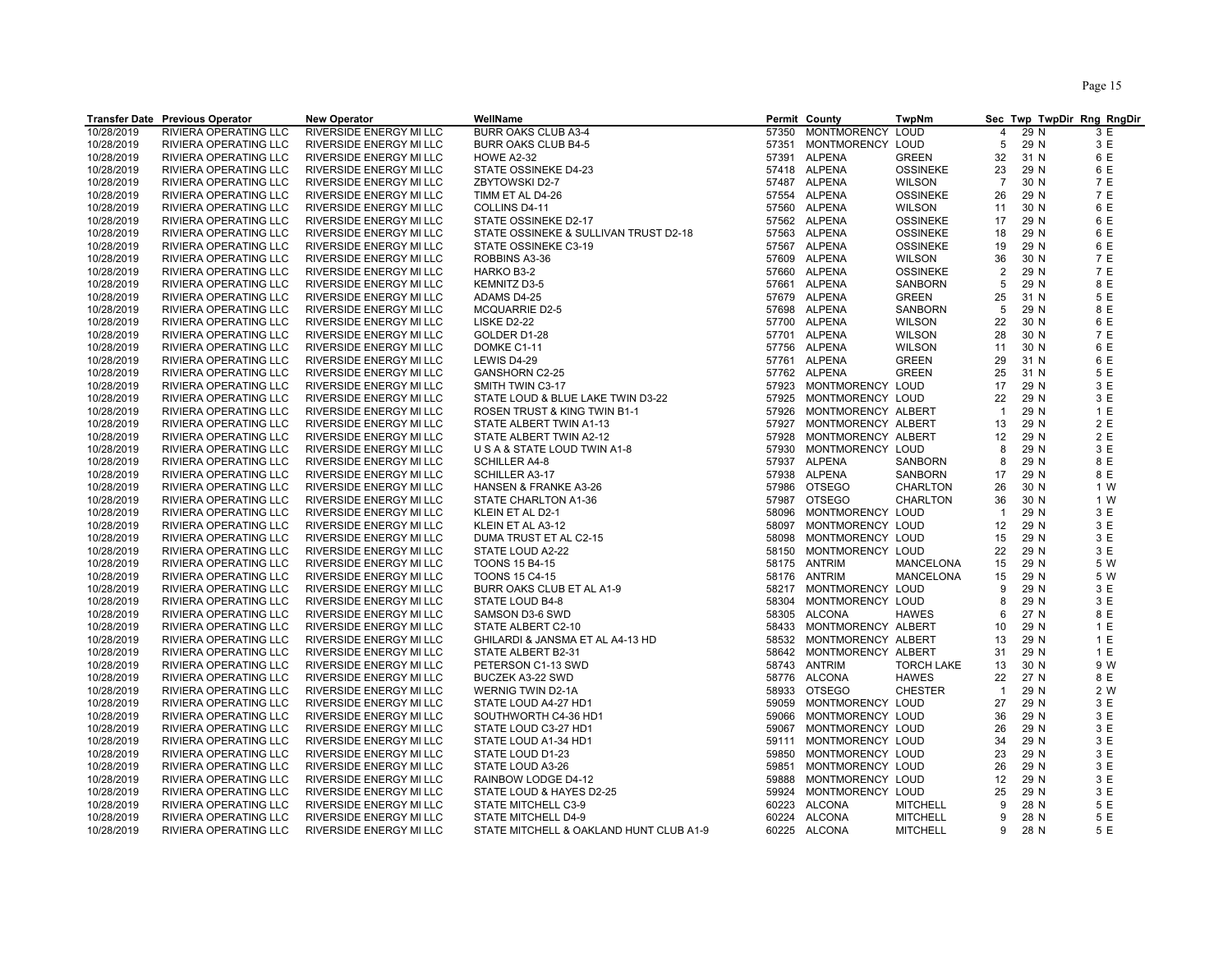| RIVERSIDE ENERGY MI LLC<br>10/28/2019<br><b>RIVIERA OPERATING LLC</b><br>STATE MITCHELL B3-3<br>60228<br><b>ALCONA</b><br><b>MITCHELL</b><br>3<br>28 N<br>5 E<br>5 E<br><b>ALCONA</b><br><b>MITCHELL</b><br>28 N<br>10/28/2019<br>RIVIERA OPERATING LLC<br>RIVERSIDE ENERGY MI LLC<br>INDIAN CREEK RANCH D1-1<br>60231<br>$\mathbf{1}$<br>10/28/2019<br>RIVIERA OPERATING LLC<br>NORDYKE & DENT D2-14<br>MONTMORENCY LOUD<br>29 N<br>3 E<br>RIVERSIDE ENERGY MI LLC<br>60239<br>14<br>10/29/2019<br><b>ALPENA</b><br>29 N<br>7 E<br>RIVIERA OPERATING LLC<br>RIVERSIDE ENERGY MI LLC<br>MOULDS D4-15<br>57956<br><b>OSSINEKE</b><br>15<br>57958 ALPENA<br>7 E<br>10/29/2019<br><b>RIVIERA OPERATING LLC</b><br><b>RIVERSIDE ENERGY MI LLC</b><br>MONTIE C3-36<br><b>WILSON</b><br>36<br>30 N<br>9<br>30 N<br>7 E<br>10/29/2019<br>RIVIERA OPERATING LLC<br>RIVERSIDE ENERGY MI LLC<br>KING A1-9<br>57959 ALPENA<br><b>WILSON</b><br>7 E<br>10/29/2019<br>RIVIERA OPERATING LLC<br>KITTER D4-23<br>57982 ALPENA<br><b>WILSON</b><br>23<br>30 N<br>RIVERSIDE ENERGY MI LLC<br>10/29/2019<br>RIVIERA OPERATING LLC<br>RIVERSIDE ENERGY MI LLC<br>BLACK D2-33<br>57989 ALPENA<br><b>GREEN</b><br>33<br>31 N<br>6 E<br>58014 ALPENA<br>30 N<br>7 E<br>10/29/2019<br>RIVIERA OPERATING LLC<br>RIVERSIDE ENERGY MI LLC<br>GENTRY B3-26<br><b>WILSON</b><br>26<br>10/29/2019<br>58019 ALPENA<br>7 E<br>RIVIERA OPERATING LLC<br>RIVERSIDE ENERGY MI LLC<br>MIDDLETON B3-12<br><b>OSSINEKE</b><br>29 N<br>12<br>10/29/2019<br>RIVIERA OPERATING LLC<br>RIVERSIDE ENERGY MI LLC<br>58027 ALPENA<br><b>SANBORN</b><br>17<br>29 N<br>8 E<br>MILLER B3-17<br>8 E<br>10/29/2019<br>RIVIERA OPERATING LLC<br>RIVERSIDE ENERGY MI LLC<br>KAUFFMAN D1-8<br>58049 ALPENA<br><b>SANBORN</b><br>29 N<br>8<br>7 E<br>10/29/2019<br>RIVIERA OPERATING LLC<br>RIVERSIDE ENERGY MI LLC<br>ROBBINS D1-14<br>58092 ALPENA<br><b>OSSINEKE</b><br>29 N<br>14<br>29 N<br>6 E<br>10/29/2019<br>RIVIERA OPERATING LLC<br>RIVERSIDE ENERGY MI LLC<br>KLARICH ET AL B1-34<br>58485 ALPENA<br><b>OSSINEKE</b><br>34<br>8 E<br>10/29/2019<br>RIVIERA OPERATING LLC<br>RIVERSIDE ENERGY MI LLC<br>TEMPLE C1-29<br>58533 ALPENA<br>SANBORN<br>29<br>29 N<br>58534 ALPENA<br>8 E<br>10/29/2019<br>RIVIERA OPERATING LLC<br>RIVERSIDE ENERGY MI LLC<br>RONDEAU D1-29<br>SANBORN<br>29<br>29 N<br>29 N<br>8 E<br>10/29/2019<br>RIVIERA OPERATING LLC<br><b>RIVERSIDE ENERGY MI LLC</b><br>58536 ALPENA<br><b>SANBORN</b><br>32<br>PRENA A2-32<br>8 E<br>10/29/2019<br>MEGGERT B4-31<br>58537 ALPENA<br>29 N<br>RIVIERA OPERATING LLC<br>RIVERSIDE ENERGY MI LLC<br>SANBORN<br>31<br>8 E<br>10/29/2019<br>RIVIERA OPERATING LLC<br>RIVERSIDE ENERGY MI LLC<br><b>LEE B1-32</b><br>58538 ALPENA<br>SANBORN<br>32<br>29 N<br>10/29/2019<br>TURNER C2-32<br>58539 ALPENA<br>32<br>29 N<br>8 E<br>RIVIERA OPERATING LLC<br>RIVERSIDE ENERGY MI LLC<br><b>SANBORN</b><br>10/29/2019<br>RIVIERA OPERATING LLC<br>58540 ALPENA<br>32<br>29 N<br>8 E<br>RIVERSIDE ENERGY MI LLC<br><b>SOLO D1-32</b><br><b>SANBORN</b><br>6 E<br>10/29/2019<br>59406 ALPENA<br><b>OSSINEKE</b><br>29 N<br>RIVIERA OPERATING LLC<br>RIVERSIDE ENERGY MI LLC<br>STATE OSSINEKE ET AL B3-20<br>20<br>7 E<br>10/29/2019<br>RIVIERA OPERATING LLC<br>ALPENA<br><b>OSSINEKE</b><br>29 N<br><b>RIVERSIDE ENERGY MI LLC</b><br>BURNHAM ET AL B1-36<br>59593<br>36<br>10/29/2019<br>RIVIERA OPERATING LLC<br>RIVERSIDE ENERGY MI LLC<br>59769 ALPENA<br>30<br>29 N<br>8 E<br>SWARTZINSKI D4-30<br>SANBORN<br>10/29/2019<br>RIVIERA OPERATING LLC<br>60192 ALPENA<br><b>OSSINEKE</b><br>29 N<br>5 E<br>RIVERSIDE ENERGY MI LLC<br><b>GREY D2-31</b><br>31<br>10/29/2019<br>60193 ALPENA<br><b>OSSINEKE</b><br>29 N<br>5 E<br>RIVIERA OPERATING LLC<br>RIVERSIDE ENERGY MI LLC<br>DOCTORS CLUB C3-28<br>28<br>10/30/2019<br>STATE GREENWOOD B2-5<br>45846 OSCODA<br><b>GREENWOOD</b><br>5<br>28 N<br>1 E<br>RIVIERA OPERATING LLC<br>RIVERSIDE ENERGY MI LLC<br>1E<br>10/30/2019<br>RIVIERA OPERATING LLC<br>RIVERSIDE ENERGY MI LLC<br>STATE GREENWOOD B2-6<br>45847 OSCODA<br><b>GREENWOOD</b><br>6<br>28 N<br>4 E<br>10/30/2019<br>RIVIERA OPERATING LLC<br>RIVERSIDE ENERGY MI LLC<br>NORWAY HUNT CLUB A1-13<br>45977 OSCODA<br><b>CLINTON</b><br>28 N<br>13<br>46377 OSCODA<br>$\overline{7}$<br>28 N<br>1E<br>10/30/2019<br>RIVIERA OPERATING LLC<br>RIVERSIDE ENERGY MI LLC<br>STATE GREENWOOD 3-7<br><b>GREENWOOD</b><br>10/30/2019<br>47111 OSCODA<br>28 N<br>1E<br>RIVIERA OPERATING LLC<br>RIVERSIDE ENERGY MI LLC<br><b>MARTIN D4-5</b><br><b>GREENWOOD</b><br>5<br>1 E<br>10/30/2019<br>RIVIERA OPERATING LLC<br>RIVERSIDE ENERGY MI LLC<br><b>WALTER MACHINE B2-8</b><br>47112 OSCODA<br><b>GREENWOOD</b><br>8<br>28 N<br>47113 OSCODA<br>1E<br>10/30/2019<br>RIVIERA OPERATING LLC<br>RIVERSIDE ENERGY MI LLC<br><b>WALTER MACHINE B4-8</b><br><b>GREENWOOD</b><br>8<br>28 N<br>10/30/2019<br>28 N<br>1E<br>RIVIERA OPERATING LLC<br>RIVERSIDE ENERGY MI LLC<br>47115 OSCODA<br><b>GREENWOOD</b><br>8<br><b>NEUMANN D4-8</b><br>1 E<br>10/30/2019<br>RIVIERA OPERATING LLC<br>RIVERSIDE ENERGY MI LLC<br>STATE GREENWOOD D1-5<br>47142 OSCODA<br><b>GREENWOOD</b><br>5<br>28 N<br>1 E<br>10/30/2019<br>RIVIERA OPERATING LLC<br>RIVERSIDE ENERGY MI LLC<br>STATE GREENWOOD D1-8<br>47144<br><b>OSCODA</b><br><b>GREENWOOD</b><br>8<br>28 N<br>10/30/2019<br>47175 OSCODA<br>$\overline{7}$<br>1 E<br>RIVIERA OPERATING LLC<br>RIVERSIDE ENERGY MI LLC<br>STATE GREENWOOD C4-7<br><b>GREENWOOD</b><br>28 N<br>10/30/2019<br>47576 ALPENA<br>29 N<br>9 E<br>RIVIERA OPERATING LLC<br>RIVERSIDE ENERGY MI LLC<br>STATE SANBORN & WADE 1-28A<br><b>SANBORN</b><br>28<br>6 E<br>10/30/2019<br>RIVIERA OPERATING LLC<br>RIVERSIDE ENERGY MI LLC<br>TOWNSEND B1-20<br>48363<br>ALPENA<br><b>OSSINEKE</b><br>29 N<br>20<br>10/30/2019<br>48364 ALPENA<br>29 N<br>6 E<br>RIVIERA OPERATING LLC<br>RIVERSIDE ENERGY MI LLC<br>STATE OSSINEKE A3-26<br><b>OSSINEKE</b><br>26<br>10/30/2019<br>RIVIERA OPERATING LLC<br>48442 ALPENA<br><b>OSSINEKE</b><br>29<br>29 N<br>6 E<br>RIVERSIDE ENERGY MI LLC<br>BADER D1-29<br>10/30/2019<br>RIVIERA OPERATING LLC<br>RIVERSIDE ENERGY MI LLC<br>STATE OSSINEKE A1-36<br>48489<br><b>ALPENA</b><br><b>OSSINEKE</b><br>29 N<br>6 E<br>36<br>22<br>10/30/2019<br>RIVIERA OPERATING LLC<br>RIVERSIDE ENERGY MI LLC<br>48499 ALPENA<br><b>OSSINEKE</b><br>29 N<br>5 E<br>BROAD A1-22<br>5 E<br>10/30/2019<br>RIVIERA OPERATING LLC<br>RIVERSIDE ENERGY MI LLC<br><b>BIANCHINI A1-33</b><br>48500 ALPENA<br><b>OSSINEKE</b><br>33<br>29 N<br>10/30/2019<br>RIVIERA OPERATING LLC<br>RIVERSIDE ENERGY MI LLC<br>MILLER C1-36<br>48894 ALPENA<br><b>OSSINEKE</b><br>29 N<br>6 E<br>36<br>6 E<br>10/30/2019<br>RIVIERA OPERATING LLC<br>RIVERSIDE ENERGY MI LLC<br>STATE OSSINEKE A3-10<br>48908 ALPENA<br><b>OSSINEKE</b><br>10<br>29 N<br>10/30/2019<br>48909 ALPENA<br>29 N<br>6 E<br>RIVIERA OPERATING LLC<br>RIVERSIDE ENERGY MI LLC<br>STATE OSSINEKE A3-14<br><b>OSSINEKE</b><br>14<br>29 N<br>6 E<br>10/30/2019<br>RIVIERA OPERATING LLC<br>RIVERSIDE ENERGY MI LLC<br>48910 ALPENA<br><b>OSSINEKE</b><br>STATE OSSINEKE B2-14<br>14<br>6 E<br>10/30/2019<br>RIVIERA OPERATING LLC<br>RIVERSIDE ENERGY MI LLC<br>STATE OSSINEKE D2-14<br>48911 ALPENA<br><b>OSSINEKE</b><br>14<br>29 N<br>6 E<br>10/30/2019<br>RIVIERA OPERATING LLC<br>RIVERSIDE ENERGY MI LLC<br>STATE OSSINEKE B2-26<br>48912 ALPENA<br><b>OSSINEKE</b><br>26<br>29 N<br>6 E<br>10/30/2019<br>RIVIERA OPERATING LLC<br>48913 ALPENA<br><b>OSSINEKE</b><br>29 N<br>RIVERSIDE ENERGY MI LLC<br>STATE OSSINEKE C3-26<br>26<br>10/30/2019<br>48933 ALPENA<br><b>OSSINEKE</b><br>29 N<br>6 E<br>RIVIERA OPERATING LLC<br>RIVERSIDE ENERGY MI LLC<br>STATE OSSINEKE C4-14<br>14<br>10/30/2019<br>RIVIERA OPERATING LLC<br>RIVERSIDE ENERGY MI LLC<br>STATE OSSINEKE C3-36<br>48964 ALPENA<br><b>OSSINEKE</b><br>36<br>29 N<br>6 E<br>10/30/2019<br>6 E<br>RIVIERA OPERATING LLC<br>RIVERSIDE ENERGY MI LLC<br>SADDLER C1-10<br>48984 ALPENA<br><b>OSSINEKE</b><br>10<br>29 N<br>10/30/2019<br><b>RIVIERA OPERATING LLC</b><br>49000 ALPENA<br><b>OSSINEKE</b><br>29 N<br>6 E<br><b>RIVERSIDE ENERGY MI LLC</b><br>SORENSON B2-30<br>30<br>10/30/2019<br>RIVIERA OPERATING LLC<br>49001 ALPENA<br>19<br>29 N<br>6 E<br>RIVERSIDE ENERGY MI LLC<br>ANDOR A3-19<br><b>OSSINEKE</b> | <b>Transfer Date Previous Operator</b> | <b>New Operator</b> | WellName | Permit County | <b>TwpNm</b> |  | Sec Twp TwpDir Rng RngDir |
|----------------------------------------------------------------------------------------------------------------------------------------------------------------------------------------------------------------------------------------------------------------------------------------------------------------------------------------------------------------------------------------------------------------------------------------------------------------------------------------------------------------------------------------------------------------------------------------------------------------------------------------------------------------------------------------------------------------------------------------------------------------------------------------------------------------------------------------------------------------------------------------------------------------------------------------------------------------------------------------------------------------------------------------------------------------------------------------------------------------------------------------------------------------------------------------------------------------------------------------------------------------------------------------------------------------------------------------------------------------------------------------------------------------------------------------------------------------------------------------------------------------------------------------------------------------------------------------------------------------------------------------------------------------------------------------------------------------------------------------------------------------------------------------------------------------------------------------------------------------------------------------------------------------------------------------------------------------------------------------------------------------------------------------------------------------------------------------------------------------------------------------------------------------------------------------------------------------------------------------------------------------------------------------------------------------------------------------------------------------------------------------------------------------------------------------------------------------------------------------------------------------------------------------------------------------------------------------------------------------------------------------------------------------------------------------------------------------------------------------------------------------------------------------------------------------------------------------------------------------------------------------------------------------------------------------------------------------------------------------------------------------------------------------------------------------------------------------------------------------------------------------------------------------------------------------------------------------------------------------------------------------------------------------------------------------------------------------------------------------------------------------------------------------------------------------------------------------------------------------------------------------------------------------------------------------------------------------------------------------------------------------------------------------------------------------------------------------------------------------------------------------------------------------------------------------------------------------------------------------------------------------------------------------------------------------------------------------------------------------------------------------------------------------------------------------------------------------------------------------------------------------------------------------------------------------------------------------------------------------------------------------------------------------------------------------------------------------------------------------------------------------------------------------------------------------------------------------------------------------------------------------------------------------------------------------------------------------------------------------------------------------------------------------------------------------------------------------------------------------------------------------------------------------------------------------------------------------------------------------------------------------------------------------------------------------------------------------------------------------------------------------------------------------------------------------------------------------------------------------------------------------------------------------------------------------------------------------------------------------------------------------------------------------------------------------------------------------------------------------------------------------------------------------------------------------------------------------------------------------------------------------------------------------------------------------------------------------------------------------------------------------------------------------------------------------------------------------------------------------------------------------------------------------------------------------------------------------------------------------------------------------------------------------------------------------------------------------------------------------------------------------------------------------------------------------------------------------------------------------------------------------------------------------------------------------------------------------------------------------------------------------------------------------------------------------------------------------------------------------------------------------------------------------------------------------------------------------------------------------------------------------------------------------------------------------------------------------------------------------------------------------------------------------------------------------------------------------------------------------------------------------------------------------------------------------------------------------------------------------------------------------------------------------------------------------------------------------------------------------------------------------------------------------------------------------------------------------------------------------------------------------------------------------------------------------------------------------------------------------------------------------------------------------------------------------------------------------------------------------------------------------------------------------------------------------------------------------------------------------------------------------------------------------------------------------------------------------------------------------------------------------------------------------------------------------------------------------------------------------------------------------------------------------------------------------------------------------------------------------------------------------------------------------------------------------------------------------------------------------------------------------------------------------------------------------------------------------------------------------------------------------------------------------------------------------------------------------------------------------------------------------------------------------------------------------------------------------------------------------------------------------------------------------|----------------------------------------|---------------------|----------|---------------|--------------|--|---------------------------|
|                                                                                                                                                                                                                                                                                                                                                                                                                                                                                                                                                                                                                                                                                                                                                                                                                                                                                                                                                                                                                                                                                                                                                                                                                                                                                                                                                                                                                                                                                                                                                                                                                                                                                                                                                                                                                                                                                                                                                                                                                                                                                                                                                                                                                                                                                                                                                                                                                                                                                                                                                                                                                                                                                                                                                                                                                                                                                                                                                                                                                                                                                                                                                                                                                                                                                                                                                                                                                                                                                                                                                                                                                                                                                                                                                                                                                                                                                                                                                                                                                                                                                                                                                                                                                                                                                                                                                                                                                                                                                                                                                                                                                                                                                                                                                                                                                                                                                                                                                                                                                                                                                                                                                                                                                                                                                                                                                                                                                                                                                                                                                                                                                                                                                                                                                                                                                                                                                                                                                                                                                                                                                                                                                                                                                                                                                                                                                                                                                                                                                                                                                                                                                                                                                                                                                                                                                                                                                                                                                                                                                                                                                                                                                                                                                                                                                                                                                                                                                                                                                                                                                                                                                                                                                                                                                                                                                                                                                                                                                                                                                                                                                                                                                                                                                                                                                                                                                                                                                |                                        |                     |          |               |              |  |                           |
|                                                                                                                                                                                                                                                                                                                                                                                                                                                                                                                                                                                                                                                                                                                                                                                                                                                                                                                                                                                                                                                                                                                                                                                                                                                                                                                                                                                                                                                                                                                                                                                                                                                                                                                                                                                                                                                                                                                                                                                                                                                                                                                                                                                                                                                                                                                                                                                                                                                                                                                                                                                                                                                                                                                                                                                                                                                                                                                                                                                                                                                                                                                                                                                                                                                                                                                                                                                                                                                                                                                                                                                                                                                                                                                                                                                                                                                                                                                                                                                                                                                                                                                                                                                                                                                                                                                                                                                                                                                                                                                                                                                                                                                                                                                                                                                                                                                                                                                                                                                                                                                                                                                                                                                                                                                                                                                                                                                                                                                                                                                                                                                                                                                                                                                                                                                                                                                                                                                                                                                                                                                                                                                                                                                                                                                                                                                                                                                                                                                                                                                                                                                                                                                                                                                                                                                                                                                                                                                                                                                                                                                                                                                                                                                                                                                                                                                                                                                                                                                                                                                                                                                                                                                                                                                                                                                                                                                                                                                                                                                                                                                                                                                                                                                                                                                                                                                                                                                                                |                                        |                     |          |               |              |  |                           |
|                                                                                                                                                                                                                                                                                                                                                                                                                                                                                                                                                                                                                                                                                                                                                                                                                                                                                                                                                                                                                                                                                                                                                                                                                                                                                                                                                                                                                                                                                                                                                                                                                                                                                                                                                                                                                                                                                                                                                                                                                                                                                                                                                                                                                                                                                                                                                                                                                                                                                                                                                                                                                                                                                                                                                                                                                                                                                                                                                                                                                                                                                                                                                                                                                                                                                                                                                                                                                                                                                                                                                                                                                                                                                                                                                                                                                                                                                                                                                                                                                                                                                                                                                                                                                                                                                                                                                                                                                                                                                                                                                                                                                                                                                                                                                                                                                                                                                                                                                                                                                                                                                                                                                                                                                                                                                                                                                                                                                                                                                                                                                                                                                                                                                                                                                                                                                                                                                                                                                                                                                                                                                                                                                                                                                                                                                                                                                                                                                                                                                                                                                                                                                                                                                                                                                                                                                                                                                                                                                                                                                                                                                                                                                                                                                                                                                                                                                                                                                                                                                                                                                                                                                                                                                                                                                                                                                                                                                                                                                                                                                                                                                                                                                                                                                                                                                                                                                                                                                |                                        |                     |          |               |              |  |                           |
|                                                                                                                                                                                                                                                                                                                                                                                                                                                                                                                                                                                                                                                                                                                                                                                                                                                                                                                                                                                                                                                                                                                                                                                                                                                                                                                                                                                                                                                                                                                                                                                                                                                                                                                                                                                                                                                                                                                                                                                                                                                                                                                                                                                                                                                                                                                                                                                                                                                                                                                                                                                                                                                                                                                                                                                                                                                                                                                                                                                                                                                                                                                                                                                                                                                                                                                                                                                                                                                                                                                                                                                                                                                                                                                                                                                                                                                                                                                                                                                                                                                                                                                                                                                                                                                                                                                                                                                                                                                                                                                                                                                                                                                                                                                                                                                                                                                                                                                                                                                                                                                                                                                                                                                                                                                                                                                                                                                                                                                                                                                                                                                                                                                                                                                                                                                                                                                                                                                                                                                                                                                                                                                                                                                                                                                                                                                                                                                                                                                                                                                                                                                                                                                                                                                                                                                                                                                                                                                                                                                                                                                                                                                                                                                                                                                                                                                                                                                                                                                                                                                                                                                                                                                                                                                                                                                                                                                                                                                                                                                                                                                                                                                                                                                                                                                                                                                                                                                                                |                                        |                     |          |               |              |  |                           |
|                                                                                                                                                                                                                                                                                                                                                                                                                                                                                                                                                                                                                                                                                                                                                                                                                                                                                                                                                                                                                                                                                                                                                                                                                                                                                                                                                                                                                                                                                                                                                                                                                                                                                                                                                                                                                                                                                                                                                                                                                                                                                                                                                                                                                                                                                                                                                                                                                                                                                                                                                                                                                                                                                                                                                                                                                                                                                                                                                                                                                                                                                                                                                                                                                                                                                                                                                                                                                                                                                                                                                                                                                                                                                                                                                                                                                                                                                                                                                                                                                                                                                                                                                                                                                                                                                                                                                                                                                                                                                                                                                                                                                                                                                                                                                                                                                                                                                                                                                                                                                                                                                                                                                                                                                                                                                                                                                                                                                                                                                                                                                                                                                                                                                                                                                                                                                                                                                                                                                                                                                                                                                                                                                                                                                                                                                                                                                                                                                                                                                                                                                                                                                                                                                                                                                                                                                                                                                                                                                                                                                                                                                                                                                                                                                                                                                                                                                                                                                                                                                                                                                                                                                                                                                                                                                                                                                                                                                                                                                                                                                                                                                                                                                                                                                                                                                                                                                                                                                |                                        |                     |          |               |              |  |                           |
|                                                                                                                                                                                                                                                                                                                                                                                                                                                                                                                                                                                                                                                                                                                                                                                                                                                                                                                                                                                                                                                                                                                                                                                                                                                                                                                                                                                                                                                                                                                                                                                                                                                                                                                                                                                                                                                                                                                                                                                                                                                                                                                                                                                                                                                                                                                                                                                                                                                                                                                                                                                                                                                                                                                                                                                                                                                                                                                                                                                                                                                                                                                                                                                                                                                                                                                                                                                                                                                                                                                                                                                                                                                                                                                                                                                                                                                                                                                                                                                                                                                                                                                                                                                                                                                                                                                                                                                                                                                                                                                                                                                                                                                                                                                                                                                                                                                                                                                                                                                                                                                                                                                                                                                                                                                                                                                                                                                                                                                                                                                                                                                                                                                                                                                                                                                                                                                                                                                                                                                                                                                                                                                                                                                                                                                                                                                                                                                                                                                                                                                                                                                                                                                                                                                                                                                                                                                                                                                                                                                                                                                                                                                                                                                                                                                                                                                                                                                                                                                                                                                                                                                                                                                                                                                                                                                                                                                                                                                                                                                                                                                                                                                                                                                                                                                                                                                                                                                                                |                                        |                     |          |               |              |  |                           |
|                                                                                                                                                                                                                                                                                                                                                                                                                                                                                                                                                                                                                                                                                                                                                                                                                                                                                                                                                                                                                                                                                                                                                                                                                                                                                                                                                                                                                                                                                                                                                                                                                                                                                                                                                                                                                                                                                                                                                                                                                                                                                                                                                                                                                                                                                                                                                                                                                                                                                                                                                                                                                                                                                                                                                                                                                                                                                                                                                                                                                                                                                                                                                                                                                                                                                                                                                                                                                                                                                                                                                                                                                                                                                                                                                                                                                                                                                                                                                                                                                                                                                                                                                                                                                                                                                                                                                                                                                                                                                                                                                                                                                                                                                                                                                                                                                                                                                                                                                                                                                                                                                                                                                                                                                                                                                                                                                                                                                                                                                                                                                                                                                                                                                                                                                                                                                                                                                                                                                                                                                                                                                                                                                                                                                                                                                                                                                                                                                                                                                                                                                                                                                                                                                                                                                                                                                                                                                                                                                                                                                                                                                                                                                                                                                                                                                                                                                                                                                                                                                                                                                                                                                                                                                                                                                                                                                                                                                                                                                                                                                                                                                                                                                                                                                                                                                                                                                                                                                |                                        |                     |          |               |              |  |                           |
|                                                                                                                                                                                                                                                                                                                                                                                                                                                                                                                                                                                                                                                                                                                                                                                                                                                                                                                                                                                                                                                                                                                                                                                                                                                                                                                                                                                                                                                                                                                                                                                                                                                                                                                                                                                                                                                                                                                                                                                                                                                                                                                                                                                                                                                                                                                                                                                                                                                                                                                                                                                                                                                                                                                                                                                                                                                                                                                                                                                                                                                                                                                                                                                                                                                                                                                                                                                                                                                                                                                                                                                                                                                                                                                                                                                                                                                                                                                                                                                                                                                                                                                                                                                                                                                                                                                                                                                                                                                                                                                                                                                                                                                                                                                                                                                                                                                                                                                                                                                                                                                                                                                                                                                                                                                                                                                                                                                                                                                                                                                                                                                                                                                                                                                                                                                                                                                                                                                                                                                                                                                                                                                                                                                                                                                                                                                                                                                                                                                                                                                                                                                                                                                                                                                                                                                                                                                                                                                                                                                                                                                                                                                                                                                                                                                                                                                                                                                                                                                                                                                                                                                                                                                                                                                                                                                                                                                                                                                                                                                                                                                                                                                                                                                                                                                                                                                                                                                                                |                                        |                     |          |               |              |  |                           |
|                                                                                                                                                                                                                                                                                                                                                                                                                                                                                                                                                                                                                                                                                                                                                                                                                                                                                                                                                                                                                                                                                                                                                                                                                                                                                                                                                                                                                                                                                                                                                                                                                                                                                                                                                                                                                                                                                                                                                                                                                                                                                                                                                                                                                                                                                                                                                                                                                                                                                                                                                                                                                                                                                                                                                                                                                                                                                                                                                                                                                                                                                                                                                                                                                                                                                                                                                                                                                                                                                                                                                                                                                                                                                                                                                                                                                                                                                                                                                                                                                                                                                                                                                                                                                                                                                                                                                                                                                                                                                                                                                                                                                                                                                                                                                                                                                                                                                                                                                                                                                                                                                                                                                                                                                                                                                                                                                                                                                                                                                                                                                                                                                                                                                                                                                                                                                                                                                                                                                                                                                                                                                                                                                                                                                                                                                                                                                                                                                                                                                                                                                                                                                                                                                                                                                                                                                                                                                                                                                                                                                                                                                                                                                                                                                                                                                                                                                                                                                                                                                                                                                                                                                                                                                                                                                                                                                                                                                                                                                                                                                                                                                                                                                                                                                                                                                                                                                                                                                |                                        |                     |          |               |              |  |                           |
|                                                                                                                                                                                                                                                                                                                                                                                                                                                                                                                                                                                                                                                                                                                                                                                                                                                                                                                                                                                                                                                                                                                                                                                                                                                                                                                                                                                                                                                                                                                                                                                                                                                                                                                                                                                                                                                                                                                                                                                                                                                                                                                                                                                                                                                                                                                                                                                                                                                                                                                                                                                                                                                                                                                                                                                                                                                                                                                                                                                                                                                                                                                                                                                                                                                                                                                                                                                                                                                                                                                                                                                                                                                                                                                                                                                                                                                                                                                                                                                                                                                                                                                                                                                                                                                                                                                                                                                                                                                                                                                                                                                                                                                                                                                                                                                                                                                                                                                                                                                                                                                                                                                                                                                                                                                                                                                                                                                                                                                                                                                                                                                                                                                                                                                                                                                                                                                                                                                                                                                                                                                                                                                                                                                                                                                                                                                                                                                                                                                                                                                                                                                                                                                                                                                                                                                                                                                                                                                                                                                                                                                                                                                                                                                                                                                                                                                                                                                                                                                                                                                                                                                                                                                                                                                                                                                                                                                                                                                                                                                                                                                                                                                                                                                                                                                                                                                                                                                                                |                                        |                     |          |               |              |  |                           |
|                                                                                                                                                                                                                                                                                                                                                                                                                                                                                                                                                                                                                                                                                                                                                                                                                                                                                                                                                                                                                                                                                                                                                                                                                                                                                                                                                                                                                                                                                                                                                                                                                                                                                                                                                                                                                                                                                                                                                                                                                                                                                                                                                                                                                                                                                                                                                                                                                                                                                                                                                                                                                                                                                                                                                                                                                                                                                                                                                                                                                                                                                                                                                                                                                                                                                                                                                                                                                                                                                                                                                                                                                                                                                                                                                                                                                                                                                                                                                                                                                                                                                                                                                                                                                                                                                                                                                                                                                                                                                                                                                                                                                                                                                                                                                                                                                                                                                                                                                                                                                                                                                                                                                                                                                                                                                                                                                                                                                                                                                                                                                                                                                                                                                                                                                                                                                                                                                                                                                                                                                                                                                                                                                                                                                                                                                                                                                                                                                                                                                                                                                                                                                                                                                                                                                                                                                                                                                                                                                                                                                                                                                                                                                                                                                                                                                                                                                                                                                                                                                                                                                                                                                                                                                                                                                                                                                                                                                                                                                                                                                                                                                                                                                                                                                                                                                                                                                                                                                |                                        |                     |          |               |              |  |                           |
|                                                                                                                                                                                                                                                                                                                                                                                                                                                                                                                                                                                                                                                                                                                                                                                                                                                                                                                                                                                                                                                                                                                                                                                                                                                                                                                                                                                                                                                                                                                                                                                                                                                                                                                                                                                                                                                                                                                                                                                                                                                                                                                                                                                                                                                                                                                                                                                                                                                                                                                                                                                                                                                                                                                                                                                                                                                                                                                                                                                                                                                                                                                                                                                                                                                                                                                                                                                                                                                                                                                                                                                                                                                                                                                                                                                                                                                                                                                                                                                                                                                                                                                                                                                                                                                                                                                                                                                                                                                                                                                                                                                                                                                                                                                                                                                                                                                                                                                                                                                                                                                                                                                                                                                                                                                                                                                                                                                                                                                                                                                                                                                                                                                                                                                                                                                                                                                                                                                                                                                                                                                                                                                                                                                                                                                                                                                                                                                                                                                                                                                                                                                                                                                                                                                                                                                                                                                                                                                                                                                                                                                                                                                                                                                                                                                                                                                                                                                                                                                                                                                                                                                                                                                                                                                                                                                                                                                                                                                                                                                                                                                                                                                                                                                                                                                                                                                                                                                                                |                                        |                     |          |               |              |  |                           |
|                                                                                                                                                                                                                                                                                                                                                                                                                                                                                                                                                                                                                                                                                                                                                                                                                                                                                                                                                                                                                                                                                                                                                                                                                                                                                                                                                                                                                                                                                                                                                                                                                                                                                                                                                                                                                                                                                                                                                                                                                                                                                                                                                                                                                                                                                                                                                                                                                                                                                                                                                                                                                                                                                                                                                                                                                                                                                                                                                                                                                                                                                                                                                                                                                                                                                                                                                                                                                                                                                                                                                                                                                                                                                                                                                                                                                                                                                                                                                                                                                                                                                                                                                                                                                                                                                                                                                                                                                                                                                                                                                                                                                                                                                                                                                                                                                                                                                                                                                                                                                                                                                                                                                                                                                                                                                                                                                                                                                                                                                                                                                                                                                                                                                                                                                                                                                                                                                                                                                                                                                                                                                                                                                                                                                                                                                                                                                                                                                                                                                                                                                                                                                                                                                                                                                                                                                                                                                                                                                                                                                                                                                                                                                                                                                                                                                                                                                                                                                                                                                                                                                                                                                                                                                                                                                                                                                                                                                                                                                                                                                                                                                                                                                                                                                                                                                                                                                                                                                |                                        |                     |          |               |              |  |                           |
|                                                                                                                                                                                                                                                                                                                                                                                                                                                                                                                                                                                                                                                                                                                                                                                                                                                                                                                                                                                                                                                                                                                                                                                                                                                                                                                                                                                                                                                                                                                                                                                                                                                                                                                                                                                                                                                                                                                                                                                                                                                                                                                                                                                                                                                                                                                                                                                                                                                                                                                                                                                                                                                                                                                                                                                                                                                                                                                                                                                                                                                                                                                                                                                                                                                                                                                                                                                                                                                                                                                                                                                                                                                                                                                                                                                                                                                                                                                                                                                                                                                                                                                                                                                                                                                                                                                                                                                                                                                                                                                                                                                                                                                                                                                                                                                                                                                                                                                                                                                                                                                                                                                                                                                                                                                                                                                                                                                                                                                                                                                                                                                                                                                                                                                                                                                                                                                                                                                                                                                                                                                                                                                                                                                                                                                                                                                                                                                                                                                                                                                                                                                                                                                                                                                                                                                                                                                                                                                                                                                                                                                                                                                                                                                                                                                                                                                                                                                                                                                                                                                                                                                                                                                                                                                                                                                                                                                                                                                                                                                                                                                                                                                                                                                                                                                                                                                                                                                                                |                                        |                     |          |               |              |  |                           |
|                                                                                                                                                                                                                                                                                                                                                                                                                                                                                                                                                                                                                                                                                                                                                                                                                                                                                                                                                                                                                                                                                                                                                                                                                                                                                                                                                                                                                                                                                                                                                                                                                                                                                                                                                                                                                                                                                                                                                                                                                                                                                                                                                                                                                                                                                                                                                                                                                                                                                                                                                                                                                                                                                                                                                                                                                                                                                                                                                                                                                                                                                                                                                                                                                                                                                                                                                                                                                                                                                                                                                                                                                                                                                                                                                                                                                                                                                                                                                                                                                                                                                                                                                                                                                                                                                                                                                                                                                                                                                                                                                                                                                                                                                                                                                                                                                                                                                                                                                                                                                                                                                                                                                                                                                                                                                                                                                                                                                                                                                                                                                                                                                                                                                                                                                                                                                                                                                                                                                                                                                                                                                                                                                                                                                                                                                                                                                                                                                                                                                                                                                                                                                                                                                                                                                                                                                                                                                                                                                                                                                                                                                                                                                                                                                                                                                                                                                                                                                                                                                                                                                                                                                                                                                                                                                                                                                                                                                                                                                                                                                                                                                                                                                                                                                                                                                                                                                                                                                |                                        |                     |          |               |              |  |                           |
|                                                                                                                                                                                                                                                                                                                                                                                                                                                                                                                                                                                                                                                                                                                                                                                                                                                                                                                                                                                                                                                                                                                                                                                                                                                                                                                                                                                                                                                                                                                                                                                                                                                                                                                                                                                                                                                                                                                                                                                                                                                                                                                                                                                                                                                                                                                                                                                                                                                                                                                                                                                                                                                                                                                                                                                                                                                                                                                                                                                                                                                                                                                                                                                                                                                                                                                                                                                                                                                                                                                                                                                                                                                                                                                                                                                                                                                                                                                                                                                                                                                                                                                                                                                                                                                                                                                                                                                                                                                                                                                                                                                                                                                                                                                                                                                                                                                                                                                                                                                                                                                                                                                                                                                                                                                                                                                                                                                                                                                                                                                                                                                                                                                                                                                                                                                                                                                                                                                                                                                                                                                                                                                                                                                                                                                                                                                                                                                                                                                                                                                                                                                                                                                                                                                                                                                                                                                                                                                                                                                                                                                                                                                                                                                                                                                                                                                                                                                                                                                                                                                                                                                                                                                                                                                                                                                                                                                                                                                                                                                                                                                                                                                                                                                                                                                                                                                                                                                                                |                                        |                     |          |               |              |  |                           |
|                                                                                                                                                                                                                                                                                                                                                                                                                                                                                                                                                                                                                                                                                                                                                                                                                                                                                                                                                                                                                                                                                                                                                                                                                                                                                                                                                                                                                                                                                                                                                                                                                                                                                                                                                                                                                                                                                                                                                                                                                                                                                                                                                                                                                                                                                                                                                                                                                                                                                                                                                                                                                                                                                                                                                                                                                                                                                                                                                                                                                                                                                                                                                                                                                                                                                                                                                                                                                                                                                                                                                                                                                                                                                                                                                                                                                                                                                                                                                                                                                                                                                                                                                                                                                                                                                                                                                                                                                                                                                                                                                                                                                                                                                                                                                                                                                                                                                                                                                                                                                                                                                                                                                                                                                                                                                                                                                                                                                                                                                                                                                                                                                                                                                                                                                                                                                                                                                                                                                                                                                                                                                                                                                                                                                                                                                                                                                                                                                                                                                                                                                                                                                                                                                                                                                                                                                                                                                                                                                                                                                                                                                                                                                                                                                                                                                                                                                                                                                                                                                                                                                                                                                                                                                                                                                                                                                                                                                                                                                                                                                                                                                                                                                                                                                                                                                                                                                                                                                |                                        |                     |          |               |              |  |                           |
|                                                                                                                                                                                                                                                                                                                                                                                                                                                                                                                                                                                                                                                                                                                                                                                                                                                                                                                                                                                                                                                                                                                                                                                                                                                                                                                                                                                                                                                                                                                                                                                                                                                                                                                                                                                                                                                                                                                                                                                                                                                                                                                                                                                                                                                                                                                                                                                                                                                                                                                                                                                                                                                                                                                                                                                                                                                                                                                                                                                                                                                                                                                                                                                                                                                                                                                                                                                                                                                                                                                                                                                                                                                                                                                                                                                                                                                                                                                                                                                                                                                                                                                                                                                                                                                                                                                                                                                                                                                                                                                                                                                                                                                                                                                                                                                                                                                                                                                                                                                                                                                                                                                                                                                                                                                                                                                                                                                                                                                                                                                                                                                                                                                                                                                                                                                                                                                                                                                                                                                                                                                                                                                                                                                                                                                                                                                                                                                                                                                                                                                                                                                                                                                                                                                                                                                                                                                                                                                                                                                                                                                                                                                                                                                                                                                                                                                                                                                                                                                                                                                                                                                                                                                                                                                                                                                                                                                                                                                                                                                                                                                                                                                                                                                                                                                                                                                                                                                                                |                                        |                     |          |               |              |  |                           |
|                                                                                                                                                                                                                                                                                                                                                                                                                                                                                                                                                                                                                                                                                                                                                                                                                                                                                                                                                                                                                                                                                                                                                                                                                                                                                                                                                                                                                                                                                                                                                                                                                                                                                                                                                                                                                                                                                                                                                                                                                                                                                                                                                                                                                                                                                                                                                                                                                                                                                                                                                                                                                                                                                                                                                                                                                                                                                                                                                                                                                                                                                                                                                                                                                                                                                                                                                                                                                                                                                                                                                                                                                                                                                                                                                                                                                                                                                                                                                                                                                                                                                                                                                                                                                                                                                                                                                                                                                                                                                                                                                                                                                                                                                                                                                                                                                                                                                                                                                                                                                                                                                                                                                                                                                                                                                                                                                                                                                                                                                                                                                                                                                                                                                                                                                                                                                                                                                                                                                                                                                                                                                                                                                                                                                                                                                                                                                                                                                                                                                                                                                                                                                                                                                                                                                                                                                                                                                                                                                                                                                                                                                                                                                                                                                                                                                                                                                                                                                                                                                                                                                                                                                                                                                                                                                                                                                                                                                                                                                                                                                                                                                                                                                                                                                                                                                                                                                                                                                |                                        |                     |          |               |              |  |                           |
|                                                                                                                                                                                                                                                                                                                                                                                                                                                                                                                                                                                                                                                                                                                                                                                                                                                                                                                                                                                                                                                                                                                                                                                                                                                                                                                                                                                                                                                                                                                                                                                                                                                                                                                                                                                                                                                                                                                                                                                                                                                                                                                                                                                                                                                                                                                                                                                                                                                                                                                                                                                                                                                                                                                                                                                                                                                                                                                                                                                                                                                                                                                                                                                                                                                                                                                                                                                                                                                                                                                                                                                                                                                                                                                                                                                                                                                                                                                                                                                                                                                                                                                                                                                                                                                                                                                                                                                                                                                                                                                                                                                                                                                                                                                                                                                                                                                                                                                                                                                                                                                                                                                                                                                                                                                                                                                                                                                                                                                                                                                                                                                                                                                                                                                                                                                                                                                                                                                                                                                                                                                                                                                                                                                                                                                                                                                                                                                                                                                                                                                                                                                                                                                                                                                                                                                                                                                                                                                                                                                                                                                                                                                                                                                                                                                                                                                                                                                                                                                                                                                                                                                                                                                                                                                                                                                                                                                                                                                                                                                                                                                                                                                                                                                                                                                                                                                                                                                                                |                                        |                     |          |               |              |  |                           |
|                                                                                                                                                                                                                                                                                                                                                                                                                                                                                                                                                                                                                                                                                                                                                                                                                                                                                                                                                                                                                                                                                                                                                                                                                                                                                                                                                                                                                                                                                                                                                                                                                                                                                                                                                                                                                                                                                                                                                                                                                                                                                                                                                                                                                                                                                                                                                                                                                                                                                                                                                                                                                                                                                                                                                                                                                                                                                                                                                                                                                                                                                                                                                                                                                                                                                                                                                                                                                                                                                                                                                                                                                                                                                                                                                                                                                                                                                                                                                                                                                                                                                                                                                                                                                                                                                                                                                                                                                                                                                                                                                                                                                                                                                                                                                                                                                                                                                                                                                                                                                                                                                                                                                                                                                                                                                                                                                                                                                                                                                                                                                                                                                                                                                                                                                                                                                                                                                                                                                                                                                                                                                                                                                                                                                                                                                                                                                                                                                                                                                                                                                                                                                                                                                                                                                                                                                                                                                                                                                                                                                                                                                                                                                                                                                                                                                                                                                                                                                                                                                                                                                                                                                                                                                                                                                                                                                                                                                                                                                                                                                                                                                                                                                                                                                                                                                                                                                                                                                |                                        |                     |          |               |              |  |                           |
|                                                                                                                                                                                                                                                                                                                                                                                                                                                                                                                                                                                                                                                                                                                                                                                                                                                                                                                                                                                                                                                                                                                                                                                                                                                                                                                                                                                                                                                                                                                                                                                                                                                                                                                                                                                                                                                                                                                                                                                                                                                                                                                                                                                                                                                                                                                                                                                                                                                                                                                                                                                                                                                                                                                                                                                                                                                                                                                                                                                                                                                                                                                                                                                                                                                                                                                                                                                                                                                                                                                                                                                                                                                                                                                                                                                                                                                                                                                                                                                                                                                                                                                                                                                                                                                                                                                                                                                                                                                                                                                                                                                                                                                                                                                                                                                                                                                                                                                                                                                                                                                                                                                                                                                                                                                                                                                                                                                                                                                                                                                                                                                                                                                                                                                                                                                                                                                                                                                                                                                                                                                                                                                                                                                                                                                                                                                                                                                                                                                                                                                                                                                                                                                                                                                                                                                                                                                                                                                                                                                                                                                                                                                                                                                                                                                                                                                                                                                                                                                                                                                                                                                                                                                                                                                                                                                                                                                                                                                                                                                                                                                                                                                                                                                                                                                                                                                                                                                                                |                                        |                     |          |               |              |  |                           |
|                                                                                                                                                                                                                                                                                                                                                                                                                                                                                                                                                                                                                                                                                                                                                                                                                                                                                                                                                                                                                                                                                                                                                                                                                                                                                                                                                                                                                                                                                                                                                                                                                                                                                                                                                                                                                                                                                                                                                                                                                                                                                                                                                                                                                                                                                                                                                                                                                                                                                                                                                                                                                                                                                                                                                                                                                                                                                                                                                                                                                                                                                                                                                                                                                                                                                                                                                                                                                                                                                                                                                                                                                                                                                                                                                                                                                                                                                                                                                                                                                                                                                                                                                                                                                                                                                                                                                                                                                                                                                                                                                                                                                                                                                                                                                                                                                                                                                                                                                                                                                                                                                                                                                                                                                                                                                                                                                                                                                                                                                                                                                                                                                                                                                                                                                                                                                                                                                                                                                                                                                                                                                                                                                                                                                                                                                                                                                                                                                                                                                                                                                                                                                                                                                                                                                                                                                                                                                                                                                                                                                                                                                                                                                                                                                                                                                                                                                                                                                                                                                                                                                                                                                                                                                                                                                                                                                                                                                                                                                                                                                                                                                                                                                                                                                                                                                                                                                                                                                |                                        |                     |          |               |              |  |                           |
|                                                                                                                                                                                                                                                                                                                                                                                                                                                                                                                                                                                                                                                                                                                                                                                                                                                                                                                                                                                                                                                                                                                                                                                                                                                                                                                                                                                                                                                                                                                                                                                                                                                                                                                                                                                                                                                                                                                                                                                                                                                                                                                                                                                                                                                                                                                                                                                                                                                                                                                                                                                                                                                                                                                                                                                                                                                                                                                                                                                                                                                                                                                                                                                                                                                                                                                                                                                                                                                                                                                                                                                                                                                                                                                                                                                                                                                                                                                                                                                                                                                                                                                                                                                                                                                                                                                                                                                                                                                                                                                                                                                                                                                                                                                                                                                                                                                                                                                                                                                                                                                                                                                                                                                                                                                                                                                                                                                                                                                                                                                                                                                                                                                                                                                                                                                                                                                                                                                                                                                                                                                                                                                                                                                                                                                                                                                                                                                                                                                                                                                                                                                                                                                                                                                                                                                                                                                                                                                                                                                                                                                                                                                                                                                                                                                                                                                                                                                                                                                                                                                                                                                                                                                                                                                                                                                                                                                                                                                                                                                                                                                                                                                                                                                                                                                                                                                                                                                                                |                                        |                     |          |               |              |  |                           |
|                                                                                                                                                                                                                                                                                                                                                                                                                                                                                                                                                                                                                                                                                                                                                                                                                                                                                                                                                                                                                                                                                                                                                                                                                                                                                                                                                                                                                                                                                                                                                                                                                                                                                                                                                                                                                                                                                                                                                                                                                                                                                                                                                                                                                                                                                                                                                                                                                                                                                                                                                                                                                                                                                                                                                                                                                                                                                                                                                                                                                                                                                                                                                                                                                                                                                                                                                                                                                                                                                                                                                                                                                                                                                                                                                                                                                                                                                                                                                                                                                                                                                                                                                                                                                                                                                                                                                                                                                                                                                                                                                                                                                                                                                                                                                                                                                                                                                                                                                                                                                                                                                                                                                                                                                                                                                                                                                                                                                                                                                                                                                                                                                                                                                                                                                                                                                                                                                                                                                                                                                                                                                                                                                                                                                                                                                                                                                                                                                                                                                                                                                                                                                                                                                                                                                                                                                                                                                                                                                                                                                                                                                                                                                                                                                                                                                                                                                                                                                                                                                                                                                                                                                                                                                                                                                                                                                                                                                                                                                                                                                                                                                                                                                                                                                                                                                                                                                                                                                |                                        |                     |          |               |              |  |                           |
|                                                                                                                                                                                                                                                                                                                                                                                                                                                                                                                                                                                                                                                                                                                                                                                                                                                                                                                                                                                                                                                                                                                                                                                                                                                                                                                                                                                                                                                                                                                                                                                                                                                                                                                                                                                                                                                                                                                                                                                                                                                                                                                                                                                                                                                                                                                                                                                                                                                                                                                                                                                                                                                                                                                                                                                                                                                                                                                                                                                                                                                                                                                                                                                                                                                                                                                                                                                                                                                                                                                                                                                                                                                                                                                                                                                                                                                                                                                                                                                                                                                                                                                                                                                                                                                                                                                                                                                                                                                                                                                                                                                                                                                                                                                                                                                                                                                                                                                                                                                                                                                                                                                                                                                                                                                                                                                                                                                                                                                                                                                                                                                                                                                                                                                                                                                                                                                                                                                                                                                                                                                                                                                                                                                                                                                                                                                                                                                                                                                                                                                                                                                                                                                                                                                                                                                                                                                                                                                                                                                                                                                                                                                                                                                                                                                                                                                                                                                                                                                                                                                                                                                                                                                                                                                                                                                                                                                                                                                                                                                                                                                                                                                                                                                                                                                                                                                                                                                                                |                                        |                     |          |               |              |  |                           |
|                                                                                                                                                                                                                                                                                                                                                                                                                                                                                                                                                                                                                                                                                                                                                                                                                                                                                                                                                                                                                                                                                                                                                                                                                                                                                                                                                                                                                                                                                                                                                                                                                                                                                                                                                                                                                                                                                                                                                                                                                                                                                                                                                                                                                                                                                                                                                                                                                                                                                                                                                                                                                                                                                                                                                                                                                                                                                                                                                                                                                                                                                                                                                                                                                                                                                                                                                                                                                                                                                                                                                                                                                                                                                                                                                                                                                                                                                                                                                                                                                                                                                                                                                                                                                                                                                                                                                                                                                                                                                                                                                                                                                                                                                                                                                                                                                                                                                                                                                                                                                                                                                                                                                                                                                                                                                                                                                                                                                                                                                                                                                                                                                                                                                                                                                                                                                                                                                                                                                                                                                                                                                                                                                                                                                                                                                                                                                                                                                                                                                                                                                                                                                                                                                                                                                                                                                                                                                                                                                                                                                                                                                                                                                                                                                                                                                                                                                                                                                                                                                                                                                                                                                                                                                                                                                                                                                                                                                                                                                                                                                                                                                                                                                                                                                                                                                                                                                                                                                |                                        |                     |          |               |              |  |                           |
|                                                                                                                                                                                                                                                                                                                                                                                                                                                                                                                                                                                                                                                                                                                                                                                                                                                                                                                                                                                                                                                                                                                                                                                                                                                                                                                                                                                                                                                                                                                                                                                                                                                                                                                                                                                                                                                                                                                                                                                                                                                                                                                                                                                                                                                                                                                                                                                                                                                                                                                                                                                                                                                                                                                                                                                                                                                                                                                                                                                                                                                                                                                                                                                                                                                                                                                                                                                                                                                                                                                                                                                                                                                                                                                                                                                                                                                                                                                                                                                                                                                                                                                                                                                                                                                                                                                                                                                                                                                                                                                                                                                                                                                                                                                                                                                                                                                                                                                                                                                                                                                                                                                                                                                                                                                                                                                                                                                                                                                                                                                                                                                                                                                                                                                                                                                                                                                                                                                                                                                                                                                                                                                                                                                                                                                                                                                                                                                                                                                                                                                                                                                                                                                                                                                                                                                                                                                                                                                                                                                                                                                                                                                                                                                                                                                                                                                                                                                                                                                                                                                                                                                                                                                                                                                                                                                                                                                                                                                                                                                                                                                                                                                                                                                                                                                                                                                                                                                                                |                                        |                     |          |               |              |  |                           |
|                                                                                                                                                                                                                                                                                                                                                                                                                                                                                                                                                                                                                                                                                                                                                                                                                                                                                                                                                                                                                                                                                                                                                                                                                                                                                                                                                                                                                                                                                                                                                                                                                                                                                                                                                                                                                                                                                                                                                                                                                                                                                                                                                                                                                                                                                                                                                                                                                                                                                                                                                                                                                                                                                                                                                                                                                                                                                                                                                                                                                                                                                                                                                                                                                                                                                                                                                                                                                                                                                                                                                                                                                                                                                                                                                                                                                                                                                                                                                                                                                                                                                                                                                                                                                                                                                                                                                                                                                                                                                                                                                                                                                                                                                                                                                                                                                                                                                                                                                                                                                                                                                                                                                                                                                                                                                                                                                                                                                                                                                                                                                                                                                                                                                                                                                                                                                                                                                                                                                                                                                                                                                                                                                                                                                                                                                                                                                                                                                                                                                                                                                                                                                                                                                                                                                                                                                                                                                                                                                                                                                                                                                                                                                                                                                                                                                                                                                                                                                                                                                                                                                                                                                                                                                                                                                                                                                                                                                                                                                                                                                                                                                                                                                                                                                                                                                                                                                                                                                |                                        |                     |          |               |              |  |                           |
|                                                                                                                                                                                                                                                                                                                                                                                                                                                                                                                                                                                                                                                                                                                                                                                                                                                                                                                                                                                                                                                                                                                                                                                                                                                                                                                                                                                                                                                                                                                                                                                                                                                                                                                                                                                                                                                                                                                                                                                                                                                                                                                                                                                                                                                                                                                                                                                                                                                                                                                                                                                                                                                                                                                                                                                                                                                                                                                                                                                                                                                                                                                                                                                                                                                                                                                                                                                                                                                                                                                                                                                                                                                                                                                                                                                                                                                                                                                                                                                                                                                                                                                                                                                                                                                                                                                                                                                                                                                                                                                                                                                                                                                                                                                                                                                                                                                                                                                                                                                                                                                                                                                                                                                                                                                                                                                                                                                                                                                                                                                                                                                                                                                                                                                                                                                                                                                                                                                                                                                                                                                                                                                                                                                                                                                                                                                                                                                                                                                                                                                                                                                                                                                                                                                                                                                                                                                                                                                                                                                                                                                                                                                                                                                                                                                                                                                                                                                                                                                                                                                                                                                                                                                                                                                                                                                                                                                                                                                                                                                                                                                                                                                                                                                                                                                                                                                                                                                                                |                                        |                     |          |               |              |  |                           |
|                                                                                                                                                                                                                                                                                                                                                                                                                                                                                                                                                                                                                                                                                                                                                                                                                                                                                                                                                                                                                                                                                                                                                                                                                                                                                                                                                                                                                                                                                                                                                                                                                                                                                                                                                                                                                                                                                                                                                                                                                                                                                                                                                                                                                                                                                                                                                                                                                                                                                                                                                                                                                                                                                                                                                                                                                                                                                                                                                                                                                                                                                                                                                                                                                                                                                                                                                                                                                                                                                                                                                                                                                                                                                                                                                                                                                                                                                                                                                                                                                                                                                                                                                                                                                                                                                                                                                                                                                                                                                                                                                                                                                                                                                                                                                                                                                                                                                                                                                                                                                                                                                                                                                                                                                                                                                                                                                                                                                                                                                                                                                                                                                                                                                                                                                                                                                                                                                                                                                                                                                                                                                                                                                                                                                                                                                                                                                                                                                                                                                                                                                                                                                                                                                                                                                                                                                                                                                                                                                                                                                                                                                                                                                                                                                                                                                                                                                                                                                                                                                                                                                                                                                                                                                                                                                                                                                                                                                                                                                                                                                                                                                                                                                                                                                                                                                                                                                                                                                |                                        |                     |          |               |              |  |                           |
|                                                                                                                                                                                                                                                                                                                                                                                                                                                                                                                                                                                                                                                                                                                                                                                                                                                                                                                                                                                                                                                                                                                                                                                                                                                                                                                                                                                                                                                                                                                                                                                                                                                                                                                                                                                                                                                                                                                                                                                                                                                                                                                                                                                                                                                                                                                                                                                                                                                                                                                                                                                                                                                                                                                                                                                                                                                                                                                                                                                                                                                                                                                                                                                                                                                                                                                                                                                                                                                                                                                                                                                                                                                                                                                                                                                                                                                                                                                                                                                                                                                                                                                                                                                                                                                                                                                                                                                                                                                                                                                                                                                                                                                                                                                                                                                                                                                                                                                                                                                                                                                                                                                                                                                                                                                                                                                                                                                                                                                                                                                                                                                                                                                                                                                                                                                                                                                                                                                                                                                                                                                                                                                                                                                                                                                                                                                                                                                                                                                                                                                                                                                                                                                                                                                                                                                                                                                                                                                                                                                                                                                                                                                                                                                                                                                                                                                                                                                                                                                                                                                                                                                                                                                                                                                                                                                                                                                                                                                                                                                                                                                                                                                                                                                                                                                                                                                                                                                                                |                                        |                     |          |               |              |  |                           |
|                                                                                                                                                                                                                                                                                                                                                                                                                                                                                                                                                                                                                                                                                                                                                                                                                                                                                                                                                                                                                                                                                                                                                                                                                                                                                                                                                                                                                                                                                                                                                                                                                                                                                                                                                                                                                                                                                                                                                                                                                                                                                                                                                                                                                                                                                                                                                                                                                                                                                                                                                                                                                                                                                                                                                                                                                                                                                                                                                                                                                                                                                                                                                                                                                                                                                                                                                                                                                                                                                                                                                                                                                                                                                                                                                                                                                                                                                                                                                                                                                                                                                                                                                                                                                                                                                                                                                                                                                                                                                                                                                                                                                                                                                                                                                                                                                                                                                                                                                                                                                                                                                                                                                                                                                                                                                                                                                                                                                                                                                                                                                                                                                                                                                                                                                                                                                                                                                                                                                                                                                                                                                                                                                                                                                                                                                                                                                                                                                                                                                                                                                                                                                                                                                                                                                                                                                                                                                                                                                                                                                                                                                                                                                                                                                                                                                                                                                                                                                                                                                                                                                                                                                                                                                                                                                                                                                                                                                                                                                                                                                                                                                                                                                                                                                                                                                                                                                                                                                |                                        |                     |          |               |              |  |                           |
|                                                                                                                                                                                                                                                                                                                                                                                                                                                                                                                                                                                                                                                                                                                                                                                                                                                                                                                                                                                                                                                                                                                                                                                                                                                                                                                                                                                                                                                                                                                                                                                                                                                                                                                                                                                                                                                                                                                                                                                                                                                                                                                                                                                                                                                                                                                                                                                                                                                                                                                                                                                                                                                                                                                                                                                                                                                                                                                                                                                                                                                                                                                                                                                                                                                                                                                                                                                                                                                                                                                                                                                                                                                                                                                                                                                                                                                                                                                                                                                                                                                                                                                                                                                                                                                                                                                                                                                                                                                                                                                                                                                                                                                                                                                                                                                                                                                                                                                                                                                                                                                                                                                                                                                                                                                                                                                                                                                                                                                                                                                                                                                                                                                                                                                                                                                                                                                                                                                                                                                                                                                                                                                                                                                                                                                                                                                                                                                                                                                                                                                                                                                                                                                                                                                                                                                                                                                                                                                                                                                                                                                                                                                                                                                                                                                                                                                                                                                                                                                                                                                                                                                                                                                                                                                                                                                                                                                                                                                                                                                                                                                                                                                                                                                                                                                                                                                                                                                                                |                                        |                     |          |               |              |  |                           |
|                                                                                                                                                                                                                                                                                                                                                                                                                                                                                                                                                                                                                                                                                                                                                                                                                                                                                                                                                                                                                                                                                                                                                                                                                                                                                                                                                                                                                                                                                                                                                                                                                                                                                                                                                                                                                                                                                                                                                                                                                                                                                                                                                                                                                                                                                                                                                                                                                                                                                                                                                                                                                                                                                                                                                                                                                                                                                                                                                                                                                                                                                                                                                                                                                                                                                                                                                                                                                                                                                                                                                                                                                                                                                                                                                                                                                                                                                                                                                                                                                                                                                                                                                                                                                                                                                                                                                                                                                                                                                                                                                                                                                                                                                                                                                                                                                                                                                                                                                                                                                                                                                                                                                                                                                                                                                                                                                                                                                                                                                                                                                                                                                                                                                                                                                                                                                                                                                                                                                                                                                                                                                                                                                                                                                                                                                                                                                                                                                                                                                                                                                                                                                                                                                                                                                                                                                                                                                                                                                                                                                                                                                                                                                                                                                                                                                                                                                                                                                                                                                                                                                                                                                                                                                                                                                                                                                                                                                                                                                                                                                                                                                                                                                                                                                                                                                                                                                                                                                |                                        |                     |          |               |              |  |                           |
|                                                                                                                                                                                                                                                                                                                                                                                                                                                                                                                                                                                                                                                                                                                                                                                                                                                                                                                                                                                                                                                                                                                                                                                                                                                                                                                                                                                                                                                                                                                                                                                                                                                                                                                                                                                                                                                                                                                                                                                                                                                                                                                                                                                                                                                                                                                                                                                                                                                                                                                                                                                                                                                                                                                                                                                                                                                                                                                                                                                                                                                                                                                                                                                                                                                                                                                                                                                                                                                                                                                                                                                                                                                                                                                                                                                                                                                                                                                                                                                                                                                                                                                                                                                                                                                                                                                                                                                                                                                                                                                                                                                                                                                                                                                                                                                                                                                                                                                                                                                                                                                                                                                                                                                                                                                                                                                                                                                                                                                                                                                                                                                                                                                                                                                                                                                                                                                                                                                                                                                                                                                                                                                                                                                                                                                                                                                                                                                                                                                                                                                                                                                                                                                                                                                                                                                                                                                                                                                                                                                                                                                                                                                                                                                                                                                                                                                                                                                                                                                                                                                                                                                                                                                                                                                                                                                                                                                                                                                                                                                                                                                                                                                                                                                                                                                                                                                                                                                                                |                                        |                     |          |               |              |  |                           |
|                                                                                                                                                                                                                                                                                                                                                                                                                                                                                                                                                                                                                                                                                                                                                                                                                                                                                                                                                                                                                                                                                                                                                                                                                                                                                                                                                                                                                                                                                                                                                                                                                                                                                                                                                                                                                                                                                                                                                                                                                                                                                                                                                                                                                                                                                                                                                                                                                                                                                                                                                                                                                                                                                                                                                                                                                                                                                                                                                                                                                                                                                                                                                                                                                                                                                                                                                                                                                                                                                                                                                                                                                                                                                                                                                                                                                                                                                                                                                                                                                                                                                                                                                                                                                                                                                                                                                                                                                                                                                                                                                                                                                                                                                                                                                                                                                                                                                                                                                                                                                                                                                                                                                                                                                                                                                                                                                                                                                                                                                                                                                                                                                                                                                                                                                                                                                                                                                                                                                                                                                                                                                                                                                                                                                                                                                                                                                                                                                                                                                                                                                                                                                                                                                                                                                                                                                                                                                                                                                                                                                                                                                                                                                                                                                                                                                                                                                                                                                                                                                                                                                                                                                                                                                                                                                                                                                                                                                                                                                                                                                                                                                                                                                                                                                                                                                                                                                                                                                |                                        |                     |          |               |              |  |                           |
|                                                                                                                                                                                                                                                                                                                                                                                                                                                                                                                                                                                                                                                                                                                                                                                                                                                                                                                                                                                                                                                                                                                                                                                                                                                                                                                                                                                                                                                                                                                                                                                                                                                                                                                                                                                                                                                                                                                                                                                                                                                                                                                                                                                                                                                                                                                                                                                                                                                                                                                                                                                                                                                                                                                                                                                                                                                                                                                                                                                                                                                                                                                                                                                                                                                                                                                                                                                                                                                                                                                                                                                                                                                                                                                                                                                                                                                                                                                                                                                                                                                                                                                                                                                                                                                                                                                                                                                                                                                                                                                                                                                                                                                                                                                                                                                                                                                                                                                                                                                                                                                                                                                                                                                                                                                                                                                                                                                                                                                                                                                                                                                                                                                                                                                                                                                                                                                                                                                                                                                                                                                                                                                                                                                                                                                                                                                                                                                                                                                                                                                                                                                                                                                                                                                                                                                                                                                                                                                                                                                                                                                                                                                                                                                                                                                                                                                                                                                                                                                                                                                                                                                                                                                                                                                                                                                                                                                                                                                                                                                                                                                                                                                                                                                                                                                                                                                                                                                                                |                                        |                     |          |               |              |  |                           |
|                                                                                                                                                                                                                                                                                                                                                                                                                                                                                                                                                                                                                                                                                                                                                                                                                                                                                                                                                                                                                                                                                                                                                                                                                                                                                                                                                                                                                                                                                                                                                                                                                                                                                                                                                                                                                                                                                                                                                                                                                                                                                                                                                                                                                                                                                                                                                                                                                                                                                                                                                                                                                                                                                                                                                                                                                                                                                                                                                                                                                                                                                                                                                                                                                                                                                                                                                                                                                                                                                                                                                                                                                                                                                                                                                                                                                                                                                                                                                                                                                                                                                                                                                                                                                                                                                                                                                                                                                                                                                                                                                                                                                                                                                                                                                                                                                                                                                                                                                                                                                                                                                                                                                                                                                                                                                                                                                                                                                                                                                                                                                                                                                                                                                                                                                                                                                                                                                                                                                                                                                                                                                                                                                                                                                                                                                                                                                                                                                                                                                                                                                                                                                                                                                                                                                                                                                                                                                                                                                                                                                                                                                                                                                                                                                                                                                                                                                                                                                                                                                                                                                                                                                                                                                                                                                                                                                                                                                                                                                                                                                                                                                                                                                                                                                                                                                                                                                                                                                |                                        |                     |          |               |              |  |                           |
|                                                                                                                                                                                                                                                                                                                                                                                                                                                                                                                                                                                                                                                                                                                                                                                                                                                                                                                                                                                                                                                                                                                                                                                                                                                                                                                                                                                                                                                                                                                                                                                                                                                                                                                                                                                                                                                                                                                                                                                                                                                                                                                                                                                                                                                                                                                                                                                                                                                                                                                                                                                                                                                                                                                                                                                                                                                                                                                                                                                                                                                                                                                                                                                                                                                                                                                                                                                                                                                                                                                                                                                                                                                                                                                                                                                                                                                                                                                                                                                                                                                                                                                                                                                                                                                                                                                                                                                                                                                                                                                                                                                                                                                                                                                                                                                                                                                                                                                                                                                                                                                                                                                                                                                                                                                                                                                                                                                                                                                                                                                                                                                                                                                                                                                                                                                                                                                                                                                                                                                                                                                                                                                                                                                                                                                                                                                                                                                                                                                                                                                                                                                                                                                                                                                                                                                                                                                                                                                                                                                                                                                                                                                                                                                                                                                                                                                                                                                                                                                                                                                                                                                                                                                                                                                                                                                                                                                                                                                                                                                                                                                                                                                                                                                                                                                                                                                                                                                                                |                                        |                     |          |               |              |  |                           |
|                                                                                                                                                                                                                                                                                                                                                                                                                                                                                                                                                                                                                                                                                                                                                                                                                                                                                                                                                                                                                                                                                                                                                                                                                                                                                                                                                                                                                                                                                                                                                                                                                                                                                                                                                                                                                                                                                                                                                                                                                                                                                                                                                                                                                                                                                                                                                                                                                                                                                                                                                                                                                                                                                                                                                                                                                                                                                                                                                                                                                                                                                                                                                                                                                                                                                                                                                                                                                                                                                                                                                                                                                                                                                                                                                                                                                                                                                                                                                                                                                                                                                                                                                                                                                                                                                                                                                                                                                                                                                                                                                                                                                                                                                                                                                                                                                                                                                                                                                                                                                                                                                                                                                                                                                                                                                                                                                                                                                                                                                                                                                                                                                                                                                                                                                                                                                                                                                                                                                                                                                                                                                                                                                                                                                                                                                                                                                                                                                                                                                                                                                                                                                                                                                                                                                                                                                                                                                                                                                                                                                                                                                                                                                                                                                                                                                                                                                                                                                                                                                                                                                                                                                                                                                                                                                                                                                                                                                                                                                                                                                                                                                                                                                                                                                                                                                                                                                                                                                |                                        |                     |          |               |              |  |                           |
|                                                                                                                                                                                                                                                                                                                                                                                                                                                                                                                                                                                                                                                                                                                                                                                                                                                                                                                                                                                                                                                                                                                                                                                                                                                                                                                                                                                                                                                                                                                                                                                                                                                                                                                                                                                                                                                                                                                                                                                                                                                                                                                                                                                                                                                                                                                                                                                                                                                                                                                                                                                                                                                                                                                                                                                                                                                                                                                                                                                                                                                                                                                                                                                                                                                                                                                                                                                                                                                                                                                                                                                                                                                                                                                                                                                                                                                                                                                                                                                                                                                                                                                                                                                                                                                                                                                                                                                                                                                                                                                                                                                                                                                                                                                                                                                                                                                                                                                                                                                                                                                                                                                                                                                                                                                                                                                                                                                                                                                                                                                                                                                                                                                                                                                                                                                                                                                                                                                                                                                                                                                                                                                                                                                                                                                                                                                                                                                                                                                                                                                                                                                                                                                                                                                                                                                                                                                                                                                                                                                                                                                                                                                                                                                                                                                                                                                                                                                                                                                                                                                                                                                                                                                                                                                                                                                                                                                                                                                                                                                                                                                                                                                                                                                                                                                                                                                                                                                                                |                                        |                     |          |               |              |  |                           |
|                                                                                                                                                                                                                                                                                                                                                                                                                                                                                                                                                                                                                                                                                                                                                                                                                                                                                                                                                                                                                                                                                                                                                                                                                                                                                                                                                                                                                                                                                                                                                                                                                                                                                                                                                                                                                                                                                                                                                                                                                                                                                                                                                                                                                                                                                                                                                                                                                                                                                                                                                                                                                                                                                                                                                                                                                                                                                                                                                                                                                                                                                                                                                                                                                                                                                                                                                                                                                                                                                                                                                                                                                                                                                                                                                                                                                                                                                                                                                                                                                                                                                                                                                                                                                                                                                                                                                                                                                                                                                                                                                                                                                                                                                                                                                                                                                                                                                                                                                                                                                                                                                                                                                                                                                                                                                                                                                                                                                                                                                                                                                                                                                                                                                                                                                                                                                                                                                                                                                                                                                                                                                                                                                                                                                                                                                                                                                                                                                                                                                                                                                                                                                                                                                                                                                                                                                                                                                                                                                                                                                                                                                                                                                                                                                                                                                                                                                                                                                                                                                                                                                                                                                                                                                                                                                                                                                                                                                                                                                                                                                                                                                                                                                                                                                                                                                                                                                                                                                |                                        |                     |          |               |              |  |                           |
|                                                                                                                                                                                                                                                                                                                                                                                                                                                                                                                                                                                                                                                                                                                                                                                                                                                                                                                                                                                                                                                                                                                                                                                                                                                                                                                                                                                                                                                                                                                                                                                                                                                                                                                                                                                                                                                                                                                                                                                                                                                                                                                                                                                                                                                                                                                                                                                                                                                                                                                                                                                                                                                                                                                                                                                                                                                                                                                                                                                                                                                                                                                                                                                                                                                                                                                                                                                                                                                                                                                                                                                                                                                                                                                                                                                                                                                                                                                                                                                                                                                                                                                                                                                                                                                                                                                                                                                                                                                                                                                                                                                                                                                                                                                                                                                                                                                                                                                                                                                                                                                                                                                                                                                                                                                                                                                                                                                                                                                                                                                                                                                                                                                                                                                                                                                                                                                                                                                                                                                                                                                                                                                                                                                                                                                                                                                                                                                                                                                                                                                                                                                                                                                                                                                                                                                                                                                                                                                                                                                                                                                                                                                                                                                                                                                                                                                                                                                                                                                                                                                                                                                                                                                                                                                                                                                                                                                                                                                                                                                                                                                                                                                                                                                                                                                                                                                                                                                                                |                                        |                     |          |               |              |  |                           |
|                                                                                                                                                                                                                                                                                                                                                                                                                                                                                                                                                                                                                                                                                                                                                                                                                                                                                                                                                                                                                                                                                                                                                                                                                                                                                                                                                                                                                                                                                                                                                                                                                                                                                                                                                                                                                                                                                                                                                                                                                                                                                                                                                                                                                                                                                                                                                                                                                                                                                                                                                                                                                                                                                                                                                                                                                                                                                                                                                                                                                                                                                                                                                                                                                                                                                                                                                                                                                                                                                                                                                                                                                                                                                                                                                                                                                                                                                                                                                                                                                                                                                                                                                                                                                                                                                                                                                                                                                                                                                                                                                                                                                                                                                                                                                                                                                                                                                                                                                                                                                                                                                                                                                                                                                                                                                                                                                                                                                                                                                                                                                                                                                                                                                                                                                                                                                                                                                                                                                                                                                                                                                                                                                                                                                                                                                                                                                                                                                                                                                                                                                                                                                                                                                                                                                                                                                                                                                                                                                                                                                                                                                                                                                                                                                                                                                                                                                                                                                                                                                                                                                                                                                                                                                                                                                                                                                                                                                                                                                                                                                                                                                                                                                                                                                                                                                                                                                                                                                |                                        |                     |          |               |              |  |                           |
|                                                                                                                                                                                                                                                                                                                                                                                                                                                                                                                                                                                                                                                                                                                                                                                                                                                                                                                                                                                                                                                                                                                                                                                                                                                                                                                                                                                                                                                                                                                                                                                                                                                                                                                                                                                                                                                                                                                                                                                                                                                                                                                                                                                                                                                                                                                                                                                                                                                                                                                                                                                                                                                                                                                                                                                                                                                                                                                                                                                                                                                                                                                                                                                                                                                                                                                                                                                                                                                                                                                                                                                                                                                                                                                                                                                                                                                                                                                                                                                                                                                                                                                                                                                                                                                                                                                                                                                                                                                                                                                                                                                                                                                                                                                                                                                                                                                                                                                                                                                                                                                                                                                                                                                                                                                                                                                                                                                                                                                                                                                                                                                                                                                                                                                                                                                                                                                                                                                                                                                                                                                                                                                                                                                                                                                                                                                                                                                                                                                                                                                                                                                                                                                                                                                                                                                                                                                                                                                                                                                                                                                                                                                                                                                                                                                                                                                                                                                                                                                                                                                                                                                                                                                                                                                                                                                                                                                                                                                                                                                                                                                                                                                                                                                                                                                                                                                                                                                                                |                                        |                     |          |               |              |  |                           |
|                                                                                                                                                                                                                                                                                                                                                                                                                                                                                                                                                                                                                                                                                                                                                                                                                                                                                                                                                                                                                                                                                                                                                                                                                                                                                                                                                                                                                                                                                                                                                                                                                                                                                                                                                                                                                                                                                                                                                                                                                                                                                                                                                                                                                                                                                                                                                                                                                                                                                                                                                                                                                                                                                                                                                                                                                                                                                                                                                                                                                                                                                                                                                                                                                                                                                                                                                                                                                                                                                                                                                                                                                                                                                                                                                                                                                                                                                                                                                                                                                                                                                                                                                                                                                                                                                                                                                                                                                                                                                                                                                                                                                                                                                                                                                                                                                                                                                                                                                                                                                                                                                                                                                                                                                                                                                                                                                                                                                                                                                                                                                                                                                                                                                                                                                                                                                                                                                                                                                                                                                                                                                                                                                                                                                                                                                                                                                                                                                                                                                                                                                                                                                                                                                                                                                                                                                                                                                                                                                                                                                                                                                                                                                                                                                                                                                                                                                                                                                                                                                                                                                                                                                                                                                                                                                                                                                                                                                                                                                                                                                                                                                                                                                                                                                                                                                                                                                                                                                |                                        |                     |          |               |              |  |                           |
|                                                                                                                                                                                                                                                                                                                                                                                                                                                                                                                                                                                                                                                                                                                                                                                                                                                                                                                                                                                                                                                                                                                                                                                                                                                                                                                                                                                                                                                                                                                                                                                                                                                                                                                                                                                                                                                                                                                                                                                                                                                                                                                                                                                                                                                                                                                                                                                                                                                                                                                                                                                                                                                                                                                                                                                                                                                                                                                                                                                                                                                                                                                                                                                                                                                                                                                                                                                                                                                                                                                                                                                                                                                                                                                                                                                                                                                                                                                                                                                                                                                                                                                                                                                                                                                                                                                                                                                                                                                                                                                                                                                                                                                                                                                                                                                                                                                                                                                                                                                                                                                                                                                                                                                                                                                                                                                                                                                                                                                                                                                                                                                                                                                                                                                                                                                                                                                                                                                                                                                                                                                                                                                                                                                                                                                                                                                                                                                                                                                                                                                                                                                                                                                                                                                                                                                                                                                                                                                                                                                                                                                                                                                                                                                                                                                                                                                                                                                                                                                                                                                                                                                                                                                                                                                                                                                                                                                                                                                                                                                                                                                                                                                                                                                                                                                                                                                                                                                                                |                                        |                     |          |               |              |  |                           |
|                                                                                                                                                                                                                                                                                                                                                                                                                                                                                                                                                                                                                                                                                                                                                                                                                                                                                                                                                                                                                                                                                                                                                                                                                                                                                                                                                                                                                                                                                                                                                                                                                                                                                                                                                                                                                                                                                                                                                                                                                                                                                                                                                                                                                                                                                                                                                                                                                                                                                                                                                                                                                                                                                                                                                                                                                                                                                                                                                                                                                                                                                                                                                                                                                                                                                                                                                                                                                                                                                                                                                                                                                                                                                                                                                                                                                                                                                                                                                                                                                                                                                                                                                                                                                                                                                                                                                                                                                                                                                                                                                                                                                                                                                                                                                                                                                                                                                                                                                                                                                                                                                                                                                                                                                                                                                                                                                                                                                                                                                                                                                                                                                                                                                                                                                                                                                                                                                                                                                                                                                                                                                                                                                                                                                                                                                                                                                                                                                                                                                                                                                                                                                                                                                                                                                                                                                                                                                                                                                                                                                                                                                                                                                                                                                                                                                                                                                                                                                                                                                                                                                                                                                                                                                                                                                                                                                                                                                                                                                                                                                                                                                                                                                                                                                                                                                                                                                                                                                |                                        |                     |          |               |              |  |                           |
|                                                                                                                                                                                                                                                                                                                                                                                                                                                                                                                                                                                                                                                                                                                                                                                                                                                                                                                                                                                                                                                                                                                                                                                                                                                                                                                                                                                                                                                                                                                                                                                                                                                                                                                                                                                                                                                                                                                                                                                                                                                                                                                                                                                                                                                                                                                                                                                                                                                                                                                                                                                                                                                                                                                                                                                                                                                                                                                                                                                                                                                                                                                                                                                                                                                                                                                                                                                                                                                                                                                                                                                                                                                                                                                                                                                                                                                                                                                                                                                                                                                                                                                                                                                                                                                                                                                                                                                                                                                                                                                                                                                                                                                                                                                                                                                                                                                                                                                                                                                                                                                                                                                                                                                                                                                                                                                                                                                                                                                                                                                                                                                                                                                                                                                                                                                                                                                                                                                                                                                                                                                                                                                                                                                                                                                                                                                                                                                                                                                                                                                                                                                                                                                                                                                                                                                                                                                                                                                                                                                                                                                                                                                                                                                                                                                                                                                                                                                                                                                                                                                                                                                                                                                                                                                                                                                                                                                                                                                                                                                                                                                                                                                                                                                                                                                                                                                                                                                                                |                                        |                     |          |               |              |  |                           |
|                                                                                                                                                                                                                                                                                                                                                                                                                                                                                                                                                                                                                                                                                                                                                                                                                                                                                                                                                                                                                                                                                                                                                                                                                                                                                                                                                                                                                                                                                                                                                                                                                                                                                                                                                                                                                                                                                                                                                                                                                                                                                                                                                                                                                                                                                                                                                                                                                                                                                                                                                                                                                                                                                                                                                                                                                                                                                                                                                                                                                                                                                                                                                                                                                                                                                                                                                                                                                                                                                                                                                                                                                                                                                                                                                                                                                                                                                                                                                                                                                                                                                                                                                                                                                                                                                                                                                                                                                                                                                                                                                                                                                                                                                                                                                                                                                                                                                                                                                                                                                                                                                                                                                                                                                                                                                                                                                                                                                                                                                                                                                                                                                                                                                                                                                                                                                                                                                                                                                                                                                                                                                                                                                                                                                                                                                                                                                                                                                                                                                                                                                                                                                                                                                                                                                                                                                                                                                                                                                                                                                                                                                                                                                                                                                                                                                                                                                                                                                                                                                                                                                                                                                                                                                                                                                                                                                                                                                                                                                                                                                                                                                                                                                                                                                                                                                                                                                                                                                |                                        |                     |          |               |              |  |                           |
|                                                                                                                                                                                                                                                                                                                                                                                                                                                                                                                                                                                                                                                                                                                                                                                                                                                                                                                                                                                                                                                                                                                                                                                                                                                                                                                                                                                                                                                                                                                                                                                                                                                                                                                                                                                                                                                                                                                                                                                                                                                                                                                                                                                                                                                                                                                                                                                                                                                                                                                                                                                                                                                                                                                                                                                                                                                                                                                                                                                                                                                                                                                                                                                                                                                                                                                                                                                                                                                                                                                                                                                                                                                                                                                                                                                                                                                                                                                                                                                                                                                                                                                                                                                                                                                                                                                                                                                                                                                                                                                                                                                                                                                                                                                                                                                                                                                                                                                                                                                                                                                                                                                                                                                                                                                                                                                                                                                                                                                                                                                                                                                                                                                                                                                                                                                                                                                                                                                                                                                                                                                                                                                                                                                                                                                                                                                                                                                                                                                                                                                                                                                                                                                                                                                                                                                                                                                                                                                                                                                                                                                                                                                                                                                                                                                                                                                                                                                                                                                                                                                                                                                                                                                                                                                                                                                                                                                                                                                                                                                                                                                                                                                                                                                                                                                                                                                                                                                                                |                                        |                     |          |               |              |  |                           |
|                                                                                                                                                                                                                                                                                                                                                                                                                                                                                                                                                                                                                                                                                                                                                                                                                                                                                                                                                                                                                                                                                                                                                                                                                                                                                                                                                                                                                                                                                                                                                                                                                                                                                                                                                                                                                                                                                                                                                                                                                                                                                                                                                                                                                                                                                                                                                                                                                                                                                                                                                                                                                                                                                                                                                                                                                                                                                                                                                                                                                                                                                                                                                                                                                                                                                                                                                                                                                                                                                                                                                                                                                                                                                                                                                                                                                                                                                                                                                                                                                                                                                                                                                                                                                                                                                                                                                                                                                                                                                                                                                                                                                                                                                                                                                                                                                                                                                                                                                                                                                                                                                                                                                                                                                                                                                                                                                                                                                                                                                                                                                                                                                                                                                                                                                                                                                                                                                                                                                                                                                                                                                                                                                                                                                                                                                                                                                                                                                                                                                                                                                                                                                                                                                                                                                                                                                                                                                                                                                                                                                                                                                                                                                                                                                                                                                                                                                                                                                                                                                                                                                                                                                                                                                                                                                                                                                                                                                                                                                                                                                                                                                                                                                                                                                                                                                                                                                                                                                |                                        |                     |          |               |              |  |                           |
|                                                                                                                                                                                                                                                                                                                                                                                                                                                                                                                                                                                                                                                                                                                                                                                                                                                                                                                                                                                                                                                                                                                                                                                                                                                                                                                                                                                                                                                                                                                                                                                                                                                                                                                                                                                                                                                                                                                                                                                                                                                                                                                                                                                                                                                                                                                                                                                                                                                                                                                                                                                                                                                                                                                                                                                                                                                                                                                                                                                                                                                                                                                                                                                                                                                                                                                                                                                                                                                                                                                                                                                                                                                                                                                                                                                                                                                                                                                                                                                                                                                                                                                                                                                                                                                                                                                                                                                                                                                                                                                                                                                                                                                                                                                                                                                                                                                                                                                                                                                                                                                                                                                                                                                                                                                                                                                                                                                                                                                                                                                                                                                                                                                                                                                                                                                                                                                                                                                                                                                                                                                                                                                                                                                                                                                                                                                                                                                                                                                                                                                                                                                                                                                                                                                                                                                                                                                                                                                                                                                                                                                                                                                                                                                                                                                                                                                                                                                                                                                                                                                                                                                                                                                                                                                                                                                                                                                                                                                                                                                                                                                                                                                                                                                                                                                                                                                                                                                                                |                                        |                     |          |               |              |  |                           |
|                                                                                                                                                                                                                                                                                                                                                                                                                                                                                                                                                                                                                                                                                                                                                                                                                                                                                                                                                                                                                                                                                                                                                                                                                                                                                                                                                                                                                                                                                                                                                                                                                                                                                                                                                                                                                                                                                                                                                                                                                                                                                                                                                                                                                                                                                                                                                                                                                                                                                                                                                                                                                                                                                                                                                                                                                                                                                                                                                                                                                                                                                                                                                                                                                                                                                                                                                                                                                                                                                                                                                                                                                                                                                                                                                                                                                                                                                                                                                                                                                                                                                                                                                                                                                                                                                                                                                                                                                                                                                                                                                                                                                                                                                                                                                                                                                                                                                                                                                                                                                                                                                                                                                                                                                                                                                                                                                                                                                                                                                                                                                                                                                                                                                                                                                                                                                                                                                                                                                                                                                                                                                                                                                                                                                                                                                                                                                                                                                                                                                                                                                                                                                                                                                                                                                                                                                                                                                                                                                                                                                                                                                                                                                                                                                                                                                                                                                                                                                                                                                                                                                                                                                                                                                                                                                                                                                                                                                                                                                                                                                                                                                                                                                                                                                                                                                                                                                                                                                |                                        |                     |          |               |              |  |                           |
|                                                                                                                                                                                                                                                                                                                                                                                                                                                                                                                                                                                                                                                                                                                                                                                                                                                                                                                                                                                                                                                                                                                                                                                                                                                                                                                                                                                                                                                                                                                                                                                                                                                                                                                                                                                                                                                                                                                                                                                                                                                                                                                                                                                                                                                                                                                                                                                                                                                                                                                                                                                                                                                                                                                                                                                                                                                                                                                                                                                                                                                                                                                                                                                                                                                                                                                                                                                                                                                                                                                                                                                                                                                                                                                                                                                                                                                                                                                                                                                                                                                                                                                                                                                                                                                                                                                                                                                                                                                                                                                                                                                                                                                                                                                                                                                                                                                                                                                                                                                                                                                                                                                                                                                                                                                                                                                                                                                                                                                                                                                                                                                                                                                                                                                                                                                                                                                                                                                                                                                                                                                                                                                                                                                                                                                                                                                                                                                                                                                                                                                                                                                                                                                                                                                                                                                                                                                                                                                                                                                                                                                                                                                                                                                                                                                                                                                                                                                                                                                                                                                                                                                                                                                                                                                                                                                                                                                                                                                                                                                                                                                                                                                                                                                                                                                                                                                                                                                                                |                                        |                     |          |               |              |  |                           |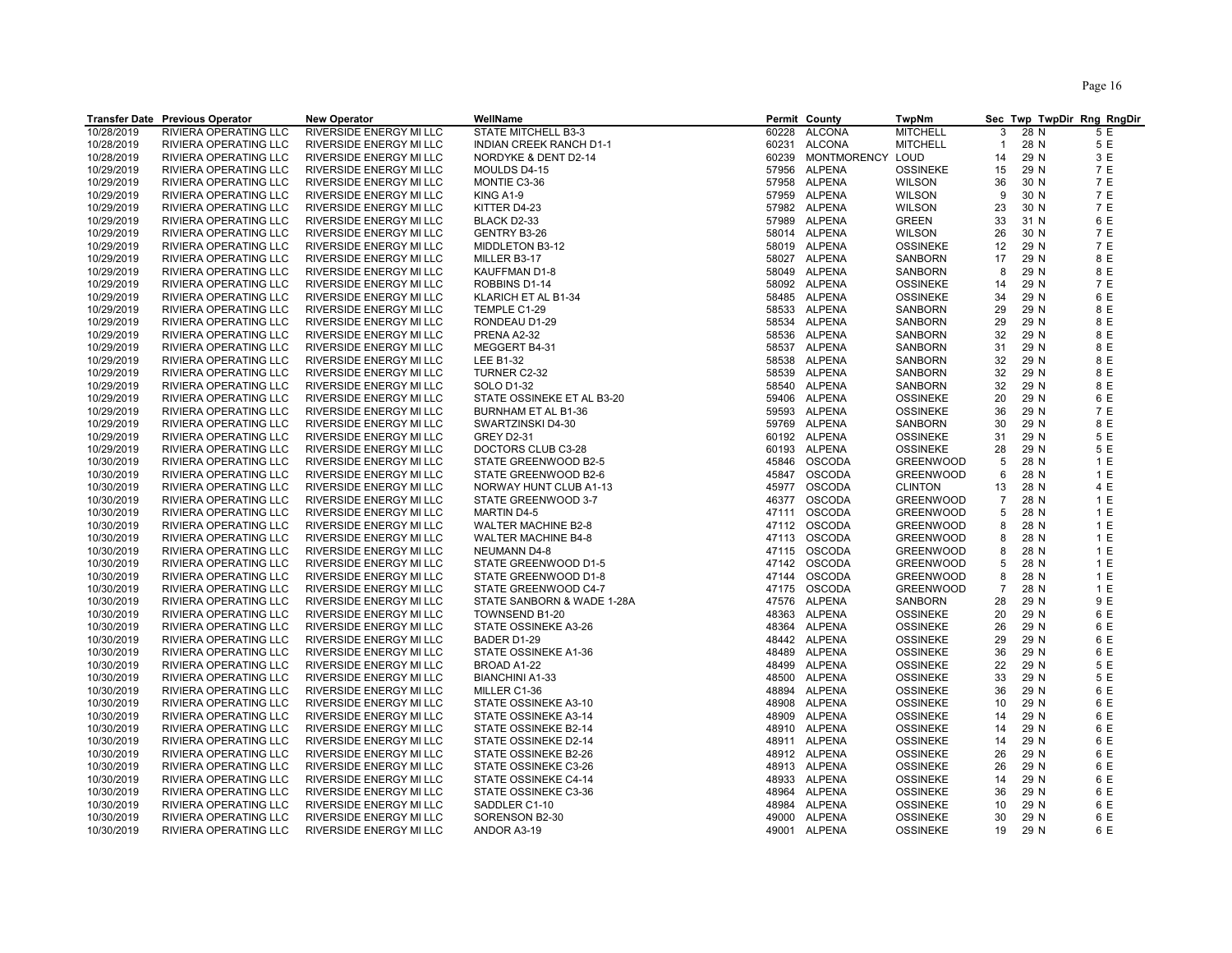Page 17

|            | <b>Transfer Date Previous Operator</b> | <b>New Operator</b>            | WellName                                   | Permit County          | TwpNm           | Sec Twp TwpDir Rng RngDir |            |
|------------|----------------------------------------|--------------------------------|--------------------------------------------|------------------------|-----------------|---------------------------|------------|
| 10/30/2019 | RIVIERA OPERATING LLC                  | RIVERSIDE ENERGY MI LLC        | STATE OSSINEKE D2-11                       | 49002 ALPENA           | <b>OSSINEKE</b> | 29 N<br>11                | 6 E        |
| 10/30/2019 | RIVIERA OPERATING LLC                  | <b>RIVERSIDE ENERGY MI LLC</b> | STATE OSSINEKE D4-11                       | 49003 ALPENA           | <b>OSSINEKE</b> | 29 N<br>11                | 6 E        |
| 10/30/2019 | RIVIERA OPERATING LLC                  | <b>RIVERSIDE ENERGY MI LLC</b> | STATE OSSINEKE A1-23                       | 49004 ALPENA           | <b>OSSINEKE</b> | 23<br>29 N                | 6 E        |
| 10/30/2019 | RIVIERA OPERATING LLC                  | RIVERSIDE ENERGY MI LLC        | STATE OSSINEKE A1-25                       | 49006 ALPENA           | <b>OSSINEKE</b> | 29 N<br>25                | 6 E        |
| 10/30/2019 | RIVIERA OPERATING LLC                  | RIVERSIDE ENERGY MI LLC        | STATE OSSINEKE C2-25                       | 49007 ALPENA           | <b>OSSINEKE</b> | 25<br>29 N                | 6 E        |
| 10/30/2019 | RIVIERA OPERATING LLC                  | <b>RIVERSIDE ENERGY MI LLC</b> | <b>WILD C4-19</b>                          | 49008 ALPENA           | <b>OSSINEKE</b> | 29 N<br>19                | 6 E        |
| 10/30/2019 | RIVIERA OPERATING LLC                  | <b>RIVERSIDE ENERGY MI LLC</b> | TOWNSEND A2-29                             | 49009 ALPENA           | <b>OSSINEKE</b> | 29<br>29 N                | 6 E        |
| 10/30/2019 | RIVIERA OPERATING LLC                  | RIVERSIDE ENERGY MI LLC        | BADER C4-30                                | 49010 ALPENA           | <b>OSSINEKE</b> | 30<br>29 N                | 6 E        |
| 10/30/2019 | RIVIERA OPERATING LLC                  | RIVERSIDE ENERGY MI LLC        | AVENDT B2-18                               | 49012 ALPENA           | <b>OSSINEKE</b> | 18<br>29 N                | 6 E        |
| 10/30/2019 | RIVIERA OPERATING LLC                  | RIVERSIDE ENERGY MI LLC        | SULLIVAN C1-18                             | 49014 ALPENA           | <b>OSSINEKE</b> | 18<br>29 N                | 6 E        |
| 10/30/2019 | RIVIERA OPERATING LLC                  | <b>RIVERSIDE ENERGY MI LLC</b> | DEER LANE HUNT CLUB C3-18                  | 49015 ALPENA           | <b>OSSINEKE</b> | 18<br>29 N                | 6 E        |
| 10/30/2019 | RIVIERA OPERATING LLC                  | <b>RIVERSIDE ENERGY MI LLC</b> |                                            | 49016 ALPENA           | <b>OSSINEKE</b> | 29 N<br>30                | 6 E        |
|            |                                        |                                | BADER C2-30                                |                        |                 |                           | 6 E        |
| 10/30/2019 | RIVIERA OPERATING LLC                  | RIVERSIDE ENERGY MI LLC        | TIBOR ET AL D3-9                           | 49034 ALPENA           | <b>OSSINEKE</b> | 9<br>29 N                 |            |
| 10/30/2019 | RIVIERA OPERATING LLC                  | RIVERSIDE ENERGY MI LLC        | STATE OSSINEKE B4-15, HD, HD1, HD2         | 49048 ALPENA           | <b>OSSINEKE</b> | 15<br>29 N                | 6 E        |
| 10/30/2019 | RIVIERA OPERATING LLC                  | RIVERSIDE ENERGY MI LLC        | STATE OSSINEKE D4-15                       | 49049 ALPENA           | <b>OSSINEKE</b> | 29 N<br>15                | 6 E        |
| 10/30/2019 | RIVIERA OPERATING LLC                  | RIVERSIDE ENERGY MI LLC        | STATE OSSINEKE A4-36                       | 49072 ALPENA           | <b>OSSINEKE</b> | 29 N<br>36                | 6 E        |
| 10/30/2019 | <b>RIVIERA OPERATING LLC</b>           | <b>RIVERSIDE ENERGY MI LLC</b> | BADER B2-29                                | 49073 ALPENA           | <b>OSSINEKE</b> | 29<br>29 N                | 6 E        |
| 10/30/2019 | RIVIERA OPERATING LLC                  | <b>RIVERSIDE ENERGY MI LLC</b> | STATE OSSINEKE D1-2                        | 49117 ALPENA           | <b>OSSINEKE</b> | 2<br>29 N                 | 6 E        |
| 10/30/2019 | RIVIERA OPERATING LLC                  | RIVERSIDE ENERGY MI LLC        | STATE OSSINEKE C4-3                        | 49118 ALPENA           | <b>OSSINEKE</b> | 29 N<br>3                 | 6 E        |
| 10/30/2019 | RIVIERA OPERATING LLC                  | <b>RIVERSIDE ENERGY MI LLC</b> | STATE OSSINEKE C4-10                       | 49122 ALPENA           | <b>OSSINEKE</b> | 10<br>29 N                | 6 E        |
| 10/30/2019 | RIVIERA OPERATING LLC                  | RIVERSIDE ENERGY MI LLC        | STATE OSSINEKE B4-22, SUMP, HD1, HD (SDTK) | 49132 ALPENA           | <b>OSSINEKE</b> | 29 N<br>22                | 6 E        |
| 10/30/2019 | RIVIERA OPERATING LLC                  | RIVERSIDE ENERGY MI LLC        | SEGUIN 7-13                                | 49225 ALPENA           | <b>OSSINEKE</b> | 29 N<br>13                | 7 E        |
| 10/30/2019 | RIVIERA OPERATING LLC                  | <b>RIVERSIDE ENERGY MI LLC</b> | GEROW D4-34                                | 49260 ALPENA           | <b>OSSINEKE</b> | 34<br>29 N                | 7 E        |
| 10/30/2019 | RIVIERA OPERATING LLC                  | <b>RIVERSIDE ENERGY MI LLC</b> | LOG CABIN HUNTING CLUB A4-23               | 49293 ALPENA           | <b>OSSINEKE</b> | 23<br>29 N                | 5 E        |
| 10/30/2019 | RIVIERA OPERATING LLC                  | RIVERSIDE ENERGY MI LLC        | AMLOTTE A4-24                              | 49294 ALPENA           | <b>OSSINEKE</b> | 29 N<br>24                | 5 E        |
| 10/30/2019 | RIVIERA OPERATING LLC                  | RIVERSIDE ENERGY MI LLC        | LOG CABIN HUNTING CLUB D2-24               | <b>ALPENA</b><br>49295 | <b>OSSINEKE</b> | 24<br>29 N                | 5 E        |
| 10/30/2019 | RIVIERA OPERATING LLC                  | RIVERSIDE ENERGY MI LLC        | AMLOTTE B3-24                              | 49302 ALPENA           | <b>OSSINEKE</b> | 24<br>29 N                | 5 E        |
| 10/30/2019 | RIVIERA OPERATING LLC                  | RIVERSIDE ENERGY MI LLC        | BROAD D2-14                                | 49380 ALPENA           | <b>OSSINEKE</b> | 14<br>29 N                | 5 E        |
| 10/30/2019 | RIVIERA OPERATING LLC                  | RIVERSIDE ENERGY MI LLC        | BROAD C1-22                                | 49381 ALPENA           | <b>OSSINEKE</b> | 22<br>29 N                | 5 E        |
| 10/30/2019 | RIVIERA OPERATING LLC                  | RIVERSIDE ENERGY MI LLC        | BROAD B2-23                                | 49382 ALPENA           | <b>OSSINEKE</b> | 29 N<br>23                | 5 E        |
| 10/30/2019 | RIVIERA OPERATING LLC                  | RIVERSIDE ENERGY MI LLC        | SPRATT C3-23                               | 49383 ALPENA           | <b>OSSINEKE</b> | 23<br>29 N                | 5 E        |
| 10/30/2019 | RIVIERA OPERATING LLC                  | RIVERSIDE ENERGY MI LLC        | BROAD D4-23                                | 49384 ALPENA           | <b>OSSINEKE</b> | 23<br>29 N                | 5 E        |
| 10/30/2019 | RIVIERA OPERATING LLC                  | RIVERSIDE ENERGY MI LLC        | WHITE PINE HUNTING CLUB B4-26              | 49385 ALPENA           | <b>OSSINEKE</b> | 29 N<br>26                | 5 E        |
| 10/30/2019 | RIVIERA OPERATING LLC                  | RIVERSIDE ENERGY MI LLC        | SCHULTZ A3-31                              | 49404 ALPENA           | <b>OSSINEKE</b> | 29 N<br>31                | 7 E        |
| 10/30/2019 | RIVIERA OPERATING LLC                  | RIVERSIDE ENERGY MI LLC        | BECKER A3-32                               | 49405 ALPENA           | <b>OSSINEKE</b> | 29 N<br>32                | 7 E        |
| 10/30/2019 | RIVIERA OPERATING LLC                  | RIVERSIDE ENERGY MI LLC        | <b>COOK D1-32</b>                          | 49406 ALPENA           | <b>OSSINEKE</b> | 32<br>29 N                | 7 E        |
| 10/30/2019 | RIVIERA OPERATING LLC                  | RIVERSIDE ENERGY MI LLC        | LISKE C1-33                                | 49407 ALPENA           | <b>OSSINEKE</b> | 33<br>29 N                | 7 E        |
| 10/30/2019 | RIVIERA OPERATING LLC                  | RIVERSIDE ENERGY MI LLC        | BROAD D1-22                                | 49409 ALPENA           | <b>OSSINEKE</b> | 29 N<br>22                | 5 E        |
| 10/30/2019 | RIVIERA OPERATING LLC                  | RIVERSIDE ENERGY MI LLC        | GOLF TAM C2-11                             | 49429 ALPENA           | <b>OSSINEKE</b> | 29 N<br>11                | 5 E        |
| 10/30/2019 | RIVIERA OPERATING LLC                  | <b>RIVERSIDE ENERGY MI LLC</b> | STATE OSSINEKE B2-25, SUMP, HD1            | 49431 ALPENA           | <b>OSSINEKE</b> | 25<br>29 N                | 5 E        |
| 10/30/2019 | RIVIERA OPERATING LLC                  | RIVERSIDE ENERGY MI LLC        | <b>SCHALKOFSKE A3-30</b>                   | 49541 ALPENA           | <b>OSSINEKE</b> | 30<br>29 N                | 7 E        |
| 10/30/2019 | RIVIERA OPERATING LLC                  | RIVERSIDE ENERGY MI LLC        | RAINKO D4-11                               | <b>ALPENA</b><br>49548 | <b>OSSINEKE</b> | 29 N<br>11                | 5 E        |
| 10/30/2019 | RIVIERA OPERATING LLC                  | RIVERSIDE ENERGY MI LLC        | GOLF TAM D2-11                             | 49549 ALPENA           | <b>OSSINEKE</b> | 29 N<br>11                | 5 E        |
| 10/30/2019 | RIVIERA OPERATING LLC                  | RIVERSIDE ENERGY MI LLC        | ELSER B2-36                                | 49550 ALPENA           | <b>OSSINEKE</b> | 36<br>29 N                | 5 E        |
| 10/30/2019 | RIVIERA OPERATING LLC                  | RIVERSIDE ENERGY MI LLC        | YANKOVITCH A1-33                           | 49551 ALPENA           | <b>OSSINEKE</b> | 33<br>29 N                | 7 E        |
| 10/30/2019 | RIVIERA OPERATING LLC                  | <b>RIVERSIDE ENERGY MI LLC</b> | DEGEN C3-32                                | 49552 ALPENA           | <b>OSSINEKE</b> | 32<br>29 N                | 7 E        |
| 10/30/2019 | RIVIERA OPERATING LLC                  | RIVERSIDE ENERGY MI LLC        | RITTHALER A1-32                            | 49553 ALPENA           | <b>OSSINEKE</b> | 29 N<br>32                | 7 E        |
| 10/30/2019 | RIVIERA OPERATING LLC                  | RIVERSIDE ENERGY MI LLC        | MOUSSEAU C1-29                             | 49554 ALPENA           | <b>OSSINEKE</b> | 29<br>29 N                | 7 E        |
| 10/30/2019 | RIVIERA OPERATING LLC                  | RIVERSIDE ENERGY MI LLC        | BROAD B1-27                                | 49583 ALPENA           | <b>OSSINEKE</b> | 29 N<br>27                | 5 E        |
| 10/30/2019 | RIVIERA OPERATING LLC                  | RIVERSIDE ENERGY MI LLC        | STATE OSSINEKE B2-14                       | 49585 ALPENA           | <b>OSSINEKE</b> | 29 N<br>14                | 5 E        |
| 10/30/2019 | RIVIERA OPERATING LLC                  | RIVERSIDE ENERGY MI LLC        | BROAD A1-3                                 | 49588 ALPENA           | <b>OSSINEKE</b> | 3<br>29 N                 | 5 E        |
| 10/30/2019 | RIVIERA OPERATING LLC                  | RIVERSIDE ENERGY MI LLC        | BROAD D1-15                                | 49589<br>ALPENA        | <b>OSSINEKE</b> | 15<br>29 N                | 5 E        |
| 10/30/2019 | RIVIERA OPERATING LLC                  | RIVERSIDE ENERGY MI LLC        | BROAD C3-10                                | 49592 ALPENA           | <b>OSSINEKE</b> | 10<br>29 N                | 5 E        |
| 10/30/2019 | RIVIERA OPERATING LLC                  | RIVERSIDE ENERGY MI LLC        | BROAD A3-15                                | <b>ALPENA</b><br>49598 | <b>OSSINEKE</b> | 29 N<br>15                | 5 E        |
|            |                                        |                                |                                            |                        |                 |                           |            |
| 10/30/2019 | RIVIERA OPERATING LLC                  | RIVERSIDE ENERGY MI LLC        | TOLAN B2-36                                | 49632 ALPENA           | <b>OSSINEKE</b> | 36<br>29 N                | 7 E<br>7 E |
| 10/30/2019 | RIVIERA OPERATING LLC                  | RIVERSIDE ENERGY MI LLC        | <b>MAUS A4-35</b>                          | 49633 ALPENA           | <b>OSSINEKE</b> | 35<br>29 N                |            |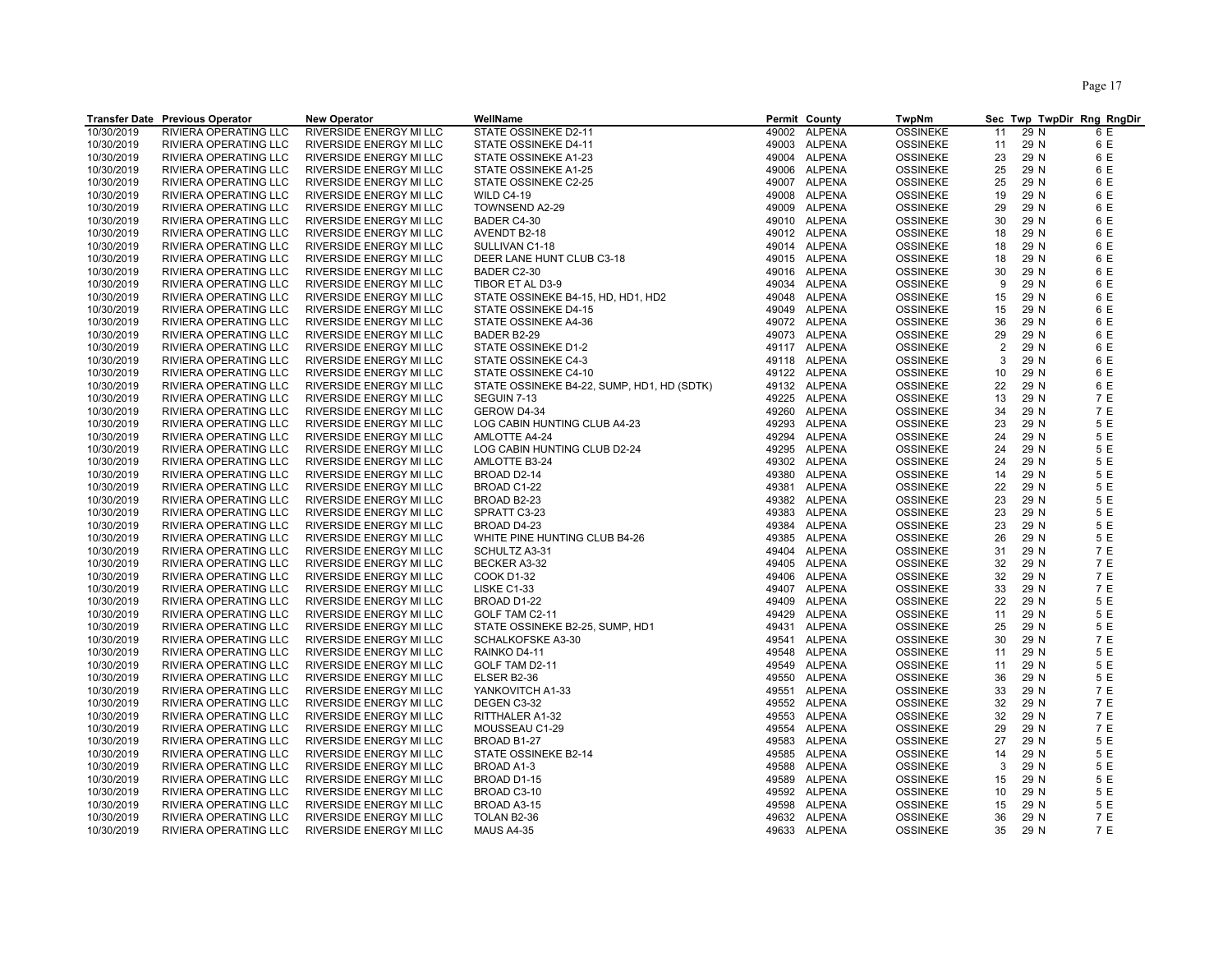Page 18

|            | <b>Transfer Date Previous Operator</b> | <b>New Operator</b>            | WellName                            | Permit County          | TwpNm            | Sec Twp TwpDir Rng RngDir |     |
|------------|----------------------------------------|--------------------------------|-------------------------------------|------------------------|------------------|---------------------------|-----|
| 10/30/2019 | <b>RIVIERA OPERATING LLC</b>           | RIVERSIDE ENERGY MI LLC        | NOBLE A1-34                         | <b>ALPENA</b><br>49634 | <b>OSSINEKE</b>  | 34<br>29 N                | 7 E |
| 10/30/2019 | RIVIERA OPERATING LLC                  | RIVERSIDE ENERGY MI LLC        | BLEWETT C4-27                       | 49635 ALPENA           | <b>OSSINEKE</b>  | 27<br>29 N                | 7 E |
| 10/30/2019 | RIVIERA OPERATING LLC                  | RIVERSIDE ENERGY MI LLC        | WAGNER C2-35                        | 49638 ALPENA           | <b>OSSINEKE</b>  | 29 N<br>35                | 7 E |
| 10/30/2019 | RIVIERA OPERATING LLC                  | RIVERSIDE ENERGY MI LLC        | ELLSWORTH A2-35                     | 49639 ALPENA           | <b>OSSINEKE</b>  | 35<br>29 N                | 7 E |
| 10/30/2019 | <b>RIVIERA OPERATING LLC</b>           | <b>RIVERSIDE ENERGY MI LLC</b> | BARTZ B4-34                         | 49640 ALPENA           | <b>OSSINEKE</b>  | 34<br>29 N                | 7 E |
| 10/30/2019 | RIVIERA OPERATING LLC                  | RIVERSIDE ENERGY MI LLC        | <b>SOLO C2-27</b>                   | 49641 ALPENA           | <b>OSSINEKE</b>  | 29 N<br>27                | 7 E |
| 10/30/2019 | RIVIERA OPERATING LLC                  | RIVERSIDE ENERGY MI LLC        | DONAJKOWSKI C2-26                   | 49643 ALPENA           | <b>OSSINEKE</b>  | 26<br>29 N                | 7 E |
| 10/30/2019 | RIVIERA OPERATING LLC                  | RIVERSIDE ENERGY MI LLC        | STATE OSSINEKE C4-26                | 49703 ALPENA           | <b>OSSINEKE</b>  | 26<br>29 N                | 5 E |
| 10/30/2019 | RIVIERA OPERATING LLC                  | RIVERSIDE ENERGY MI LLC        | STATE OSSINEKE A2-24                | 49704 ALPENA           | <b>OSSINEKE</b>  | 29 N<br>24                | 5 E |
| 10/30/2019 | RIVIERA OPERATING LLC                  | RIVERSIDE ENERGY MI LLC        | STATE OSSINEKE D4-24                | 49707 ALPENA           | <b>OSSINEKE</b>  | 29 N<br>24                | 5 E |
| 10/30/2019 | RIVIERA OPERATING LLC                  | RIVERSIDE ENERGY MI LLC        | STATE OSSINEKE D2-24                | 49867 ALPENA           | <b>OSSINEKE</b>  | 24<br>29 N                | 6 E |
| 10/30/2019 | RIVIERA OPERATING LLC                  | RIVERSIDE ENERGY MI LLC        | DOCTORS CLUB A3-33                  | 49964 ALPENA           | <b>OSSINEKE</b>  | 33<br>29 N                | 5 E |
| 10/30/2019 | RIVIERA OPERATING LLC                  | RIVERSIDE ENERGY MI LLC        | BROAD B1-34                         | <b>ALPENA</b><br>49965 | <b>OSSINEKE</b>  | 29 N<br>34                | 5 E |
| 10/30/2019 | RIVIERA OPERATING LLC                  | RIVERSIDE ENERGY MI LLC        | <b>BIANCHINI D1-33</b>              | 49966 ALPENA           | <b>OSSINEKE</b>  | 33<br>29 N                | 5 E |
| 10/30/2019 | RIVIERA OPERATING LLC                  | RIVERSIDE ENERGY MI LLC        | DOCTORS CLUB C3-33                  | 49967 ALPENA           | <b>OSSINEKE</b>  | 33<br>29 N                | 5 E |
| 10/30/2019 | RIVIERA OPERATING LLC                  | RIVERSIDE ENERGY MI LLC        | DOCTORS CLUB C1-28                  | ALPENA<br>49968        | <b>OSSINEKE</b>  | 28<br>29 N                | 5 E |
| 10/30/2019 | RIVIERA OPERATING LLC                  | RIVERSIDE ENERGY MI LLC        | DOCTORS CLUB C2-28                  | 49969 ALPENA           | <b>OSSINEKE</b>  | 28<br>29 N                | 5 E |
| 10/30/2019 | RIVIERA OPERATING LLC                  | RIVERSIDE ENERGY MI LLC        | DOCTORS CLUB C4-28                  | 50017 ALPENA           | <b>OSSINEKE</b>  | 28<br>29 N                | 5 E |
| 10/30/2019 | RIVIERA OPERATING LLC                  | RIVERSIDE ENERGY MI LLC        | STATE OSSINEKE C4-35                | 50093 ALPENA           | <b>OSSINEKE</b>  | 35<br>29 N                | 7 E |
| 10/30/2019 | RIVIERA OPERATING LLC                  | RIVERSIDE ENERGY MI LLC        | RUMBLES C1-34                       | 50339 ALPENA           | <b>OSSINEKE</b>  | 34<br>29 N                | 7 E |
| 10/30/2019 | RIVIERA OPERATING LLC                  | RIVERSIDE ENERGY MI LLC        | BROAD 1-23 SWD                      | 50357 ALPENA           | <b>OSSINEKE</b>  | 23<br>29 N                | 5 E |
| 10/30/2019 | RIVIERA OPERATING LLC                  | RIVERSIDE ENERGY MI LLC        | BROAD D3-27                         | 50399 ALPENA           | <b>OSSINEKE</b>  | 27<br>29 N                | 5 E |
| 10/30/2019 | RIVIERA OPERATING LLC                  | RIVERSIDE ENERGY MI LLC        | STATE OSSINEKE & BROAD C3-34        | 50400 ALPENA           | <b>OSSINEKE</b>  | 29 N<br>34                | 5 E |
| 10/30/2019 | RIVIERA OPERATING LLC                  | RIVERSIDE ENERGY MI LLC        | HOFFER D1-35                        | 50401 ALPENA           | <b>OSSINEKE</b>  | 35<br>29 N                | 5 E |
| 10/30/2019 | RIVIERA OPERATING LLC                  | RIVERSIDE ENERGY MI LLC        | STATE OSSINEKE A4-30                | 50681 ALPENA           | <b>OSSINEKE</b>  | 30<br>29 N                | 6 E |
| 10/30/2019 | RIVIERA OPERATING LLC                  | RIVERSIDE ENERGY MI LLC        | STATE MITCHELL & DOCTORS CLUB D4-33 | 50733 ALPENA           | <b>OSSINEKE</b>  | 29 N<br>33                | 5 E |
| 10/30/2019 | RIVIERA OPERATING LLC                  | RIVERSIDE ENERGY MI LLC        | DOCTORS CLUB & BROAD D1-27          | 50734 ALPENA           | <b>OSSINEKE</b>  | 27<br>29 N                | 5 E |
| 10/30/2019 | RIVIERA OPERATING LLC                  | RIVERSIDE ENERGY MI LLC        | SOMMERFELD & MELVILLE A3-32         | 50736 ALPENA           | <b>OSSINEKE</b>  | 32<br>29 N                | 5 E |
| 10/30/2019 | RIVIERA OPERATING LLC                  | RIVERSIDE ENERGY MI LLC        | SOMMERFELD & MELVILLE B3-32         | 50737 ALPENA           | <b>OSSINEKE</b>  | 32<br>29 N                | 5 E |
| 10/30/2019 | RIVIERA OPERATING LLC                  | RIVERSIDE ENERGY MI LLC        | MAIN HUNTING CLUB C1-32             | 50738 ALPENA           | <b>OSSINEKE</b>  | 32<br>29 N                | 5 E |
| 10/30/2019 | RIVIERA OPERATING LLC                  | RIVERSIDE ENERGY MI LLC        | MAIN HUNTING CLUB D2-32             | 50739 ALPENA           | <b>OSSINEKE</b>  | 32<br>29 N                | 5 E |
| 10/30/2019 | RIVIERA OPERATING LLC                  | RIVERSIDE ENERGY MI LLC        | SOMMERFELD & MELVILLE D4-32         | 50740 ALPENA           | <b>OSSINEKE</b>  | 32<br>29 N                | 5 E |
| 10/30/2019 | RIVIERA OPERATING LLC                  | RIVERSIDE ENERGY MI LLC        | CARLSON C1-31                       | 50741 ALPENA           | <b>OSSINEKE</b>  | 31<br>29 N                | 5 E |
| 10/30/2019 | RIVIERA OPERATING LLC                  | RIVERSIDE ENERGY MI LLC        | SANDY & ROE HUNTING CLUB C3-31      | 50742 ALPENA           | <b>OSSINEKE</b>  | 29 N<br>31                | 5 E |
| 10/30/2019 | RIVIERA OPERATING LLC                  | RIVERSIDE ENERGY MI LLC        | BROAD & KLEIN A4-34                 | 50743 ALPENA           | <b>OSSINEKE</b>  | 29 N<br>34                | 5 E |
| 10/30/2019 | RIVIERA OPERATING LLC                  | RIVERSIDE ENERGY MI LLC        | BROAD B3-34                         | 50744 ALPENA           | <b>OSSINEKE</b>  | 29 N<br>34                | 5 E |
| 10/30/2019 | RIVIERA OPERATING LLC                  | RIVERSIDE ENERGY MI LLC        | STATE OSSINEKE C1-34                | 50745 ALPENA           | <b>OSSINEKE</b>  | 29 N<br>34                | 5 E |
| 10/30/2019 | RIVIERA OPERATING LLC                  | RIVERSIDE ENERGY MI LLC        | BECK, ET AL D4-35                   | 51109 ALPENA           | <b>OSSINEKE</b>  | 29 N<br>35                | 5 E |
| 10/30/2019 | RIVIERA OPERATING LLC                  | RIVERSIDE ENERGY MI LLC        | <b>BOYCHUCK B4-5</b>                | 57742 OSCODA           | <b>GREENWOOD</b> | 5<br>28 N                 | 1 E |
| 10/31/2019 | RIVIERA OPERATING LLC                  | RIVERSIDE ENERGY MI LLC        | WALLACE HUNTING CLUB C2-17          | 49011 ALPENA           | <b>OSSINEKE</b>  | 17<br>29 N                | 6 E |
| 10/31/2019 | RIVIERA OPERATING LLC                  | RIVERSIDE ENERGY MI LLC        | KOSLOSKI C4-19                      | 49556 ALPENA           | <b>OSSINEKE</b>  | 19<br>29 N                | 7 E |
| 10/31/2019 | RIVIERA OPERATING LLC                  | RIVERSIDE ENERGY MI LLC        | WITTER D4-35                        | 49869<br>ALPENA        | <b>OSSINEKE</b>  | 29 N<br>35                | 6 E |
| 10/31/2019 | RIVIERA OPERATING LLC                  | RIVERSIDE ENERGY MI LLC        | LISKE B1-28                         | 49876 ALPENA           | <b>OSSINEKE</b>  | 28<br>29 N                | 7 E |
| 10/31/2019 | RIVIERA OPERATING LLC                  | RIVERSIDE ENERGY MI LLC        | STATE OSSINEKE A3-18                | 50393 ALPENA           | <b>OSSINEKE</b>  | 18<br>29 N                | 6 E |
| 10/31/2019 | RIVIERA OPERATING LLC                  | RIVERSIDE ENERGY MI LLC        | SIEGERT C3-30                       | 50879 ALPENA           | <b>OSSINEKE</b>  | 30<br>29 N                | 7 E |
| 10/31/2019 | RIVIERA OPERATING LLC                  | RIVERSIDE ENERGY MI LLC        | STOKES PROPERTIES INC D4-20         | 50880 ALPENA           | <b>OSSINEKE</b>  | 20<br>29 N                | 7 E |
| 10/31/2019 | RIVIERA OPERATING LLC                  | RIVERSIDE ENERGY MI LLC        | TRAILS END CLUB C1-26               | 51032 ALPENA           | <b>OSSINEKE</b>  | 26<br>29 N                | 6 E |
| 10/31/2019 | RIVIERA OPERATING LLC                  | RIVERSIDE ENERGY MI LLC        | STATE OSSINEKE B4-25                | 51034 ALPENA           | <b>OSSINEKE</b>  | 25<br>29 N                | 6 E |
| 10/31/2019 | RIVIERA OPERATING LLC                  | RIVERSIDE ENERGY MI LLC        | BROAD D3-3                          | 51038 ALPENA           | <b>OSSINEKE</b>  | 3<br>29 N                 | 5 E |
| 10/31/2019 | RIVIERA OPERATING LLC                  | RIVERSIDE ENERGY MI LLC        | BROAD B3-10                         | 51039 ALPENA           | <b>OSSINEKE</b>  | 10<br>29 N                | 5 E |
| 10/31/2019 | RIVIERA OPERATING LLC                  | RIVERSIDE ENERGY MI LLC        | BROAD B3-15                         | 51040 ALPENA           | <b>OSSINEKE</b>  | 29 N<br>15                | 5 E |
| 10/31/2019 | RIVIERA OPERATING LLC                  | RIVERSIDE ENERGY MI LLC        | BROAD C2-3                          | 51041 ALPENA           | <b>OSSINEKE</b>  | 3<br>29 N                 | 5 E |
| 10/31/2019 | RIVIERA OPERATING LLC                  | RIVERSIDE ENERGY MI LLC        | BECK, ET AL B1-35                   | 51106 ALPENA           | <b>OSSINEKE</b>  | 35<br>29 N                | 5 E |
| 10/31/2019 | RIVIERA OPERATING LLC                  | RIVERSIDE ENERGY MI LLC        | BROAD D1-10                         | 51137 ALPENA           | <b>OSSINEKE</b>  | 29 N<br>10                | 5 E |
| 10/31/2019 | <b>RIVIERA OPERATING LLC</b>           | <b>RIVERSIDE ENERGY MI LLC</b> | SCHALKOFSKI B4-32, SUMP, HD1        | 51316 ALPENA           | <b>OSSINEKE</b>  | 32<br>29 N                | 7 E |
| 10/31/2019 | RIVIERA OPERATING LLC                  | RIVERSIDE ENERGY MI LLC        | AMLOTTE D2-19                       | 51317 ALPENA           | <b>OSSINEKE</b>  | 19<br>29 N                | 6 E |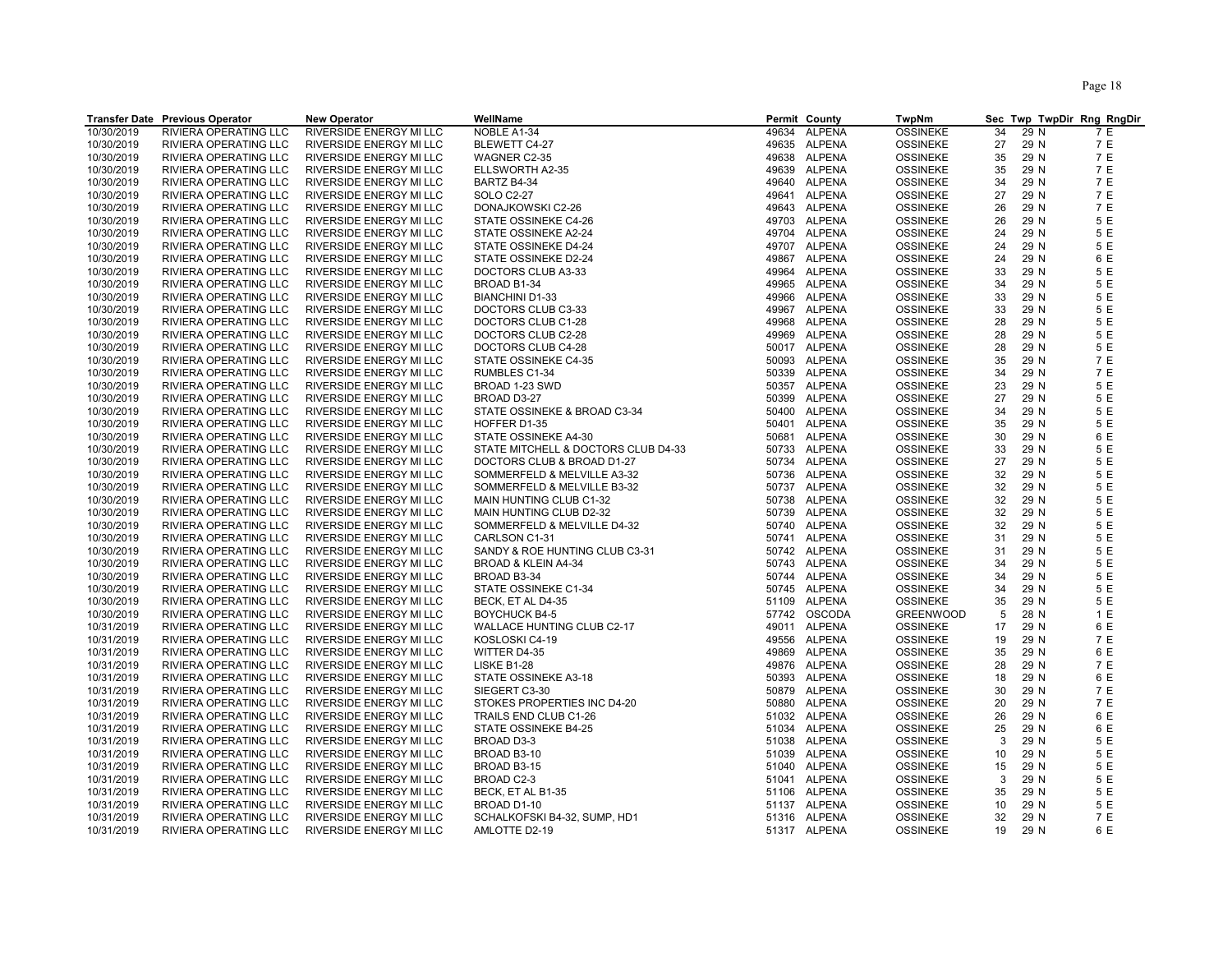|            | <b>Transfer Date Previous Operator</b> | <b>New Operator</b>            | WellName                                         |       | <b>Permit County</b> | <b>TwpNm</b>    |                |      | Sec Twp TwpDir Rng RngDir |
|------------|----------------------------------------|--------------------------------|--------------------------------------------------|-------|----------------------|-----------------|----------------|------|---------------------------|
| 10/31/2019 | RIVIERA OPERATING LLC                  | RIVERSIDE ENERGY MI LLC        | <b>TIMM C4-26</b>                                | 51318 | ALPENA               | <b>OSSINEKE</b> | 26             | 29 N | 7 E                       |
| 10/31/2019 | RIVIERA OPERATING LLC                  | RIVERSIDE ENERGY MI LLC        | SPARKS A3-35                                     |       | 51321 ALPENA         | <b>OSSINEKE</b> | 35             | 29 N | 6 E                       |
| 10/31/2019 | RIVIERA OPERATING LLC                  | RIVERSIDE ENERGY MI LLC        | BATES D2-21                                      |       | 51322 ALPENA         | <b>OSSINEKE</b> | 21             | 29 N | 7 E                       |
| 10/31/2019 | RIVIERA OPERATING LLC                  | RIVERSIDE ENERGY MI LLC        | STATE OSSINEKE D2-36                             |       | 51323 ALPENA         | <b>OSSINEKE</b> | 36             | 29 N | 6 E                       |
| 10/31/2019 | RIVIERA OPERATING LLC                  | RIVERSIDE ENERGY MI LLC        | STATE OSSINEKE & ABBOTT B1-13                    |       | 51336 ALPENA         | <b>OSSINEKE</b> | 13             | 29 N | 6 E                       |
| 10/31/2019 | RIVIERA OPERATING LLC                  | RIVERSIDE ENERGY MI LLC        | <b>SCHOOKS &amp; MITCHELL C4-29</b>              |       | 51337 ALPENA         | <b>OSSINEKE</b> | 29             | 29 N | 7 E                       |
| 10/31/2019 | RIVIERA OPERATING LLC                  | RIVERSIDE ENERGY MI LLC        | STATE OSSINEKE A1-14                             |       | 51345 ALPENA         | <b>OSSINEKE</b> | 14             | 29 N | 6 E                       |
| 10/31/2019 | RIVIERA OPERATING LLC                  | RIVERSIDE ENERGY MI LLC        | TRELFA 16-4                                      |       | 51478 ALPENA         | <b>WILSON</b>   | $\overline{4}$ | 30 N | 7 E                       |
| 10/31/2019 | RIVIERA OPERATING LLC                  | RIVERSIDE ENERGY MI LLC        | PERKINS & DONAJOWSKI D4-27                       |       | 51575 ALPENA         | <b>OSSINEKE</b> | 27             | 29 N | 7 E                       |
| 10/31/2019 | RIVIERA OPERATING LLC                  | RIVERSIDE ENERGY MI LLC        | BROAD A3-26                                      | 51699 | ALPENA               | <b>OSSINEKE</b> | 26             | 29 N | 5 E                       |
| 10/31/2019 | RIVIERA OPERATING LLC                  | RIVERSIDE ENERGY MI LLC        | STATE OSSINEKE C4-25                             |       | 51794 ALPENA         | <b>OSSINEKE</b> | 25             | 29 N | 6 E                       |
| 10/31/2019 |                                        |                                | STOKES PROPERTIES & KLEVE A2-16                  |       | 52383 ALPENA         |                 | 16             |      | 7 E                       |
|            | RIVIERA OPERATING LLC                  | RIVERSIDE ENERGY MI LLC        |                                                  |       |                      | <b>OSSINEKE</b> |                | 29 N | 7 E                       |
| 10/31/2019 | RIVIERA OPERATING LLC                  | RIVERSIDE ENERGY MI LLC        | MANNING C2-17                                    | 52388 | ALPENA               | <b>OSSINEKE</b> | 17             | 29 N |                           |
| 10/31/2019 | RIVIERA OPERATING LLC                  | RIVERSIDE ENERGY MI LLC        | STOKES PROPERTIES C4-17                          |       | 52389 ALPENA         | <b>OSSINEKE</b> | 17             | 29 N | 7 E<br>7 E                |
| 10/31/2019 | RIVIERA OPERATING LLC                  | RIVERSIDE ENERGY MI LLC        | STOKES PROPERTIES B2-9                           | 52390 | ALPENA               | <b>OSSINEKE</b> | 9              | 29 N |                           |
| 10/31/2019 | RIVIERA OPERATING LLC                  | RIVERSIDE ENERGY MI LLC        | CHEATHAM D1-16                                   | 52639 | <b>ALPENA</b>        | <b>WILSON</b>   | 16             | 30 N | 7 E                       |
| 10/31/2019 | RIVIERA OPERATING LLC                  | RIVERSIDE ENERGY MI LLC        | KING B1-9                                        |       | 52642 ALPENA         | <b>WILSON</b>   | 9              | 30 N | 7 E                       |
| 10/31/2019 | RIVIERA OPERATING LLC                  | RIVERSIDE ENERGY MI LLC        | PEASLEY C3-8                                     |       | 52646 ALPENA         | <b>WILSON</b>   | 8              | 30 N | 7 E                       |
| 10/31/2019 | RIVIERA OPERATING LLC                  | RIVERSIDE ENERGY MI LLC        | PEASLEY A2-8                                     |       | 52647 ALPENA         | <b>WILSON</b>   | 8              | 30 N | 7 E                       |
| 10/31/2019 | RIVIERA OPERATING LLC                  | RIVERSIDE ENERGY MI LLC        | ZBYTOWSKI B3-9                                   |       | 52648 ALPENA         | <b>WILSON</b>   | 9              | 30 N | 7 E                       |
| 10/31/2019 | RIVIERA OPERATING LLC                  | RIVERSIDE ENERGY MI LLC        | ZBYTOWSKI C1-9                                   |       | 52649 ALPENA         | <b>WILSON</b>   | 9              | 30 N | 7 E                       |
| 10/31/2019 | RIVIERA OPERATING LLC                  | RIVERSIDE ENERGY MI LLC        | WERTH B3-17                                      |       | 52677 ALPENA         | <b>WILSON</b>   | 17             | 30 N | 7 E                       |
| 10/31/2019 | RIVIERA OPERATING LLC                  | RIVERSIDE ENERGY MI LLC        | WERTH A1-16                                      |       | 52695 ALPENA         | <b>WILSON</b>   | 16             | 30 N | 7 E                       |
| 10/31/2019 | RIVIERA OPERATING LLC                  | RIVERSIDE ENERGY MI LLC        | WERTH D4-8                                       |       | 52715 ALPENA         | <b>WILSON</b>   | 8              | 30 N | 7 E                       |
| 10/31/2019 | RIVIERA OPERATING LLC                  | RIVERSIDE ENERGY MI LLC        | WERTH D1-9                                       |       | 52716 ALPENA         | <b>WILSON</b>   | 9              | 30 N | 7 E                       |
| 10/31/2019 | RIVIERA OPERATING LLC                  | RIVERSIDE ENERGY MI LLC        | WERTH A3-17                                      | 52740 | ALPENA               | <b>WILSON</b>   | 17             | 30 N | 7 E                       |
| 10/31/2019 | RIVIERA OPERATING LLC                  | RIVERSIDE ENERGY MI LLC        | <b>GONSLER TRUSTS C3-21</b>                      |       | 52814 ALPENA         | <b>OSSINEKE</b> | 21             | 29 N | 7 E                       |
| 10/31/2019 | RIVIERA OPERATING LLC                  | RIVERSIDE ENERGY MI LLC        | BARTZ & MILLER D2-20                             |       | 52815 ALPENA         | <b>OSSINEKE</b> | 20             | 29 N | 7 E                       |
| 10/31/2019 | RIVIERA OPERATING LLC                  | RIVERSIDE ENERGY MI LLC        | RITTHALER B1-32                                  | 52888 | <b>ALPENA</b>        | <b>OSSINEKE</b> | 32             | 29 N | 7 E                       |
| 10/31/2019 | RIVIERA OPERATING LLC                  | RIVERSIDE ENERGY MI LLC        | STATE OSSINEKE B2-19                             | 52985 | ALPENA               | <b>OSSINEKE</b> | 19             | 29 N | 6 E                       |
| 10/31/2019 | RIVIERA OPERATING LLC                  | RIVERSIDE ENERGY MI LLC        | WITTER ET AL C3-35                               |       | 53054 ALPENA         | <b>OSSINEKE</b> | 35             | 29 N | 6 E                       |
| 10/31/2019 | RIVIERA OPERATING LLC                  | RIVERSIDE ENERGY MI LLC        | STATE OSSINEKE & DUNKEL TRUST ET AL A3-20        |       | 53064 ALPENA         | <b>OSSINEKE</b> | 20             | 29 N | 6 E                       |
| 10/31/2019 | RIVIERA OPERATING LLC                  | RIVERSIDE ENERGY MI LLC        | STATE OSSINEKE D1-30                             |       | 53065 ALPENA         | <b>OSSINEKE</b> | 30             | 29 N | 6 E                       |
| 10/31/2019 | RIVIERA OPERATING LLC                  | RIVERSIDE ENERGY MI LLC        | STATE OSSINEKE A3-31                             |       | 53066 ALPENA         | <b>OSSINEKE</b> | 31             | 29 N | 6 E                       |
| 10/31/2019 | RIVIERA OPERATING LLC                  | RIVERSIDE ENERGY MI LLC        | BROAD B2-22                                      | 53099 | ALPENA               | <b>OSSINEKE</b> | 22             | 29 N | 5 E                       |
| 10/31/2019 | RIVIERA OPERATING LLC                  | RIVERSIDE ENERGY MI LLC        | DUNKEL TRUST ET AL C3-20HDS                      |       | 53126 ALPENA         | <b>OSSINEKE</b> | 20             | 29 N | 6 E                       |
| 10/31/2019 | RIVIERA OPERATING LLC                  | RIVERSIDE ENERGY MI LLC        | STATE OSSINEKE/WALLACE HUNT CLUB B2-17           |       | 53162 ALPENA         | <b>OSSINEKE</b> | 17             | 29 N | 6 E                       |
| 10/31/2019 | RIVIERA OPERATING LLC                  | RIVERSIDE ENERGY MI LLC        | STATE OSSINEKE & DUNKEL TR ET AL D1-20           |       | 53164 ALPENA         | <b>OSSINEKE</b> | 20             | 29 N | 6 E                       |
| 10/31/2019 | RIVIERA OPERATING LLC                  | RIVERSIDE ENERGY MI LLC        | STATE OSSINEKE D2-13                             | 53250 | ALPENA               | <b>OSSINEKE</b> | 13             | 29 N | 6 E                       |
| 10/31/2019 | RIVIERA OPERATING LLC                  | RIVERSIDE ENERGY MI LLC        | STATE OSSINEKE C2-24                             |       | 53264 ALPENA         | <b>OSSINEKE</b> | 24             | 29 N | 6 E                       |
| 10/31/2019 | RIVIERA OPERATING LLC                  | RIVERSIDE ENERGY MI LLC        | WERTH A2-17                                      |       | 53414 ALPENA         | <b>WILSON</b>   | 17             | 30 N | 7 E                       |
| 10/31/2019 | RIVIERA OPERATING LLC                  | RIVERSIDE ENERGY MI LLC        | KLEIN A4-35                                      |       | 53513 ALPENA         | <b>OSSINEKE</b> | 35             | 29 N | 5 E                       |
| 10/31/2019 | RIVIERA OPERATING LLC                  | RIVERSIDE ENERGY MI LLC        | KLEIN & GREENFIELD D3-26 HD, HD1, HD2            |       | 53537 ALPENA         | <b>OSSINEKE</b> | 26             | 29 N | 5 E                       |
| 10/31/2019 | RIVIERA OPERATING LLC                  | RIVERSIDE ENERGY MI LLC        | <b>HALE C2-16</b>                                |       | 53552 ALPENA         | <b>OSSINEKE</b> | 16             | 29 N | 7 E                       |
| 10/31/2019 | RIVIERA OPERATING LLC                  | RIVERSIDE ENERGY MI LLC        | GALEA & TRAILS END CAMP, ET AL B2-35HD, HD1, HD2 |       | 53554 ALPENA         | <b>OSSINEKE</b> | 35             | 29 N | 6 E                       |
| 10/31/2019 | RIVIERA OPERATING LLC                  | RIVERSIDE ENERGY MI LLC        | STATE OSSINEKE & CHRISTOLOVEON B2-30             | 53556 | <b>ALPENA</b>        | <b>OSSINEKE</b> | 30             | 29 N | 7 E                       |
| 10/31/2019 | RIVIERA OPERATING LLC                  | RIVERSIDE ENERGY MI LLC        | FERGUSON, ET. AL. B2-27                          |       | 53558 ALPENA         | <b>OSSINEKE</b> | 27             | 29 N | 7 E                       |
| 10/31/2019 | RIVIERA OPERATING LLC                  | RIVERSIDE ENERGY MI LLC        | STATE OSSINEKE & LOG CABIN B1-24                 | 53590 | ALPENA               | <b>OSSINEKE</b> | 24             | 29 N | 5 E                       |
| 10/31/2019 | RIVIERA OPERATING LLC                  | RIVERSIDE ENERGY MI LLC        | STATE OSSINEKE & AMLOTTE C4-24                   | 53591 | ALPENA               | <b>OSSINEKE</b> | 24             | 29 N | 5 E                       |
| 10/31/2019 | RIVIERA OPERATING LLC                  | RIVERSIDE ENERGY MI LLC        | STATE OSSINEKE A3-25                             |       | 53592 ALPENA         | <b>OSSINEKE</b> | 25             | 29 N | 5 E                       |
| 10/31/2019 | RIVIERA OPERATING LLC                  | RIVERSIDE ENERGY MI LLC        | STATE OSSINEKE B4-36                             | 53593 | ALPENA               | <b>OSSINEKE</b> | 36             | 29 N | 6 E                       |
| 10/31/2019 | RIVIERA OPERATING LLC                  | RIVERSIDE ENERGY MI LLC        | STATE OSSINEKE D1-17                             | 53597 | ALPENA               | <b>OSSINEKE</b> | 17             | 29 N | 6 E                       |
| 10/31/2019 | RIVIERA OPERATING LLC                  | RIVERSIDE ENERGY MI LLC        | <b>BIANCHINI B1-33</b>                           |       | 53631 ALPENA         | <b>OSSINEKE</b> | 33             | 29 N | 5 E                       |
| 10/31/2019 | RIVIERA OPERATING LLC                  | RIVERSIDE ENERGY MI LLC        | STATE OSSINEKE & TIMM 16-2                       |       | 53787 ALPENA         | <b>OSSINEKE</b> | $\overline{2}$ | 29 N | 7 E                       |
| 10/31/2019 | RIVIERA OPERATING LLC                  | <b>RIVERSIDE ENERGY MI LLC</b> | <b>BROWN 4-24</b>                                | 53875 | <b>ALPENA</b>        | <b>OSSINEKE</b> | 24             | 29 N | 7 E                       |
| 10/31/2019 | RIVIERA OPERATING LLC                  | RIVERSIDE ENERGY MI LLC        | BECK & KLEIN ET AL C3-35                         |       | 53892 ALPENA         | <b>OSSINEKE</b> | 35             | 29 N | 5 E                       |
|            |                                        |                                |                                                  |       |                      |                 |                |      |                           |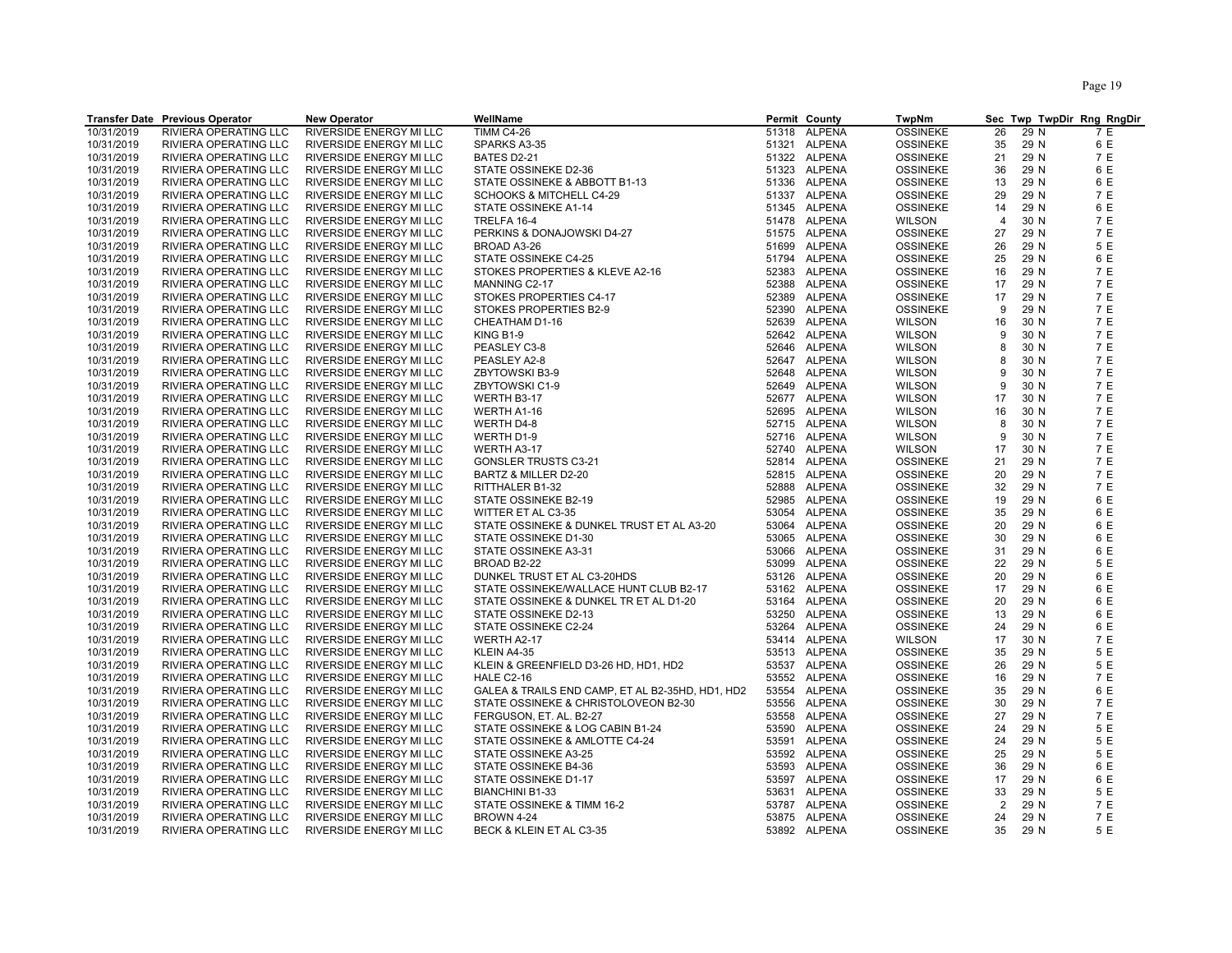|            | <b>Transfer Date Previous Operator</b> | <b>New Operator</b>            | WellName                                           |       | Permit County | <b>TwpNm</b>    |                |      | Sec Twp TwpDir Rng RngDir |
|------------|----------------------------------------|--------------------------------|----------------------------------------------------|-------|---------------|-----------------|----------------|------|---------------------------|
| 10/31/2019 | RIVIERA OPERATING LLC                  | RIVERSIDE ENERGY MI LLC        | <b>BROAD BROTHERS A2-34</b>                        | 53903 | <b>ALPENA</b> | <b>OSSINEKE</b> | 34             | 29 N | 5 E                       |
| 10/31/2019 | RIVIERA OPERATING LLC                  | RIVERSIDE ENERGY MI LLC        | BROAD A2-27                                        |       | 53908 ALPENA  | <b>OSSINEKE</b> | 27             | 29 N | 5 E                       |
| 10/31/2019 | RIVIERA OPERATING LLC                  | RIVERSIDE ENERGY MI LLC        | CERNAT & GEROW D2-34                               |       | 53987 ALPENA  | <b>OSSINEKE</b> | 34             | 29 N | 7 E                       |
| 10/31/2019 | RIVIERA OPERATING LLC                  | RIVERSIDE ENERGY MI LLC        | STATE OSSINEKE B2-31                               |       | 54014 ALPENA  | <b>OSSINEKE</b> | 31             | 29 N | 7 E                       |
| 10/31/2019 | RIVIERA OPERATING LLC                  | RIVERSIDE ENERGY MI LLC        | STATE OSSINEKE & LUDEMAN D2-30                     |       | 54015 ALPENA  | <b>OSSINEKE</b> | 30             | 29 N | 7 E                       |
| 10/31/2019 | RIVIERA OPERATING LLC                  | RIVERSIDE ENERGY MI LLC        | STATE OSSINEKE & SADDLER D1-10                     |       | 54190 ALPENA  | <b>OSSINEKE</b> | 10             | 29 N | 6 E                       |
| 10/31/2019 | RIVIERA OPERATING LLC                  | RIVERSIDE ENERGY MI LLC        | STATE OSSINEKE & ZIEBARTH B4-9                     |       | 54207 ALPENA  | <b>OSSINEKE</b> | 9              | 29 N | 6 E                       |
| 10/31/2019 | RIVIERA OPERATING LLC                  | RIVERSIDE ENERGY MI LLC        | BEYER D4-21                                        |       | 54306 ALPENA  | <b>WILSON</b>   | 21             | 30 N | 7 E                       |
| 10/31/2019 | RIVIERA OPERATING LLC                  | RIVERSIDE ENERGY MI LLC        | LISKE A1-22                                        |       | 54312 ALPENA  | <b>WILSON</b>   | 22             | 30 N | 7 E                       |
| 10/31/2019 | RIVIERA OPERATING LLC                  | RIVERSIDE ENERGY MI LLC        | <b>JABS C4-20</b>                                  |       | 54315 ALPENA  | <b>WILSON</b>   | 20             | 30 N | 7 E                       |
|            |                                        |                                | <b>LEE B1-31</b>                                   |       |               |                 | 31             | 29 N | 8 E                       |
| 10/31/2019 | RIVIERA OPERATING LLC                  | RIVERSIDE ENERGY MI LLC        |                                                    | 54636 | 54534 ALPENA  | SANBORN         | 28             |      |                           |
| 10/31/2019 | RIVIERA OPERATING LLC                  | RIVERSIDE ENERGY MI LLC        | BIRCH HILL HUNTING CLUB A3-28                      |       | <b>ALPENA</b> | <b>OSSINEKE</b> |                | 29 N | 6 E                       |
| 10/31/2019 | RIVIERA OPERATING LLC                  | RIVERSIDE ENERGY MI LLC        | KLARICH C1-27                                      |       | 54637 ALPENA  | <b>OSSINEKE</b> | 27             | 29 N | 6 E                       |
| 10/31/2019 | RIVIERA OPERATING LLC                  | RIVERSIDE ENERGY MI LLC        | KLARICH D4-28                                      |       | 54639 ALPENA  | <b>OSSINEKE</b> | 28             | 29 N | 6 E                       |
| 10/31/2019 | RIVIERA OPERATING LLC                  | RIVERSIDE ENERGY MI LLC        | BIRCH HILL HUNTING CLUB D3-21                      |       | 54640 ALPENA  | <b>OSSINEKE</b> | 21             | 29 N | 6 E                       |
| 10/31/2019 | RIVIERA OPERATING LLC                  | RIVERSIDE ENERGY MI LLC        | BIRCH HILL HUNTING CLUB B4-28                      |       | 54641 ALPENA  | <b>OSSINEKE</b> | 28             | 29 N | 6 E                       |
| 10/31/2019 | RIVIERA OPERATING LLC                  | RIVERSIDE ENERGY MI LLC        | BIRCH HILL HUNTING CLUB D2-27                      |       | 54642 ALPENA  | <b>OSSINEKE</b> | 27             | 29 N | 6 E                       |
| 10/31/2019 | RIVIERA OPERATING LLC                  | RIVERSIDE ENERGY MI LLC        | BIRCH HILL HUNTING CLUB B3-21                      |       | 54643 ALPENA  | <b>OSSINEKE</b> | 21             | 29 N | 6 E                       |
| 10/31/2019 | RIVIERA OPERATING LLC                  | RIVERSIDE ENERGY MI LLC        | BIRCH HILL HUNTING CLUB C3-21                      |       | 54644 ALPENA  | <b>OSSINEKE</b> | 21             | 29 N | 6 E                       |
| 10/31/2019 | RIVIERA OPERATING LLC                  | RIVERSIDE ENERGY MI LLC        | KLARICH A1-34                                      |       | 54645 ALPENA  | <b>OSSINEKE</b> | 34             | 29 N | 6 E                       |
| 10/31/2019 | RIVIERA OPERATING LLC                  | RIVERSIDE ENERGY MI LLC        | HARTFIELD B3-33                                    |       | 54646 ALPENA  | <b>OSSINEKE</b> | 33             | 29 N | 6 E                       |
| 10/31/2019 | RIVIERA OPERATING LLC                  | RIVERSIDE ENERGY MI LLC        | JENKINS FAMILY LTD D2-28                           |       | 54647 ALPENA  | <b>OSSINEKE</b> | 28             | 29 N | 6 E                       |
| 10/31/2019 | RIVIERA OPERATING LLC                  | RIVERSIDE ENERGY MI LLC        | WOLF CREEK LAND CO B2-28 SWD                       | 54648 | ALPENA        | <b>OSSINEKE</b> | 28             | 29 N | 6 E                       |
| 10/31/2019 | RIVIERA OPERATING LLC                  | RIVERSIDE ENERGY MI LLC        | HARTFIELD A3-33                                    |       | 54649 ALPENA  | <b>OSSINEKE</b> | 33             | 29 N | 6 E                       |
| 10/31/2019 | RIVIERA OPERATING LLC                  | RIVERSIDE ENERGY MI LLC        | ZIELASKOWSKI B3-20                                 |       | 54697 ALPENA  | <b>WILSON</b>   | 20             | 30 N | 7 E                       |
| 10/31/2019 | RIVIERA OPERATING LLC                  | RIVERSIDE ENERGY MI LLC        | BEYER D2-21                                        |       | 54713 ALPENA  | <b>WILSON</b>   | 21             | 30 N | 7 E                       |
| 10/31/2019 | RIVIERA OPERATING LLC                  | RIVERSIDE ENERGY MI LLC        | STATE OSSINEKE & SCHULTZ C3-31                     |       | 54756 ALPENA  | <b>OSSINEKE</b> | 31             | 29 N | 7 E                       |
| 10/31/2019 | RIVIERA OPERATING LLC                  | RIVERSIDE ENERGY MI LLC        | WOLF CREEK LAND CO A2-28                           |       | 54851 ALPENA  | <b>OSSINEKE</b> | 28             | 29 N | 6 E                       |
| 10/31/2019 | RIVIERA OPERATING LLC                  | RIVERSIDE ENERGY MI LLC        | <b>JABS D4-20</b>                                  |       | 54871 ALPENA  | <b>WILSON</b>   | 20             | 30 N | 7 E                       |
| 10/31/2019 | RIVIERA OPERATING LLC                  | RIVERSIDE ENERGY MI LLC        | CENTALA D4-16                                      |       | 55062 ALPENA  | <b>WILSON</b>   | 16             | 30 N | 7 E                       |
| 10/31/2019 | RIVIERA OPERATING LLC                  | RIVERSIDE ENERGY MI LLC        | MARWEDE D3-20                                      |       | 55063 ALPENA  | <b>WILSON</b>   | 20             | 30 N | 7 E                       |
| 10/31/2019 | RIVIERA OPERATING LLC                  | RIVERSIDE ENERGY MI LLC        | SANDY ROE HUNT CLUB C4-31                          |       | 55401 ALPENA  | <b>OSSINEKE</b> | 31             | 29 N | 5 E                       |
| 10/31/2019 | RIVIERA OPERATING LLC                  | RIVERSIDE ENERGY MI LLC        | ZARSKE A2-7                                        | 55420 | <b>ALPENA</b> | <b>WILSON</b>   | $\overline{7}$ | 30 N | 7 E                       |
| 10/31/2019 | RIVIERA OPERATING LLC                  | RIVERSIDE ENERGY MI LLC        | BECK & KLEIN B2-35                                 |       | 55428 ALPENA  | <b>OSSINEKE</b> | 35             | 29 N | 5 E                       |
| 10/31/2019 | RIVIERA OPERATING LLC                  | RIVERSIDE ENERGY MI LLC        | BRILINSKI ET AL B4-33                              | 55429 | ALPENA        | <b>OSSINEKE</b> | 33             | 29 N | 5 E                       |
| 10/31/2019 | RIVIERA OPERATING LLC                  | RIVERSIDE ENERGY MI LLC        | MAIN & HEALY C3-32                                 | 55430 | ALPENA        | <b>OSSINEKE</b> | 32             | 29 N | 5 E                       |
| 10/31/2019 | RIVIERA OPERATING LLC                  | RIVERSIDE ENERGY MI LLC        | STATE OSSINEKE D4-34                               |       | 55431 ALPENA  | <b>OSSINEKE</b> | 34             | 29 N | 5 E                       |
| 10/31/2019 | RIVIERA OPERATING LLC                  | RIVERSIDE ENERGY MI LLC        | STATE OSSINEKE & BRILINSKI A4-33                   | 55432 | ALPENA        | <b>OSSINEKE</b> | 33             | 29 N | 5 E                       |
| 10/31/2019 | RIVIERA OPERATING LLC                  | RIVERSIDE ENERGY MI LLC        | <b>ZBYTOWSKI D1-2</b>                              | 55436 | <b>ALPENA</b> | <b>WILSON</b>   | 2              | 30 N | 6 E                       |
| 10/31/2019 | RIVIERA OPERATING LLC                  | RIVERSIDE ENERGY MI LLC        | WIECZORKOWSKI A4-12                                |       | 55437 ALPENA  | <b>WILSON</b>   | 12             | 30 N | 6 E                       |
| 10/31/2019 | RIVIERA OPERATING LLC                  | RIVERSIDE ENERGY MI LLC        | <b>ACRC A2-11</b>                                  |       | 55439 ALPENA  | <b>WILSON</b>   | 11             | 30 N | 6 E                       |
| 10/31/2019 | RIVIERA OPERATING LLC                  | RIVERSIDE ENERGY MI LLC        | ARMSTRONG B4-12                                    | 55456 | <b>ALPENA</b> | <b>WILSON</b>   | 12             | 30 N | 6 E                       |
| 10/31/2019 | RIVIERA OPERATING LLC                  | RIVERSIDE ENERGY MI LLC        | STATE OSSINEKE B4-26                               | 55461 | ALPENA        | <b>OSSINEKE</b> | 26             | 29 N | 7 E                       |
| 10/31/2019 | RIVIERA OPERATING LLC                  | RIVERSIDE ENERGY MI LLC        | STATE SANBORN & LACROSS D1-30                      |       | 55462 ALPENA  | SANBORN         | 30             | 29 N | 8 E                       |
| 10/31/2019 | RIVIERA OPERATING LLC                  | RIVERSIDE ENERGY MI LLC        | RABEAU A3-7                                        |       | 55463 ALPENA  | <b>WILSON</b>   | $\overline{7}$ | 30 N | 7 E                       |
| 10/31/2019 | RIVIERA OPERATING LLC                  | RIVERSIDE ENERGY MI LLC        | STATE OSSINEKE D3-36                               | 55466 | <b>ALPENA</b> | <b>OSSINEKE</b> | 36             | 29 N | 7 E                       |
| 10/31/2019 | RIVIERA OPERATING LLC                  | RIVERSIDE ENERGY MI LLC        | STATE OSSINEKE & EAGLE B4-25                       |       | 55467 ALPENA  | <b>OSSINEKE</b> | 25             | 29 N | 7 E                       |
| 10/31/2019 | RIVIERA OPERATING LLC                  | RIVERSIDE ENERGY MI LLC        | STATE OSSINEKE B3-25                               | 55468 | ALPENA        | <b>OSSINEKE</b> | 25             | 29 N | 7 E                       |
| 10/31/2019 | RIVIERA OPERATING LLC                  | RIVERSIDE ENERGY MI LLC        | STATE OSSINEKE B2-25                               | 55469 | ALPENA        | <b>OSSINEKE</b> | 25             | 29 N | 7 E                       |
| 10/31/2019 | RIVIERA OPERATING LLC                  | RIVERSIDE ENERGY MI LLC        | RONDEAU C1-30                                      |       | 55481 ALPENA  | SANBORN         | 30             | 29 N | 8 E                       |
| 10/31/2019 |                                        |                                |                                                    |       | 55484 ALPENA  |                 | 31             | 29 N | 8 E                       |
| 10/31/2019 | RIVIERA OPERATING LLC                  | RIVERSIDE ENERGY MI LLC        | <b>LEE D1-31</b><br>STATE OSSINEKE & COCHRAN A1-25 | 55485 |               | SANBORN         | 25             | 29 N | 7 E                       |
|            | RIVIERA OPERATING LLC                  | RIVERSIDE ENERGY MI LLC        |                                                    |       | ALPENA        | <b>OSSINEKE</b> |                |      |                           |
| 10/31/2019 | RIVIERA OPERATING LLC                  | RIVERSIDE ENERGY MI LLC        | STATE OSSINEKE & ORTLIEB C4-36                     |       | 55492 ALPENA  | <b>OSSINEKE</b> | 36             | 29 N | 7 E                       |
| 10/31/2019 | RIVIERA OPERATING LLC                  | RIVERSIDE ENERGY MI LLC        | STATE OSSINEKE & SALAMON B1-25                     |       | 55510 ALPENA  | <b>OSSINEKE</b> | 25             | 29 N | 7 E                       |
| 10/31/2019 | RIVIERA OPERATING LLC                  | <b>RIVERSIDE ENERGY MI LLC</b> | <b>GRZESKOWIAK D4-2</b>                            |       | 55511 ALPENA  | <b>WILSON</b>   | 2              | 30 N | 6 E                       |
| 10/31/2019 | RIVIERA OPERATING LLC                  | RIVERSIDE ENERGY MI LLC        | OSBORN C1-26                                       |       | 55512 ALPENA  | <b>OSSINEKE</b> | 26             | 29 N | 7 E                       |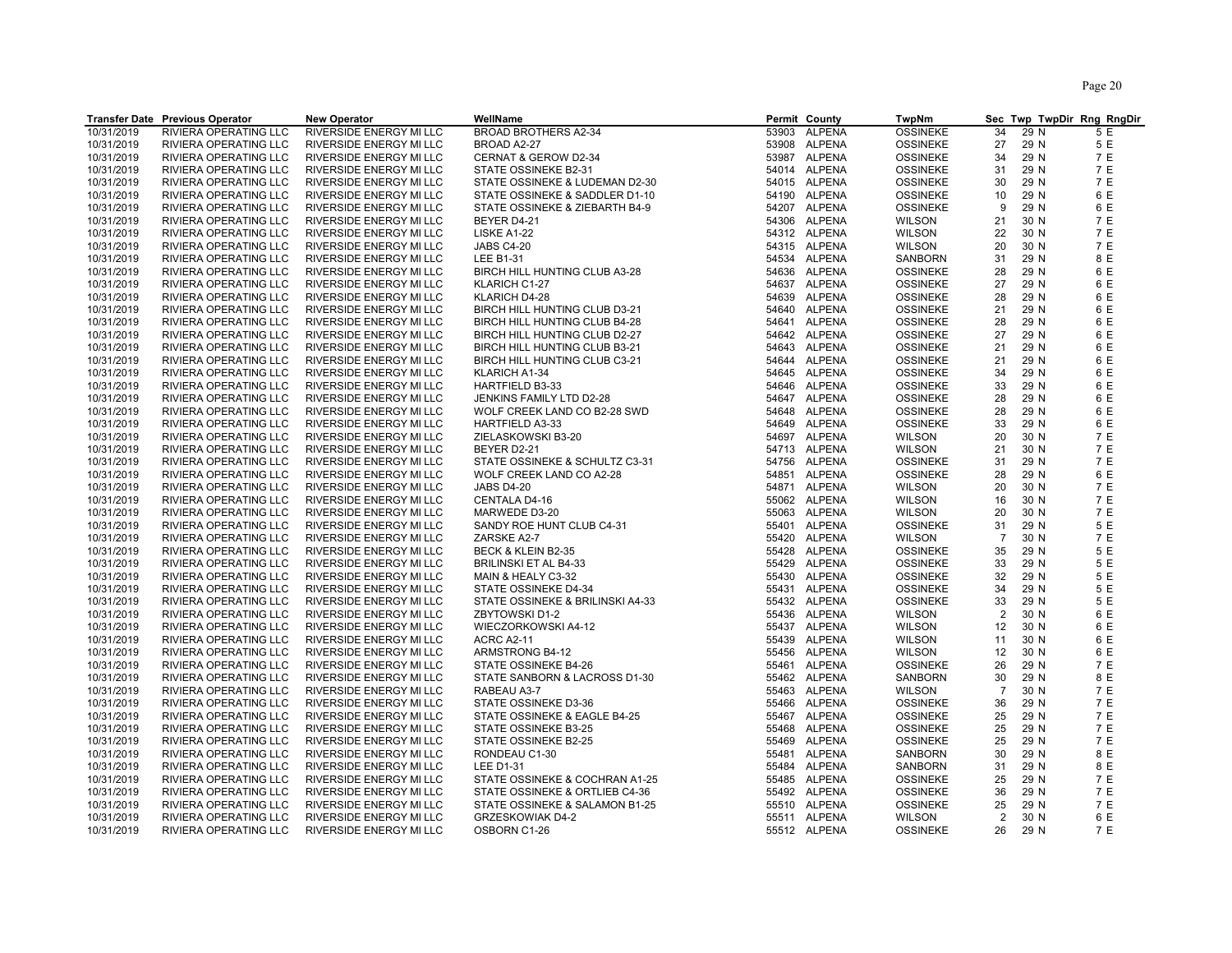|            | <b>Transfer Date Previous Operator</b> | <b>New Operator</b>     | WellName                     |       | Permit County | TwpNm           |                |      | Sec Twp TwpDir Rng RngDir |
|------------|----------------------------------------|-------------------------|------------------------------|-------|---------------|-----------------|----------------|------|---------------------------|
| 10/31/2019 | RIVIERA OPERATING LLC                  | RIVERSIDE ENERGY MI LLC | STATE OSSINEKE & LISKE A3-36 | 55513 | <b>ALPENA</b> | <b>OSSINEKE</b> | 36             | 29 N | 7 E                       |
| 10/31/2019 | RIVIERA OPERATING LLC                  | RIVERSIDE ENERGY MI LLC | STATE OSSINEKE & WILKE A2-26 |       | 55519 ALPENA  | <b>OSSINEKE</b> | 26             | 29 N | 7 E                       |
| 10/31/2019 | RIVIERA OPERATING LLC                  | RIVERSIDE ENERGY MI LLC | <b>GLANCY D3-2</b>           | 55580 | <b>ALPENA</b> | WILSON          | $\overline{2}$ | 30 N | 6 E                       |
| 10/31/2019 | RIVIERA OPERATING LLC                  | RIVERSIDE ENERGY MI LLC | STATE OSSINEKE A1-36         | 55588 | ALPENA        | <b>OSSINEKE</b> | 36             | 29 N | 7 E                       |
| 10/31/2019 | RIVIERA OPERATING LLC                  | RIVERSIDE ENERGY MI LLC | EPLEY C4-24                  | 55590 | <b>ALPENA</b> | <b>OSSINEKE</b> | 24             | 29 N | 7 E                       |
| 10/31/2019 | RIVIERA OPERATING LLC                  | RIVERSIDE ENERGY MI LLC | GOLDER C1-28                 | 55609 | <b>ALPENA</b> | <b>WILSON</b>   |                | 30 N | 7 E                       |
| 10/31/2019 |                                        |                         | SCHEUNER C1-13               | 55629 | ALPENA        |                 | 28             | 29 N | 7 E                       |
|            | RIVIERA OPERATING LLC                  | RIVERSIDE ENERGY MI LLC |                              |       |               | <b>OSSINEKE</b> | 13             |      |                           |
| 10/31/2019 | RIVIERA OPERATING LLC                  | RIVERSIDE ENERGY MI LLC | <b>BRUSKE A4-13</b>          | 55630 | ALPENA        | <b>OSSINEKE</b> | 13             | 29 N | 7 E                       |
| 10/31/2019 | RIVIERA OPERATING LLC                  | RIVERSIDE ENERGY MI LLC | KIRSCHNER A1-14              | 55631 | <b>ALPENA</b> | <b>OSSINEKE</b> | 14             | 29 N | 7 E                       |
| 10/31/2019 | RIVIERA OPERATING LLC                  | RIVERSIDE ENERGY MI LLC | KLARICH B3-23 SWD            | 55634 | ALPENA        | <b>OSSINEKE</b> | 23             | 29 N | 7 E                       |
| 10/31/2019 | RIVIERA OPERATING LLC                  | RIVERSIDE ENERGY MI LLC | BAKER D2-25                  | 55694 | ALPENA        | <b>WILSON</b>   | 25             | 30 N | 7 E                       |
| 10/31/2019 | RIVIERA OPERATING LLC                  | RIVERSIDE ENERGY MI LLC | ARTHUR A4-36                 | 55700 | <b>ALPENA</b> | <b>WILSON</b>   | 36             | 30 N | 7 E                       |
| 11/01/2019 | RIVIERA OPERATING LLC                  | RIVERSIDE ENERGY MI LLC | KIRSCHNER B2-14              | 55701 | ALPENA        | <b>OSSINEKE</b> | 14             | 29 N | 7 E                       |
| 11/01/2019 | RIVIERA OPERATING LLC                  | RIVERSIDE ENERGY MI LLC | LISKE B4-14                  |       | 55702 ALPENA  | <b>OSSINEKE</b> | 14             | 29 N | 7 E                       |
| 11/01/2019 | RIVIERA OPERATING LLC                  | RIVERSIDE ENERGY MI LLC | KOLLIEN B2-13                |       | 55756 ALPENA  | <b>OSSINEKE</b> | 13             | 29 N | 7 E                       |
| 11/01/2019 | RIVIERA OPERATING LLC                  | RIVERSIDE ENERGY MI LLC | KOLLIEN A1-13                |       | 55757 ALPENA  | <b>OSSINEKE</b> | 13             | 29 N | 7 E                       |
| 11/01/2019 | RIVIERA OPERATING LLC                  | RIVERSIDE ENERGY MI LLC | KEEN D3-13                   |       | 55758 ALPENA  | <b>OSSINEKE</b> | 13             | 29 N | 7 E                       |
| 11/01/2019 | RIVIERA OPERATING LLC                  | RIVERSIDE ENERGY MI LLC | SCHEUNER D2-13               |       | 55759 ALPENA  | <b>OSSINEKE</b> | 13             | 29 N | 7 E                       |
| 11/01/2019 | RIVIERA OPERATING LLC                  | RIVERSIDE ENERGY MI LLC | ELLER B1-19                  |       | 55760 ALPENA  | SANBORN         | 19             | 29 N | 8 E                       |
| 11/01/2019 | RIVIERA OPERATING LLC                  | RIVERSIDE ENERGY MI LLC | SAMP A2-20                   |       | 55763 ALPENA  | <b>WILSON</b>   | 20             | 30 N | 7 E                       |
| 11/01/2019 | RIVIERA OPERATING LLC                  | RIVERSIDE ENERGY MI LLC | <b>ACRC C3-35</b>            |       | 55773 ALPENA  | <b>WILSON</b>   | 35             | 31 N | 6 E                       |
| 11/01/2019 | RIVIERA OPERATING LLC                  | RIVERSIDE ENERGY MI LLC | BAKER B1-1                   |       | 55774 ALPENA  | <b>WILSON</b>   | $\overline{1}$ | 30 N | 6 E                       |
| 11/01/2019 | RIVIERA OPERATING LLC                  | RIVERSIDE ENERGY MI LLC | ACRC D3-35                   |       | 55775 ALPENA  | <b>WILSON</b>   | 35             | 31 N | 6 E                       |
| 11/01/2019 | RIVIERA OPERATING LLC                  | RIVERSIDE ENERGY MI LLC | TINNEFELD B4-24              |       | 55776 ALPENA  | <b>OSSINEKE</b> | 24             | 29 N | 7 E                       |
| 11/01/2019 | RIVIERA OPERATING LLC                  | RIVERSIDE ENERGY MI LLC | <b>RATZ A3-35</b>            | 55780 | ALPENA        | <b>WILSON</b>   | 35             | 30 N | 7 E                       |
| 11/01/2019 | RIVIERA OPERATING LLC                  | RIVERSIDE ENERGY MI LLC | <b>BAKER A1-1</b>            | 55791 | ALPENA        | <b>WILSON</b>   | $\overline{1}$ | 30 N | 6 E                       |
| 11/01/2019 | RIVIERA OPERATING LLC                  | RIVERSIDE ENERGY MI LLC | <b>GLANCY A3-2</b>           |       | 55800 ALPENA  | <b>WILSON</b>   | $\overline{2}$ | 30 N | 6 E                       |
| 11/01/2019 | RIVIERA OPERATING LLC                  | RIVERSIDE ENERGY MI LLC | NYE C1-7, HD                 | 55801 | <b>ALPENA</b> | <b>WILSON</b>   | $\overline{7}$ | 30 N | 7 E                       |
| 11/01/2019 | RIVIERA OPERATING LLC                  | RIVERSIDE ENERGY MI LLC | ROBBINS A3-26                | 55808 | <b>ALPENA</b> | <b>OSSINEKE</b> | 26             | 29 N | 7 E                       |
| 11/01/2019 | RIVIERA OPERATING LLC                  | RIVERSIDE ENERGY MI LLC | WOLOSZYK B3-3                |       | 55881 ALPENA  | <b>WILSON</b>   | 3              | 30 N | 6 E                       |
| 11/01/2019 | RIVIERA OPERATING LLC                  | RIVERSIDE ENERGY MI LLC | GEROW B2-2                   | 55883 | ALPENA        | <b>WILSON</b>   | $\overline{2}$ | 30 N | 6 E                       |
| 11/01/2019 | RIVIERA OPERATING LLC                  | RIVERSIDE ENERGY MI LLC | LAURIN D1-12                 | 55924 | ALPENA        | <b>WILSON</b>   | 12             | 30 N | 6 E                       |
| 11/01/2019 | RIVIERA OPERATING LLC                  | RIVERSIDE ENERGY MI LLC | BROAD C2-15                  | 55929 | ALPENA        | <b>OSSINEKE</b> | 15             | 29 N | 5 E                       |
| 11/01/2019 | RIVIERA OPERATING LLC                  | RIVERSIDE ENERGY MI LLC | BROAD D4-15                  | 55930 | ALPENA        | <b>OSSINEKE</b> | 15             | 29 N | 5 E                       |
| 11/01/2019 | RIVIERA OPERATING LLC                  | RIVERSIDE ENERGY MI LLC | BROAD D4-10                  | 55939 | ALPENA        | <b>OSSINEKE</b> | 10             | 29 N | 5 E                       |
| 11/01/2019 | RIVIERA OPERATING LLC                  | RIVERSIDE ENERGY MI LLC | STONE A2-36                  | 55945 | ALPENA        | <b>WILSON</b>   | 36             | 30 N | 7 E                       |
| 11/01/2019 | RIVIERA OPERATING LLC                  | RIVERSIDE ENERGY MI LLC | BROAD B4-10                  | 56006 | ALPENA        | <b>OSSINEKE</b> | 10             | 29 N | 5 E                       |
| 11/01/2019 | RIVIERA OPERATING LLC                  | RIVERSIDE ENERGY MI LLC | MONETTE C1-33                | 56100 | ALPENA        | <b>GREEN</b>    | 33             | 31 N | 6 E                       |
| 11/01/2019 | RIVIERA OPERATING LLC                  | RIVERSIDE ENERGY MI LLC | KOLLIEN B4-8                 | 56131 | ALPENA        | SANBORN         | 8              | 29 N | 8 E                       |
| 11/01/2019 | RIVIERA OPERATING LLC                  | RIVERSIDE ENERGY MI LLC | ELLER A2-24                  |       | 56168 ALPENA  | <b>OSSINEKE</b> | 24             | 29 N | 7 E                       |
|            |                                        |                         |                              |       |               |                 |                | 29 N | 7 E                       |
| 11/01/2019 | RIVIERA OPERATING LLC                  | RIVERSIDE ENERGY MI LLC | GEROW A1-12                  |       | 56192 ALPENA  | <b>OSSINEKE</b> | 12             |      |                           |
| 11/01/2019 | RIVIERA OPERATING LLC                  | RIVERSIDE ENERGY MI LLC | HAKEN A4-12                  | 56193 | <b>ALPENA</b> | <b>OSSINEKE</b> | 12             | 29 N | 7 E                       |
| 11/01/2019 | RIVIERA OPERATING LLC                  | RIVERSIDE ENERGY MI LLC | ROMANIK C3-2                 |       | 56257 ALPENA  | <b>OSSINEKE</b> | 2              | 29 N | 7 E                       |
| 11/01/2019 | RIVIERA OPERATING LLC                  | RIVERSIDE ENERGY MI LLC | STATE OSSINEKE C4-13         |       | 56261 ALPENA  | <b>OSSINEKE</b> | 13             | 29 N | 6 E                       |
| 11/01/2019 | RIVIERA OPERATING LLC                  | RIVERSIDE ENERGY MI LLC | ZIELASKOWSKI C2-11           | 56268 | ALPENA        | <b>OSSINEKE</b> | 11             | 29 N | 7 E                       |
| 11/01/2019 | RIVIERA OPERATING LLC                  | RIVERSIDE ENERGY MI LLC | AGA ACRES C3-12              |       | 56274 ALPENA  | <b>OSSINEKE</b> | 12             | 29 N | 7 E                       |
| 11/01/2019 | RIVIERA OPERATING LLC                  | RIVERSIDE ENERGY MI LLC | SCHULTZ C3-11                |       | 56285 ALPENA  | <b>OSSINEKE</b> | 11             | 29 N | 7 E                       |
| 11/01/2019 | RIVIERA OPERATING LLC                  | RIVERSIDE ENERGY MI LLC | SHROCK B1-1                  |       | 56334 ALPENA  | <b>OSSINEKE</b> | $\overline{1}$ | 29 N | 7 E                       |
| 11/01/2019 | RIVIERA OPERATING LLC                  | RIVERSIDE ENERGY MI LLC | HOWAY C4-14                  |       | 56352 ALPENA  | <b>OSSINEKE</b> | 14             | 29 N | 7 E                       |
| 11/01/2019 | RIVIERA OPERATING LLC                  | RIVERSIDE ENERGY MI LLC | KELLEY D4-34                 |       | 56353 ALPENA  | <b>WILSON</b>   | 34             | 31 N | 6 E                       |
| 11/01/2019 | RIVIERA OPERATING LLC                  | RIVERSIDE ENERGY MI LLC | MILLER B2-24                 |       | 56354 ALPENA  | <b>OSSINEKE</b> | 24             | 29 N | 7 E                       |
| 11/01/2019 | RIVIERA OPERATING LLC                  | RIVERSIDE ENERGY MI LLC | <b>BEAUBIEN D2-1</b>         | 56359 | ALPENA        | <b>OSSINEKE</b> | $\overline{1}$ | 29 N | 7 E                       |
| 11/01/2019 | RIVIERA OPERATING LLC                  | RIVERSIDE ENERGY MI LLC | CHRISTIAN C1-25              |       | 56360 ALPENA  | <b>WILSON</b>   | 25             | 30 N | 7 E                       |
| 11/01/2019 | RIVIERA OPERATING LLC                  | RIVERSIDE ENERGY MI LLC | SCHULTZ A3-14                | 56384 | <b>ALPENA</b> | <b>OSSINEKE</b> | 14             | 29 N | 7 E                       |
| 11/01/2019 | RIVIERA OPERATING LLC                  | RIVERSIDE ENERGY MI LLC | HIGHCAL C4-32                | 56385 | ALPENA        | <b>GREEN</b>    | 32             | 31 N | 6 E                       |
| 11/01/2019 | RIVIERA OPERATING LLC                  | RIVERSIDE ENERGY MI LLC | GREGORY D1-7                 |       | 56386 ALPENA  | <b>SANBORN</b>  | $\overline{7}$ | 29 N | 8 E                       |